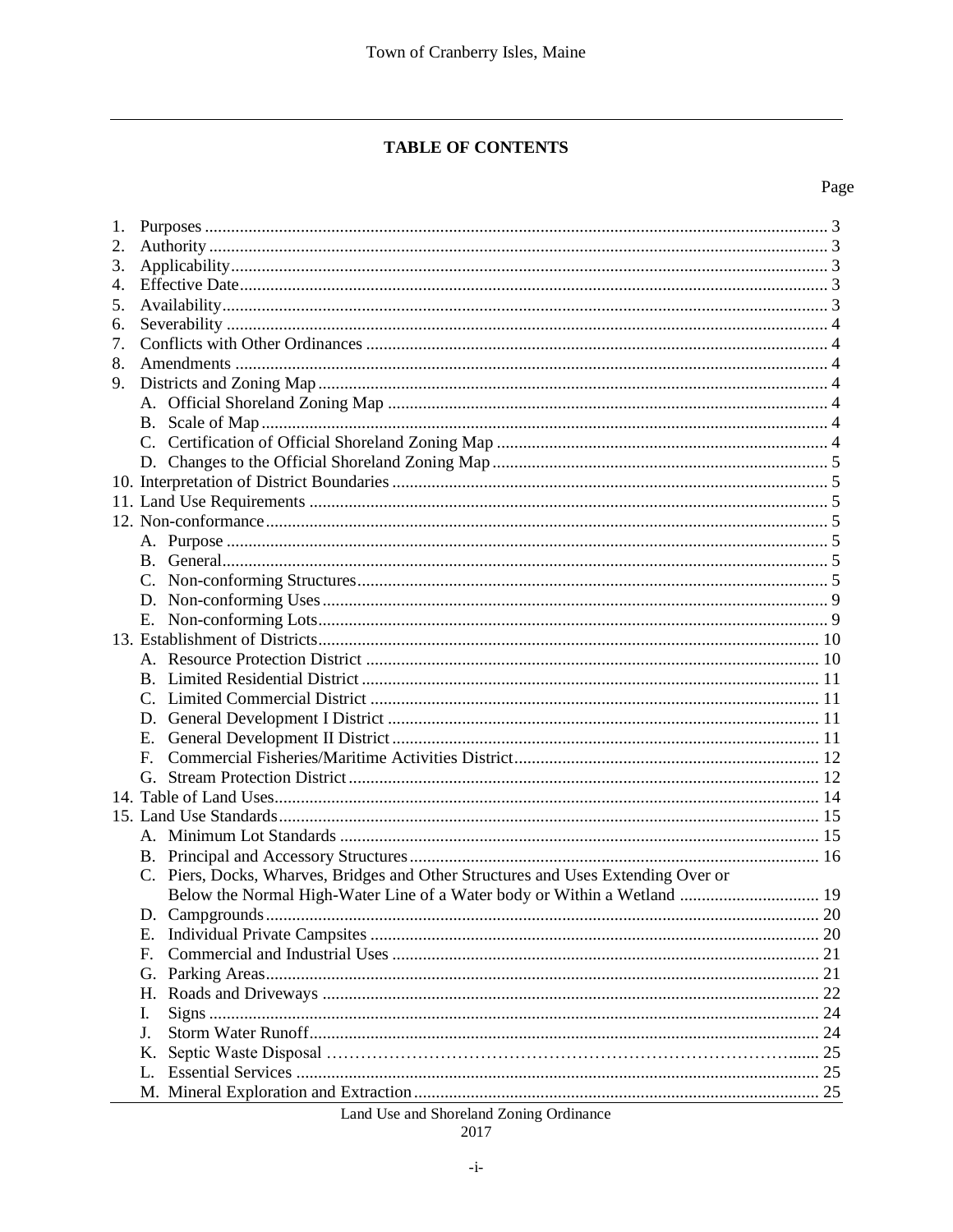| O. |  |
|----|--|
| P. |  |
| O  |  |
| R  |  |
| S  |  |
| T  |  |
|    |  |
|    |  |
|    |  |
|    |  |
|    |  |
|    |  |
|    |  |
|    |  |
| Ε. |  |
| F. |  |
| G. |  |
| Н. |  |
|    |  |
|    |  |
|    |  |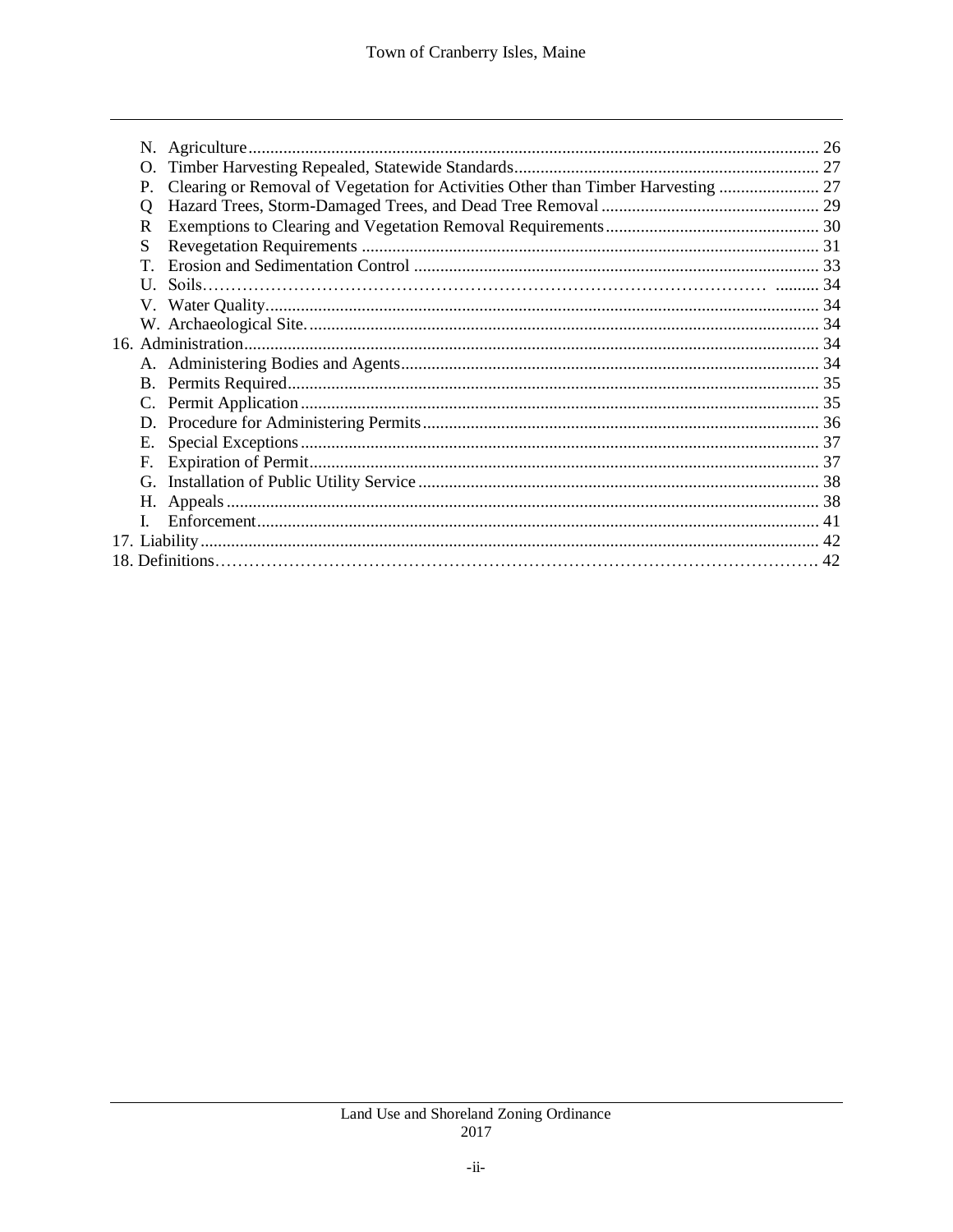## **Land Use and Shoreland Zoning Ordinance for the Municipality of Cranberry Isles, Maine As revised and adopted March 11, 2017**

- **1. Purposes.** The purposes of this Ordinance are to further the maintenance of safe and healthful conditions; to prevent and control water pollution; to protect fish spawning grounds, aquatic life, bird and other wildlife habitat; to protect buildings and lands from flooding and accelerated erosion; to protect archaeological and historic resources; to protect commercial fishing and maritime industries; to protect freshwater and coastal wetlands; to control building sites, placement of structures and land uses; to conserve shore cover, and visual as well as actual points of access to inland and coastal waters; to conserve natural beauty and open space; and to anticipate and respond to the impacts of development in shoreland areas.
- **2. Authority.** This Ordinance has been prepared in accordance with the provisions of Title 38 sections 435-449 of the Maine Revised Statutes Annotated (M.R.S.A.).
- **3. Applicability.** This Ordinance applies to all land areas within 250 feet, horizontal distance, of the
	- normal high-water line of any great pond or river,
	- upland edge of a coastal wetland, including all areas affected by tidal action, or
	- upland edge of a freshwater wetland rated by Maine Department of Inland Fisheries and Wildlife as having moderate or high value.

All land areas within 150 ft., horizontal distance, of the upland edge of a freshwater wetland not rated by Maine Department of Inland Fisheries and Wildlife as a moderate or high value in accordance with Title 38-438-A-2 MRS.

and all land areas within 75 feet, horizontal distance, of the normal high-water line of a stream.

This Ordinance also applies to any structure built on, over or abutting a dock, wharf or pier, or other structure extending or located below the normal high-water line of a water body or within a wetland.

**4. Effective Date of Ordinance and Ordinance Amendments.** This Ordinance, which was adopted by the municipal legislative body on March 11, 2017, shall not be effective unless approved by the Commissioner of the Department of Environmental Protection. A certified copy of the Ordinance, or Ordinance Amendment, attested and signed by the Municipal Clerk, shall be forwarded to the Commissioner for approval. If the Commissioner fails to act on this Ordinance or Ordinance Amendment, within forty-five (45) days of his/her receipt of the Ordinance, or Ordinance Amendment, it shall be automatically approved.

Any application for a permit submitted to the municipality within the forty-five (45) day period shall be governed by the terms of this Ordinance, or Ordinance Amendment, if the Ordinance, or Ordinance Amendment, is approved by the Commissioner.

**5. Availability.** A certified copy of this Ordinance shall be filed with the Municipal Clerk and shall be accessible to any member of the public. Copies shall be made available to the public at reasonable cost at the expense of the person making the request. Notice of availability of this Ordinance shall be posted.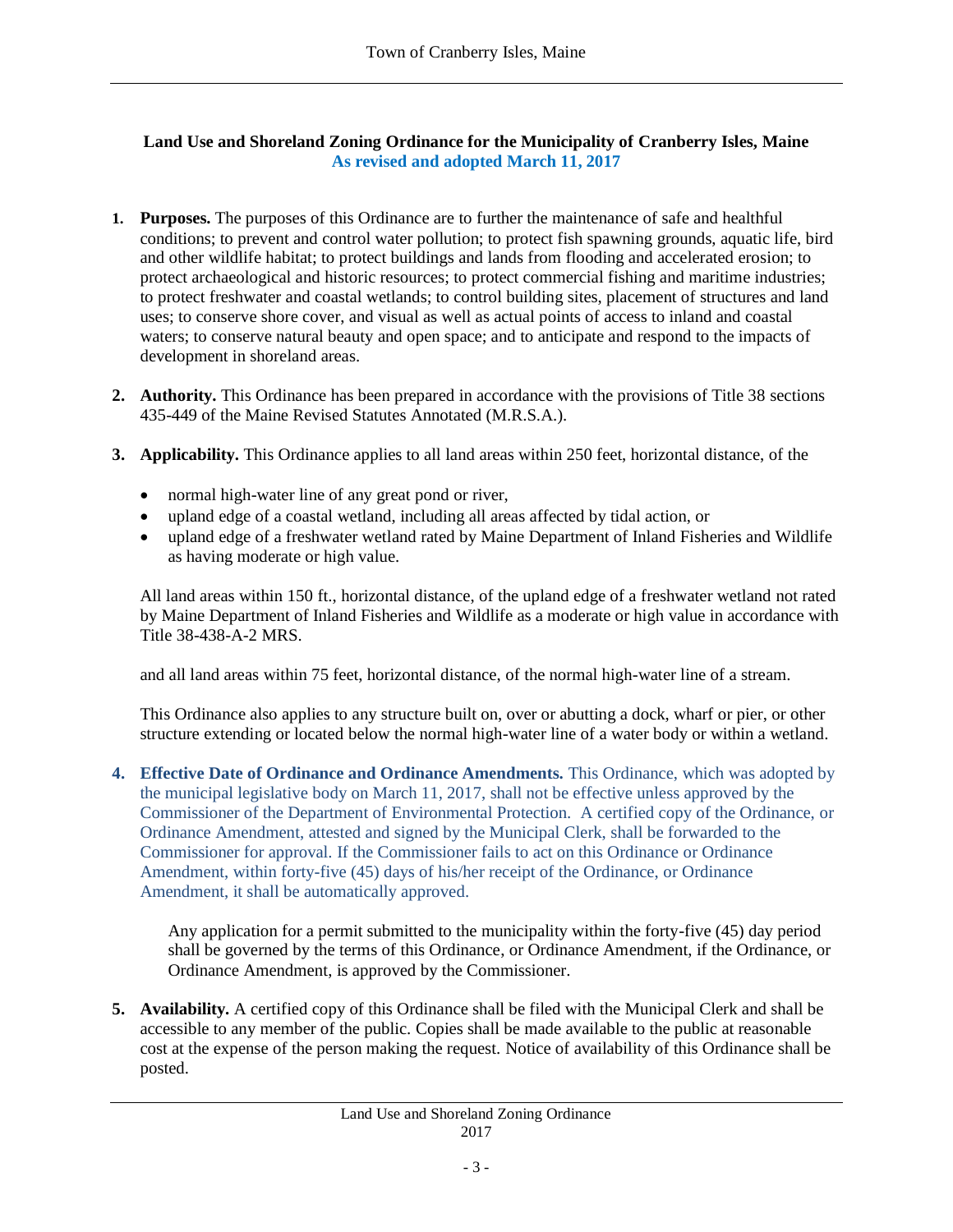- **6. Severability.** Should any section or provision of this Ordinance be declared by the courts to be invalid, such decision shall not invalidate any other section or provision of the Ordinance.
- **7. Conflicts with Other Ordinances.** Whenever a provision of this Ordinance conflicts with or is inconsistent with another provision of this Ordinance or of any other ordinance, regulation or statute administered by the municipality, the more restrictive provision shall control.

## **8. Amendments.**

- A. This Ordinance may be amended by majority vote of the eligible voters present and voting in any regular or special Town meeting, and only under the following conditions:
	- (1) The Planning Board shall hold a public hearing on the proposed change after 14 days notice in a local newspaper and posting in a public place on Great and Little Cranberry Islands.
	- (2) The Planning Board shall report its desirability of the proposed change in writing to the Board of Selectmen. If the Planning Board does not report its opinion as to the desirability of the proposed change in writing to the Board of Selectmen within 30 days following the public hearing, Planning Board concurrence with the proposed change is assumed.
- B. The Planning Board shall hold a public hearing as prescribed above within 30 days after a proposed amendment to this ordinance is submitted to the Planning Board by the Board of Selectmen or by a petition signed by not less than 10 registered voters of the Town. Copies of amendments, attested and signed by the Municipal Clerk, shall be submitted to the Commissioner of the Department of Environmental Protection following adoption by the municipal legislative body and shall not be effective unless approved by the Commissioner. If the Commissioner fails to act on any amendment within forty-five (45) days of his/her receipt of the amendment, the amendment is automatically approved. Any application for a permit submitted to the municipality within the forty-five (45) day period shall be governed by the terms of the amendment, if such amendment is approved by the Commissioner.

# **9. Districts and Zoning Map**

- **A. Official Shoreland Zoning Map.** The areas to which this Ordinance is applicable are divided into the following districts as shown on the Official Shoreland Zoning Map(s) which is (are) made a part of this Ordinance:
	- (1) Resource Protection
	- (2) Limited Residential
	- (3) Limited Commercial
	- (4) General Development I and II
	- (5) Commercial Fisheries/Maritime Activities
- **B. Scale of Map.** The Official Shoreland Zoning Map shall be drawn at a scale of not less than: 1 inch = 2000 feet. District boundaries shall be clearly delineated and a legend indicating the symbols for each district shall be placed on the map.
- **C. Certification of Official Shoreland Zoning Map.** The Official Shoreland Zoning Map shall be certified by the attested signature of the Municipal Clerk and shall be located in the municipal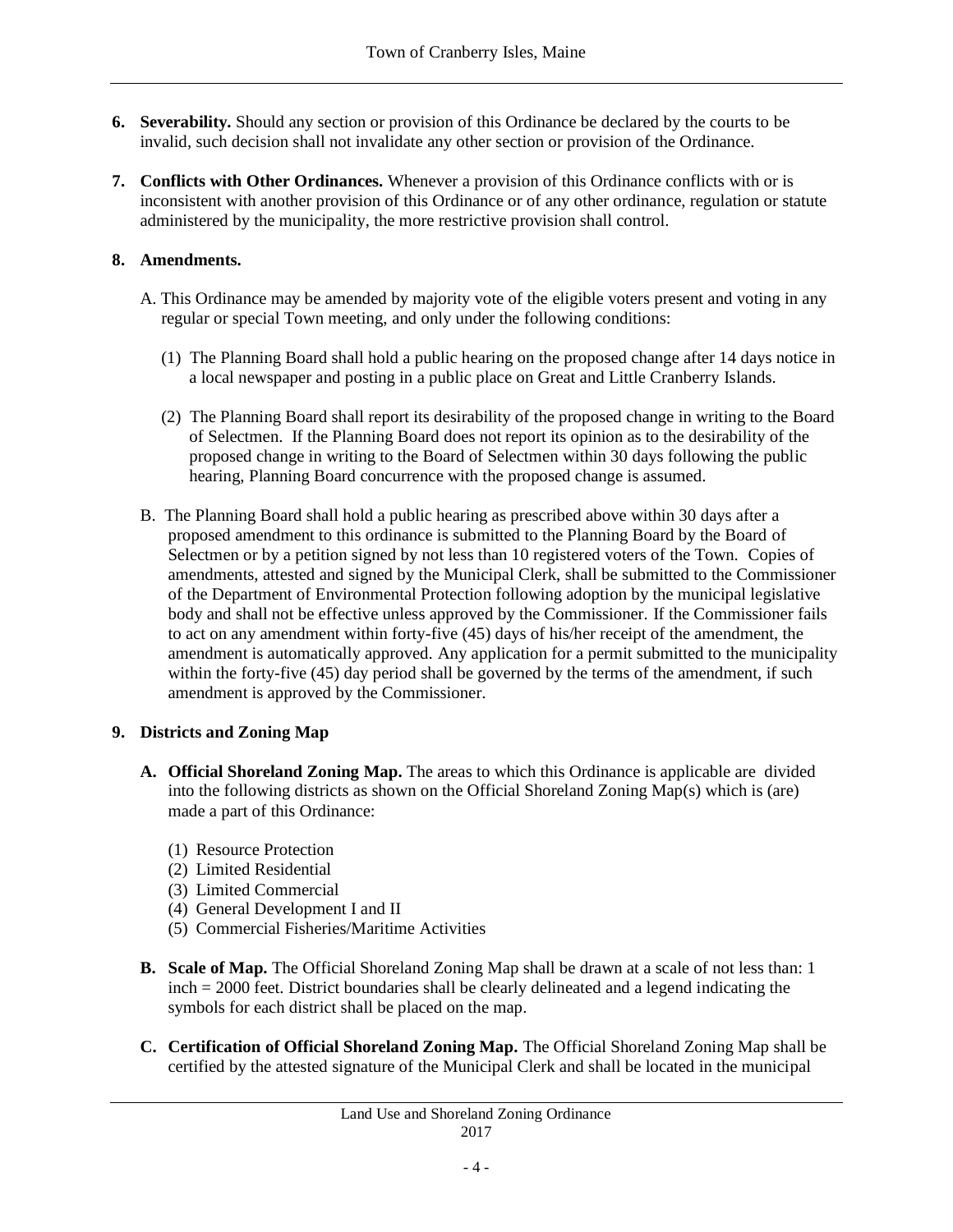office. In the event the municipality does not have a municipal office, the Municipal Clerk shall be the custodian of the map.

- **D. Changes to the Official Shoreland Zoning Map.** If amendments, in accordance with Section 8, are made in the district boundaries or other matter portrayed on the Official Shoreland Zoning Map, such changes shall be made on the Official Shoreland Zoning Map within thirty (30) days after the amendment has been approved by the Commissioner of the Department of Environmental Protection.
- **10. Interpretation of District Boundaries.** Unless otherwise set forth on the Official Shoreland Zoning Map, district boundary lines are property lines, the centerlines of streets, roads and rights of way, and the boundaries of the shoreland area as defined herein. Where uncertainty exists as to the exact location of district boundary lines, the Board of Appeals shall be the final authority as to location.
- **11. Land Use Requirements.** Except as hereinafter specified, no building, structure or land shall hereafter be used or occupied, and no building or structure or part there of shall hereafter be erected, constructed, expanded, moved, or altered and no new lot shall be created except in conformity with all of the regulations herein specified for the district in which it is located, unless a variance is granted.

# **12. Non-conformance**

**A. Purpose.** It is the intent of this Ordinance to promote land use conformities, except that nonconforming conditions that existed before the effective date of this Ordinance or amendments thereto shall be allowed to continue, subject to the requirements set forth in Section 12. Except as otherwise provided in this Ordinance, a non-conforming condition shall not be permitted to become more non-conforming.

# **B. General**

- (1) **Transfer of Ownership**. Non-conforming structures, lots, and uses may be transferred, and the new owner may continue the non-conforming use or continue to use the non-conforming structure or lot, subject to the provisions of this Ordinance.
- (2) **Repair and Maintenance**. This Ordinance allows, without a permit, the normal upkeep and maintenance of non-conforming uses and structures including repairs or renovations that do not involve expansion of the non-conforming use or structure, and such other changes in a non-conforming use or structure as federal, state, or local building and safety codes may require.

# **C. Non-conforming Structures**

(1) **Expansions**. All new principal and accessory structures, excluding functionally waterdependent uses, must meet the water body, tributary stream, or wetland setback requirements contained in Section 15(B)(1). A non-conforming structure may be added to or expanded after obtaining a permit from the same permitting authority as that for a new structure, if such addition or expansion does not increase the non-conformity of the structure and is in accordance with subparagraphs (a) and (b) below.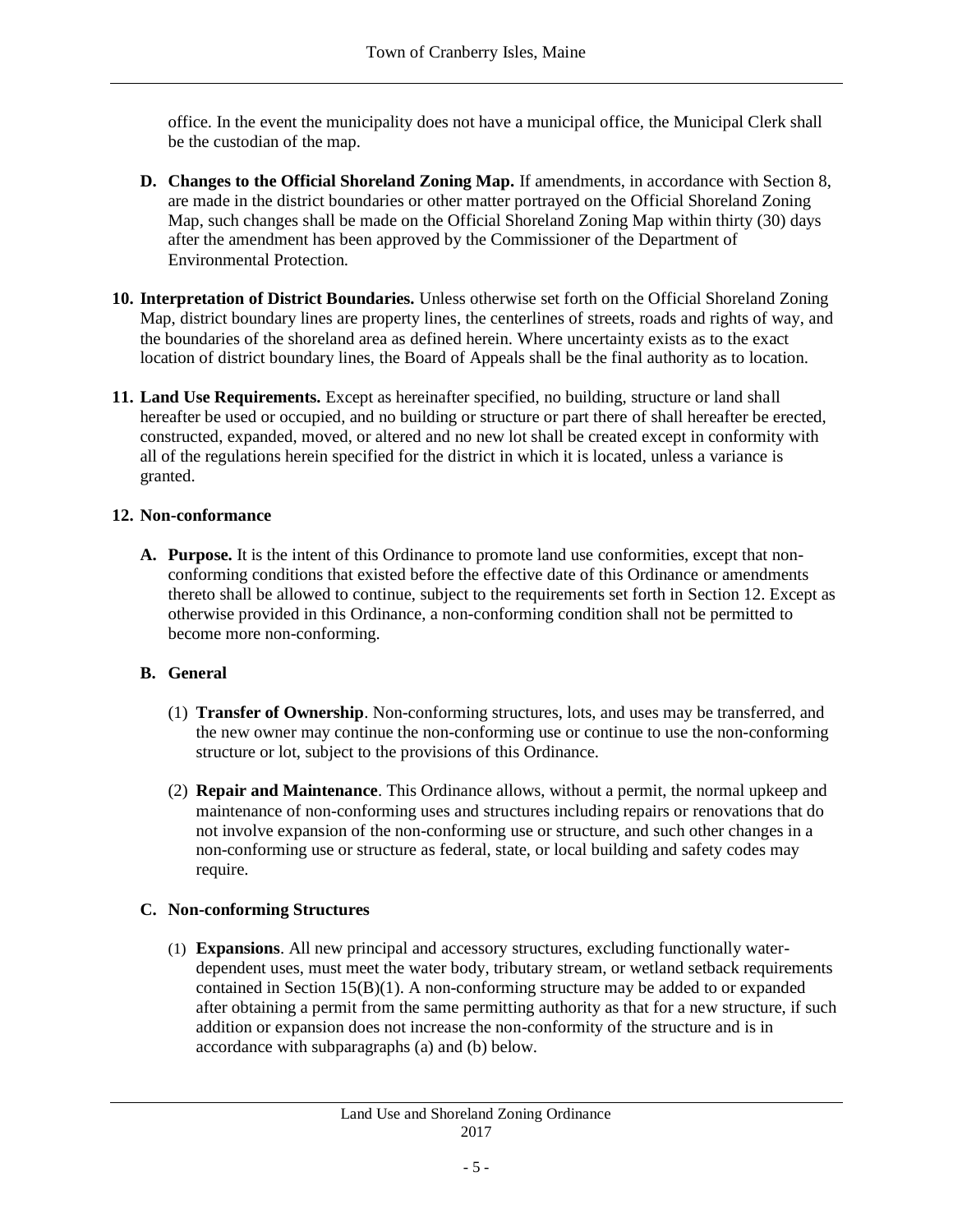- (a) Expansion of any portion of a structure within 25 feet of the normal high-water line of a water body, tributary stream, or upland edge of a wetland is prohibited, even if the expansion will not increase nonconformity with the water body, tributary stream or wetland setback requirement. Expansion of an accessory structure that is located closer to the normal high-water line of a water body, tributary stream, or upland edge of a wetland than the principal structure is prohibited, even if the expansion will not increase nonconformity with the water body, tributary stream, or wetland setback requirement.
- (b) Notwithstanding paragraph (a), above, if a legally existing nonconforming principal structure is entirely located less than 25 feet from the normal high-water line of a water body, tributary stream, or upland edge of a wetland, that structure may be expanded as follows, as long as all other applicable municipal land use standards are met and the expansion is not prohibited by Section 12(C)(1).
	- (i) The maximum total footprint for the principal structure may not be expanded to a size greater than 800 square feet or 30% larger than the footprint that existed on January 1, 1989, whichever is greater. The maximum height of the principal structure may not be made greater than 15 feet or the height of the existing structure, whichever is greater.
- (c) All other legally existing nonconforming principal and accessory structures that do not meet the water body, tributary stream, or wetland setback requirements may be expanded or altered as follows, as long as other applicable municipal land use standards are met and the expansion is not prohibited by Section  $12(C)(1)$  or Section  $12(C)(1)(a)$ , above.
	- (i) For structures located less than 75 feet from the normal high-water line of a water body, tributary stream, or upland edge of a wetland, the maximum combined total footprint for all structures may not be expanded to a size greater than 1,000 square feet or 30% larger than the footprint that existed on January 1, 1989, whichever is greater. The maximum height of any structure may not be made greater than 20 feet or the height of the existing structure, whichever is greater.
	- (ii) For structures located less than 100 feet from the normal high-water line of a great pond classified as GPA or a river flowing to a great pond classified as GPA, the maximum combined total footprint for all structures may not be expanded to a size greater than 1,500 square feet or 30% larger than the footprint that existed on January 1, 1989, whichever is greater. The maximum height of any structure may not be made greater than 25 feet or the height of the existing structure, whichever is greater. Any portion of those structures located less than 75 feet from the normal high-water line of a water body, tributary stream, or upland edge of a wetland must meet the footprint and height limits in Section  $12(C)(1)(b)(i)$  and Section  $12(C)(1)(c)(i)$ , above.
	- (iii)In addition to the limitations in subparagraphs (i) and (ii), for structures that are legally nonconforming due to their location within the Resource Protection District when located at less than 250 feet from the normal high-water line of a water body or the upland edge of a wetland, the maximum combined total footprint for all structures may not be expanded to a size greater than 1,500 square feet or 30% larger than the footprint that existed at the time the Resource Protection District was established on the lot, whichever is greater. The maximum height of any structure may not be made greater than 25 feet or the height of the existing structure, whichever is greater,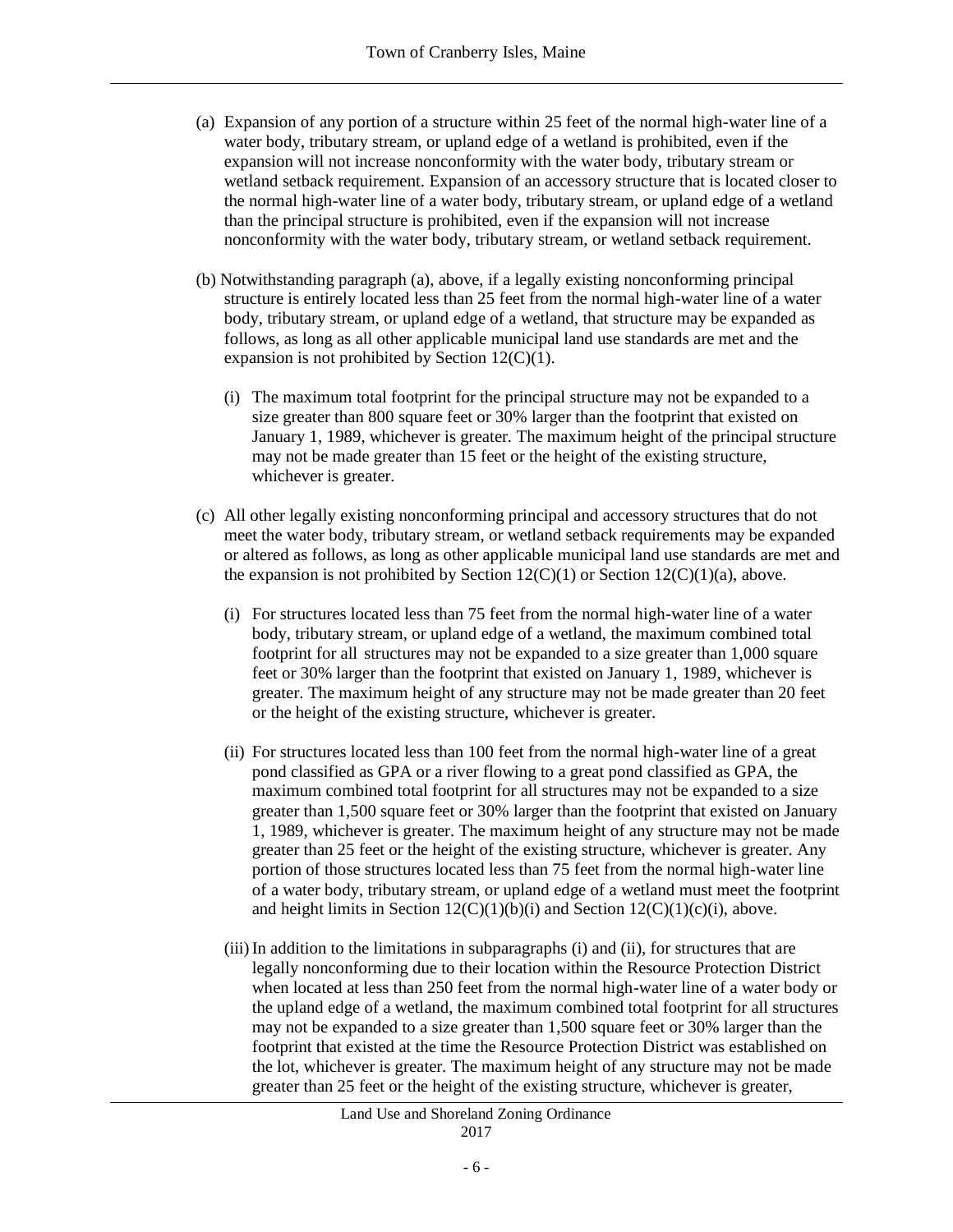except that any portion of those structures located less than 75 feet from the normal high-water line of a water body, tributary stream, or upland edge of a wetland must meet the footprint and height limits in Section  $12(C)(1)(b)(i)$  and Section  $12(C)(1)(c)(i)$ , above.

- (d) An approved plan for expansion of a nonconforming structure must be recorded by the applicant with the registry of deeds, within 90 days of approval. The recorded plan must show the existing and proposed footprint of the non-conforming structure, the existing and proposed structure height, the footprint of any other structures on the parcel, the shoreland zone boundary and evidence of approval by the municipal review authority.
- (2) **Foundations.** Whenever a new, enlarged, or replacement foundation is constructed under a non-conforming structure, the structure and new foundation must be placed such that the setback requirement is met to the greatest practical extent as determined by the Planning Board or its designee, basing its decision on the criteria specified in Section 12(C)(3) Relocation, below.
- (3) **Relocation**. A non-conforming structure may be relocated within the boundaries of the parcel on which the structure is located provided that the site of relocation conforms to all setback requirements to the greatest practical extent as determined by the Planning Board or its designee, and provided that the applicant demonstrates that the present subsurface sewage disposal system meets the requirements of State law and the State of Maine Subsurface Wastewater Disposal Rules (Rules), or that a new system can be installed in compliance with the law and said Rules. In no case shall a structure be relocated in a manner that causes the structure to be more non-conforming.

In determining whether the building relocation meets the setback to the greatest practical extent, the Planning Board or its designee shall consider the size of the lot, the slope of the land, the potential for soil erosion, the location of other structures on the property and on adjacent properties, the location of the septic system and other on-site soils suitable for septic systems, and the type and amount of vegetation to be removed to accomplish the relocation.

When it is necessary to remove vegetation within the water or wetland setback area in order to relocate a structure, the Planning Board shall require replanting of native vegetation to compensate for the destroyed vegetation in accordance with Section 15(S). In addition, the area from which the relocated structure was removed must be replanted with vegetation. Replanting shall be required as follows:

(a) Trees removed in order to relocate a structure must be replanted with at least one native tree, three (3) feet in height, for every tree removed. If more than five trees are planted, no one species of tree shall make up more than 50% of the number of trees planted. Replaced trees must be planted no further from the water or wetland than the trees that were removed.

Other woody and herbaceous vegetation, and ground cover, that are removed or destroyed in order to relocate a structure must be re-established. An area at least the same size as the area where vegetation and/or ground cover was disturbed, damaged, or removed must be reestablished within the setback area. The vegetation and/or ground cover must consist of similar native vegetation and/or ground cover that was disturbed, destroyed or removed.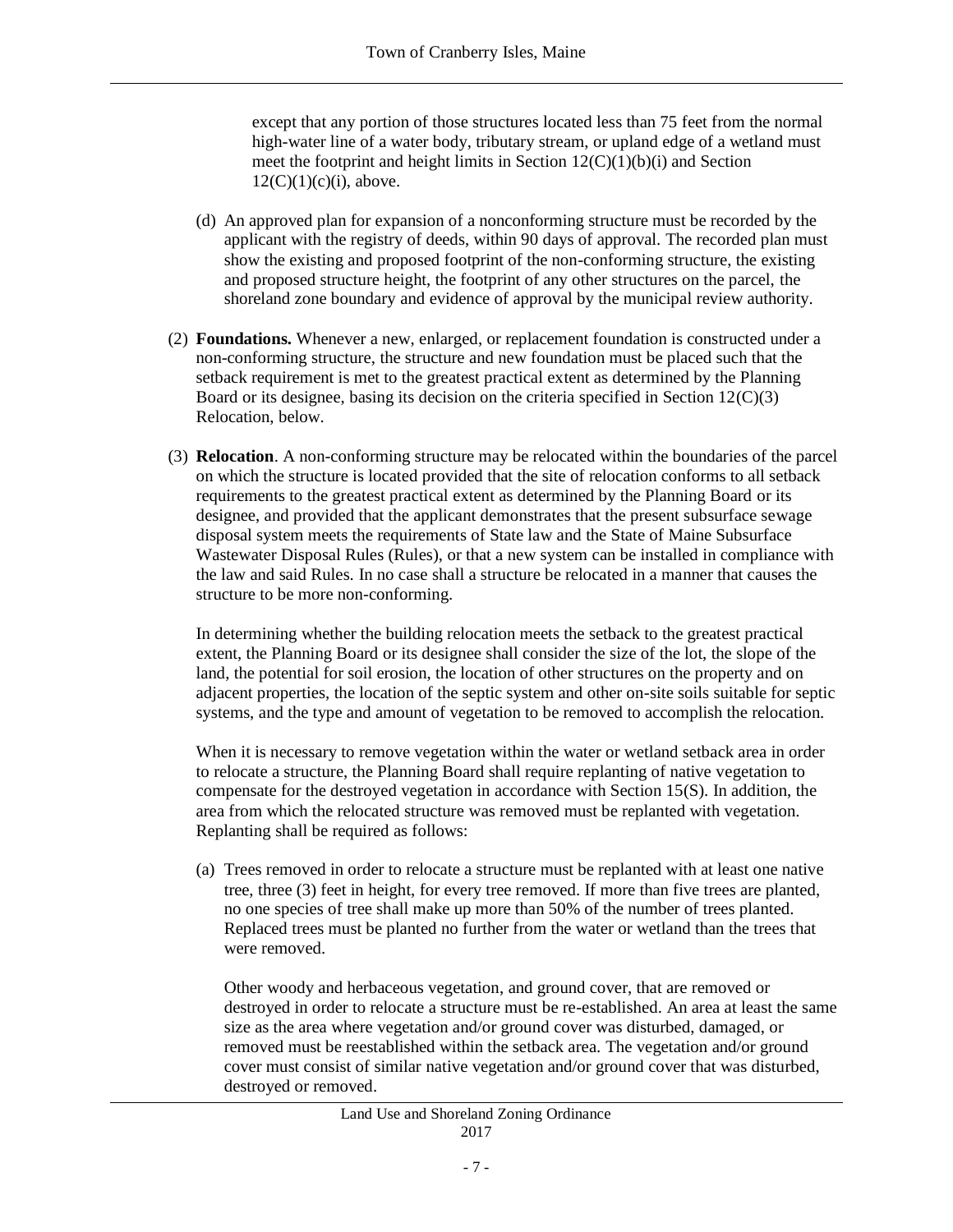- (b) Where feasible, when a structure is relocated on a parcel the original location of the structure shall be replanted with vegetation which may consist of grasses, shrubs, trees, or a combination thereof.
- (4) **Reconstruction or Replacement**. Any non-conforming structure which is located less than the required setback from a water body, tributary stream, or wetland and which is removed, or damaged or destroyed, regardless of the cause, by more than 50% of the market value of the structure before such damage, destruction or removal, may be reconstructed or replaced provided that a permit is obtained within eighteen (18) months of the date of said damage, destruction, or removal, and provided that such reconstruction or replacement is in compliance with the water body, tributary stream or wetland setback requirement to the greatest practical extent as determined by the Planning Board or its designee in accordance with the purposes of this Ordinance. In no case shall a structure be reconstructed or replaced so as to increase its non-conformity. If the reconstructed or replacement structure is less than the required setback it shall not be any larger than the original structure, except as allowed pursuant to Section 12(C)(1) above, as determined by the non-conforming footprint of the reconstructed or replaced structure at its new location. If the total footprint of the original structure can be relocated or reconstructed beyond the required setback area, no portion of the relocated or reconstructed structure shall be replaced or constructed at less than the setback requirement for a new structure. When it is necessary to remove vegetation in order to replace or reconstruct a structure, vegetation shall be replanted in accordance with Section  $12(C)(3)$  above.

Any non-conforming structure which is located less than the required setback from a water body, tributary stream, or wetland and which is removed by 50% or less of the market value, or damaged or destroyed by 50% or less of the market value of the structure, excluding normal maintenance and repair, may be reconstructed in place if a permit is obtained from the Code Enforcement Officer within one year of such damage, destruction, or removal.

In determining whether the building reconstruction or replacement meets the setback to the greatest practical extent the Planning Board or its designee shall consider, in addition to the criteria in Section 12(C)(3) above, the physical condition and type of foundation present, if any.

(5) **Change of Use of a Non-conforming Structure**. The use of a non-conforming structure may not be changed to another use unless the Planning Board, after receiving a written application, determines that the new use will have no greater adverse impact on the water body, tributary stream, or wetland, or on the subject or adjacent properties and resources than the existing use.

In determining that no greater adverse impact will occur, the Planning Board shall require written documentation from the applicant, regarding the probable effects on public health and safety, erosion and sedimentation, water quality, fish and wildlife habitat, vegetative cover, visual and actual points of public access to waters, natural beauty, floodplain management, archaeological and historic resources, and commercial fishing and maritime activities, and other functionally water-dependent uses.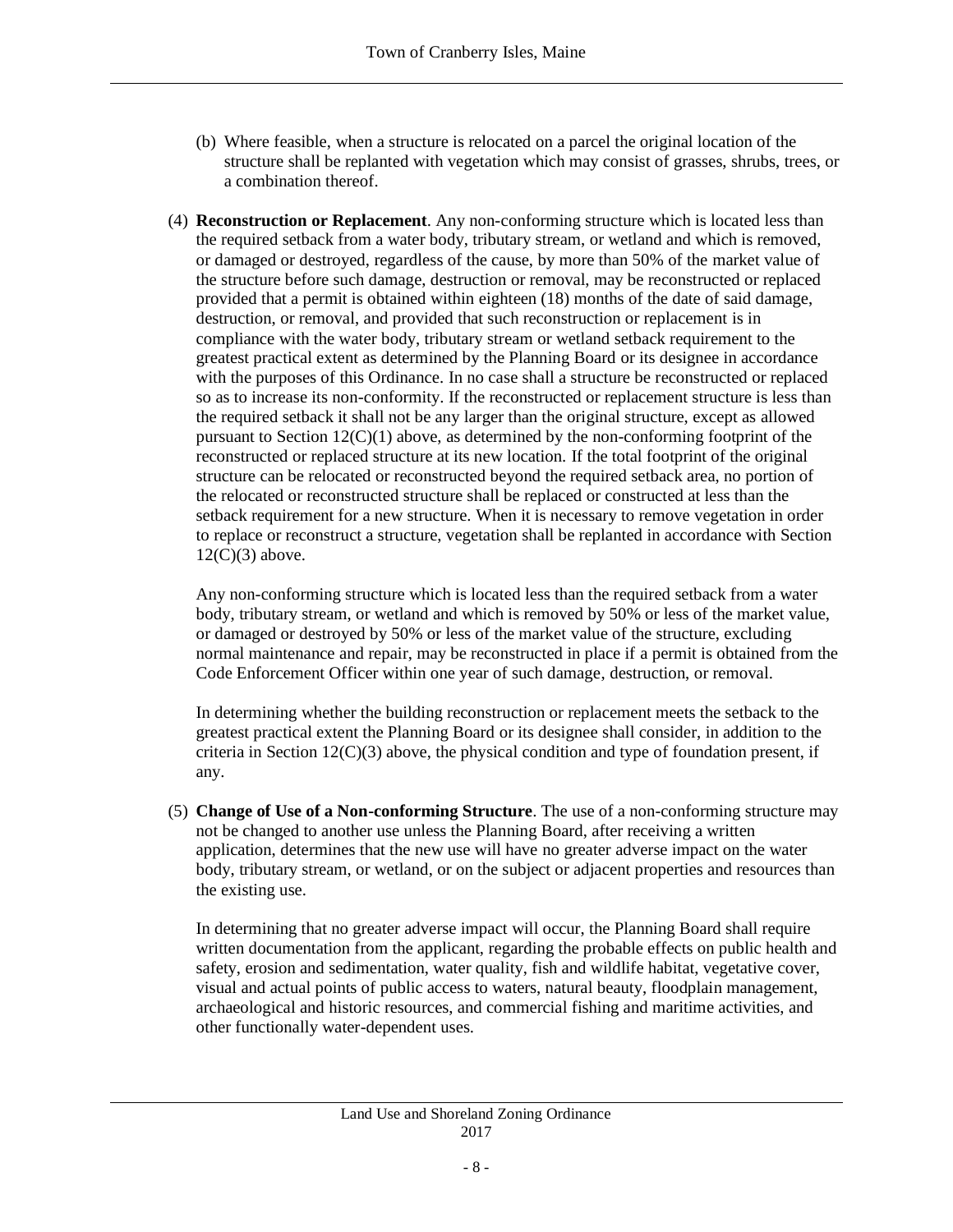## **D. Non-conforming Uses**

- (1) **Expansions**. Expansions of non-conforming uses are prohibited, except that non-conforming residential uses may, after obtaining a permit from the Planning Board, be expanded within existing residential structures or within expansions of such structures as allowed in Section  $12(C)(1)$  above.
- (2) **Resumption Prohibited**. A lot, building or structure in or on which a non-conforming use is discontinued for a period exceeding one year, or which is superseded by a conforming use, may not again be devoted to a non-conforming use except that the Planning Board may, for good cause shown by the applicant, grant up to a one year extension to that time period. This provision shall not apply to the resumption of a use of a residential structure provided that the structure has been used or maintained for residential purposes during the preceding five (5) year period.
- (3) **Change of Use**. An existing non-conforming use may be changed to another non-conforming use provided that the proposed use has no greater adverse impact on the subject and adjacent properties and resources, including water dependent uses in the Commercial Fisheries/ Maritime Activities ( CFMA) district, than the former use, as determined by the Planning Board. The determination of no greater adverse impact shall be made according to criteria listed in Section 12(C)(5) above.

## **E. Non-conforming Lots**

- (1) **Non-conforming Lots**: A non-conforming lot of record as of the effective date of this Ordinance or amendment thereto may be built upon, without the need for a variance, provided that such lot is in separate ownership and not contiguous with any other lot in the same ownership, and that all provisions of this Ordinance except lot area, lot width and shore frontage can be met. Variances relating to setback or other requirements not involving lot area, lot width or shore frontage shall be obtained by action of the Board of Appeals.
- (2) **Contiguous Built Lots**: If two or more contiguous lots or parcels are in a single or joint ownership of record at the time of adoption of this Ordinance, if all or part of the lots do not meet the dimensional requirements of this Ordinance, and if a principal use or structure exists on each lot, the non-conforming lots may be conveyed separately or together, provided that the *State Minimum Lot Size Law* (12 M.R.S.A. sections 4807-A through 4807-D) and the State of Maine Subsurface Wastewater Disposal Rules are complied with.

If two or more principal uses or structures existed on a single lot of record on the effective date of this ordinance, each may be sold on a separate lot provided that the above referenced law and rules are complied with. When such lots are divided each lot thus created must be as conforming as possible to the dimensional requirements of this Ordinance.

(3) **Contiguous Lots - Vacant or Partially Built**: If two or more contiguous lots or parcels are in single or joint ownership of record at the time of or since adoption or amendment of this Ordinance, if any of these lots do not individually meet the dimensional requirements of this Ordinance or subsequent amendments, and if one or more of the lots are vacant or contain no principal structure the lots shall be combined to the extent necessary to meet the dimensional requirements.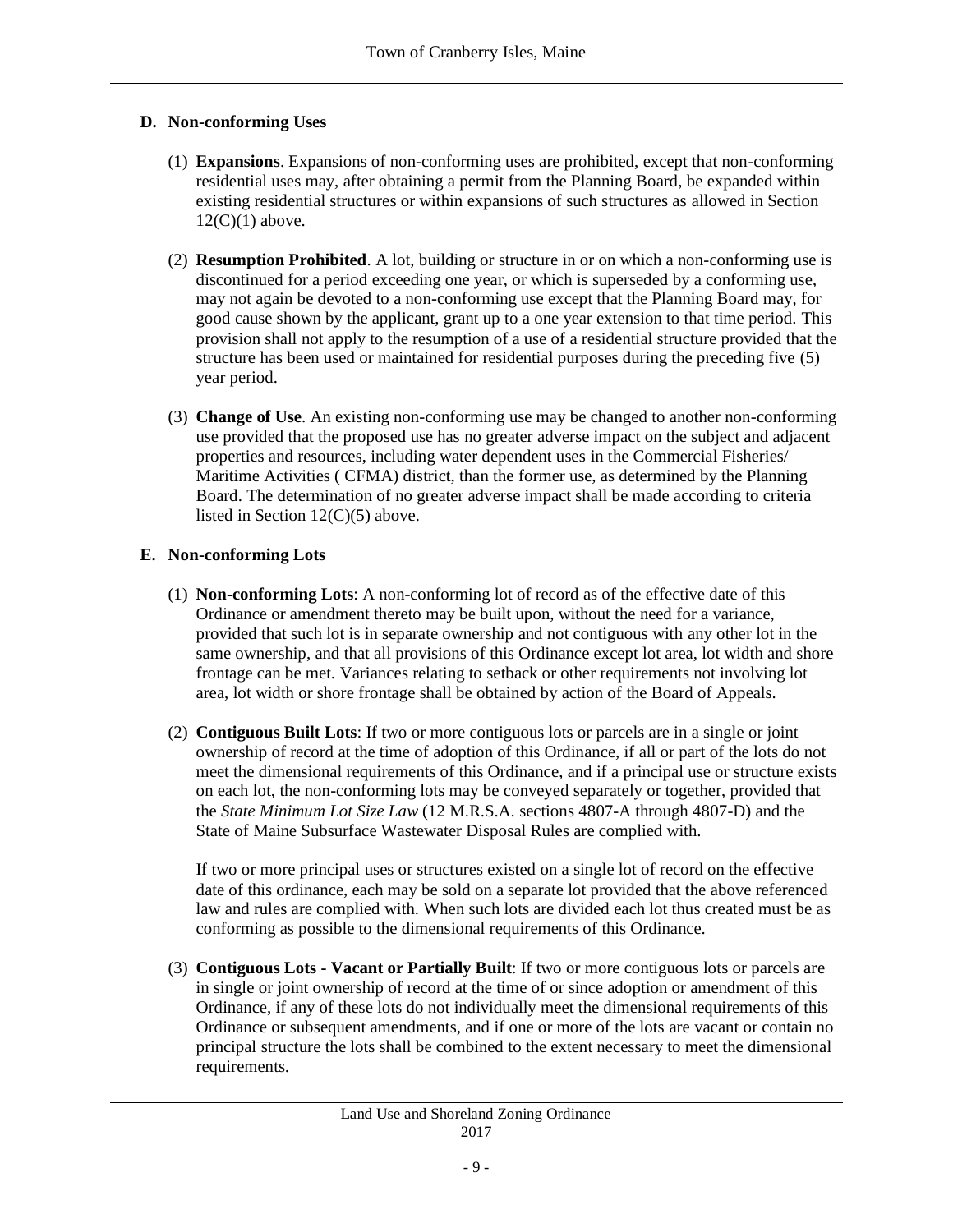This provision shall not apply to 2 or more contiguous lots, at least one of which is nonconforming, owned by the same person or persons on the effective date of this Ordinance and recorded in the registry of deeds if the lot is served by a public sewer or can accommodate a subsurface sewage disposal system in conformance with the State of Maine Subsurface Wastewater Disposal Rules; and

- (a) Each lot contains at least 100 feet of shore frontage and at least 20,000 square feet of lot area; or
- (b) Any lots that do not meet the frontage and lot size requirements of Section  $12(E)(3)(a)$ are reconfigured or combined so that each new lot contains at least 100 feet of shore frontage and 20,000 square feet of lot area.

## **13. Establishment of Districts**

- **A. Resource Protection District.** The Resource Protection District includes areas in which development would adversely affect water quality, productive habitat, biological ecosystems, or scenic and natural values. This district shall include the following areas when they occur within the limits of the shoreland zone, exclusive of the Stream Protection District, except that areas which are currently developed and areas which meet the criteria for the Limited Commercial, General Development I, or Commercial Fisheries/Maritime Activities Districts need not be included within the Resource Protection District.
	- (1) Floodplains along rivers and floodplains along artificially formed great ponds along rivers, defined by the 100 year floodplain as designated on the Federal Emergency Management Agency's (FEMA) Flood Insurance Rate Maps or Flood Hazard Boundary Maps, or the flood of record, or in the absence of these, by soil types identified as recent floodplain soils. This district shall also include 100 year floodplains adjacent to tidal waters as shown on FEMA's Flood Insurance Rate Maps or Flood Hazard Boundary Maps.
	- (2) Areas of two or more contiguous acres with sustained slopes of 20% or greater.
	- (3) Areas of two (2) or more contiguous acres supporting wetland vegetation and hydric soils, which are not part of a freshwater or coastal wetland as defined, and which are not surficially connected to a water body during the period of normal high water.
	- (4) Land areas along rivers subject to severe bank erosion, undercutting, or river bed movement, and lands adjacent to tidal waters which are subject to severe erosion or mass movement, such as steep coastal bluffs.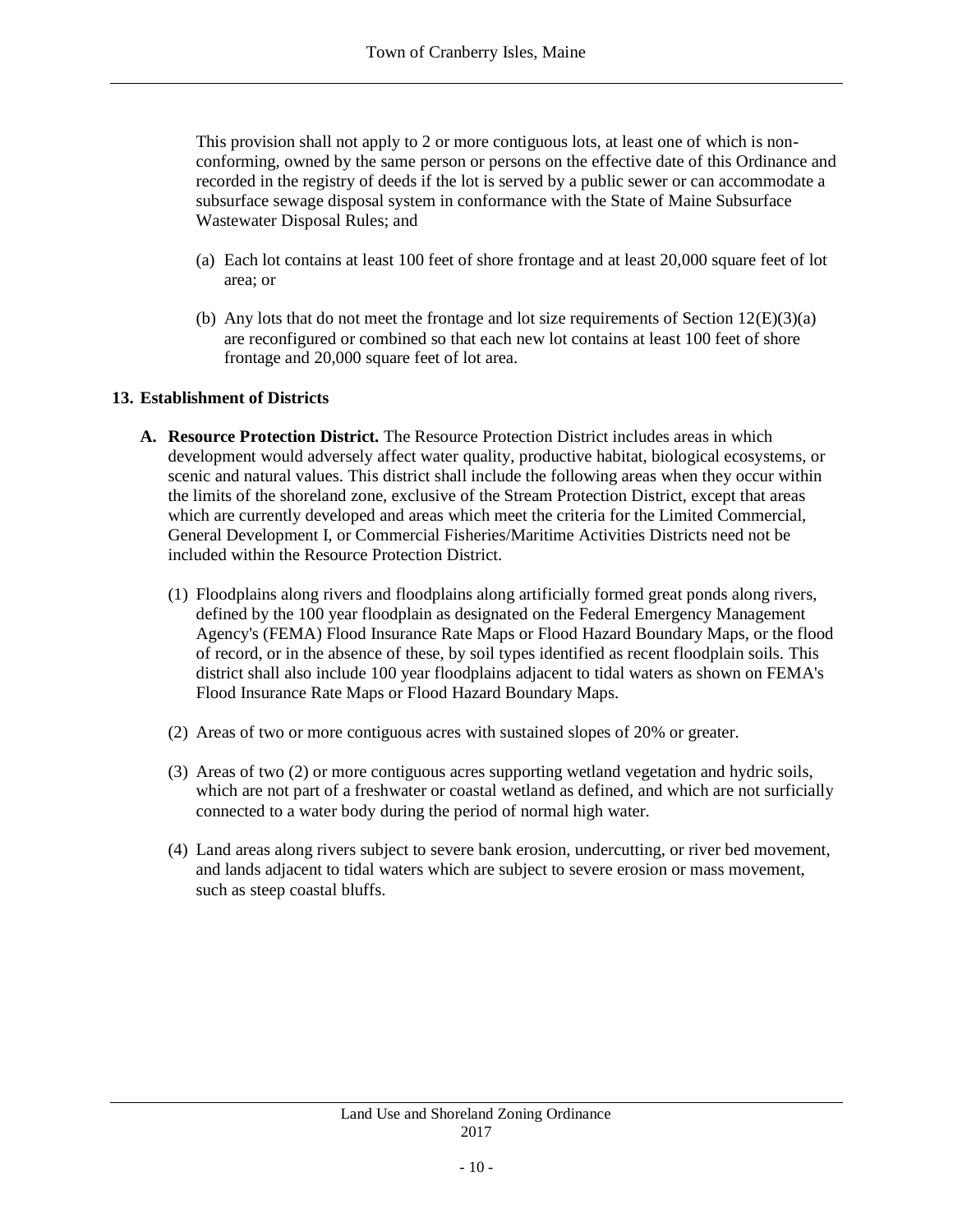- **B. Limited Residential District.** The Limited Residential District includes those areas suitable for residential and noncommercial recreational development in areas of moderate environmental sensitivity where posssible adverse impacts of such activities can be mitigated by application of sound land use standards. It includes areas other than those in the Resource Protection District, or Stream Protection District, and areas which are used less intensively than those in the Limited Commercial District, the General Development Districts, or the Commercial Fisheries/Maritime Activities District. Certain low intensity functionally water-dependent uses compatible with the surrounding ecosystem may also be allowed in this district.
- **C. Limited Commercial District.** The Limited Commercial District includes areas of mixed, light compatible commercial, residential, and semi-public uses, exclusive of the Stream Protection District, which should not be developed as intensively as the General Development Districts. This district includes areas of two or more contiguous acres in size devoted to a mix of residential and low intensity business and commercial uses. Industrial uses are prohibited. This district protects the sources of value and insures adaquate opportunity for the disposal of sewage without the installation of public water and sewage facilities, and controls population density and preserves the desirable and attractive nature of the islands.
- **D. General Development I District. (Reserved, this district not currently assigned)** The General Development I District includes the following types of existing, intensively developed areas:
	- (1) Areas of two or more contiguous acres devoted to commercial, industrial or intensive recreational activities, or a mix of such activities, including but not limited to the following:
		- (a) Areas devoted to manufacturing, fabricating or other industrial activities;
		- (b) Areas devoted to wholesaling, warehousing, retail trade and service activities, or other commercial activities; and
		- (c) Areas devoted to intensive recreational development and activities, such as, but not limited to amusement parks, race tracks and fairgrounds.
	- (2) Areas otherwise discernible as having patterns of intensive commercial, industrial or recreational uses.
- **E. General Development II District.** To provide a location where commercial and industrial activities of a nature practiced and suited to the islands may be conducted on land best suited and presently so used with a minimum of control. The General Development II District includes the same types of areas as those listed for the General Development I District. The General Development II District, however, shall be applied to newly established General Development Districts where the pattern of development at the time of adoption is undeveloped or not as intensively developed as that of the General Development I District.

Portions of the General Development District I or II may also include residential development. However, no area shall be designated as a General Development I or II District based solely on residential use. Those who choose to live in the Geveral Development Districts shall have no cause for complaint of the commercial or industrial activities legally permissable therein.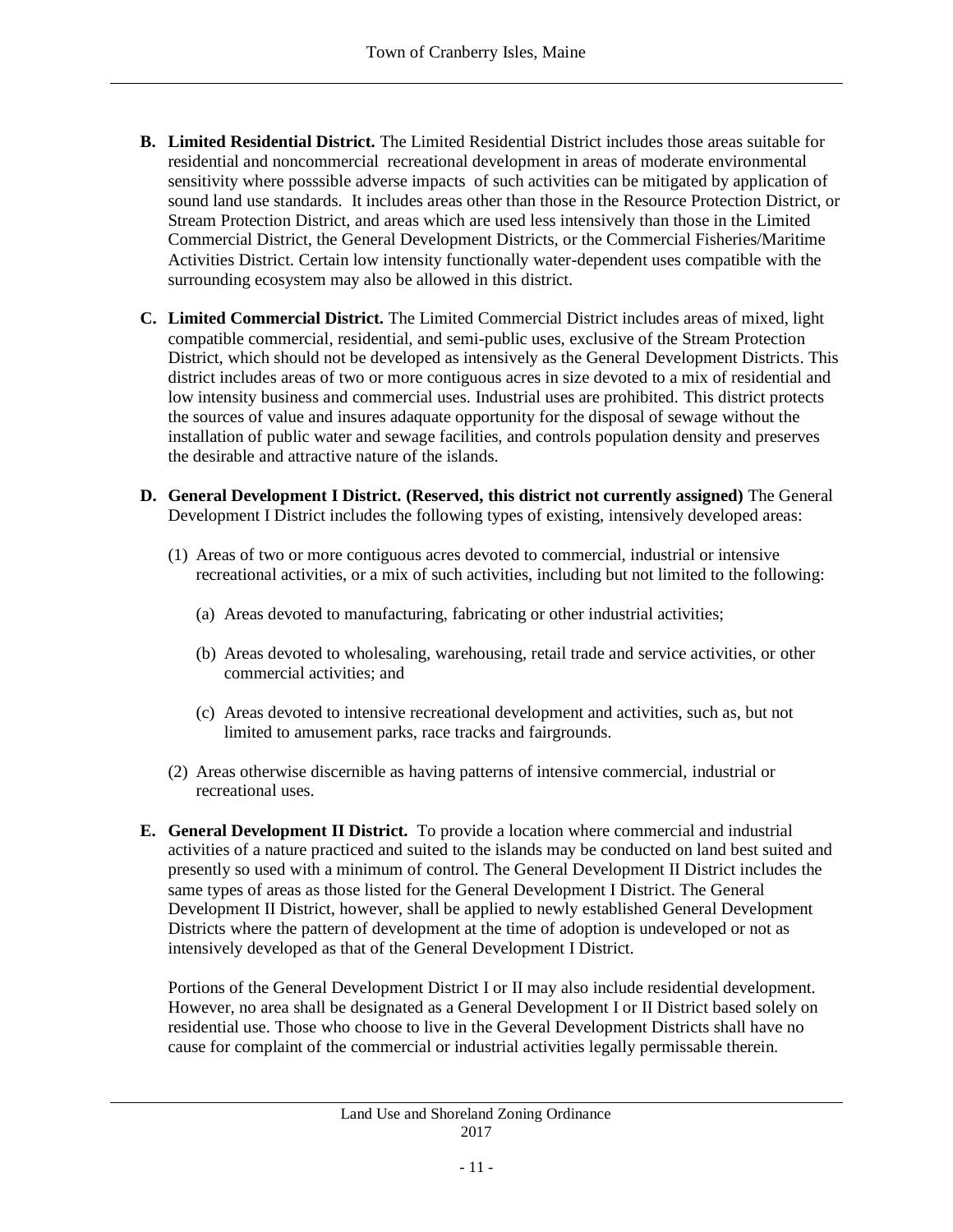In areas adjacent to great ponds classified GPA and adjacent to rivers flowing to great ponds classified GPA, the designation of an area as a General Development District shall be based upon uses existing at the time of adoption of this Ordinance. There shall be no newly established General Development Districts or expansions in area of existing General Development Districts adjacent to great ponds classified GPA, and adjacent to rivers that flow to great ponds classified GPA.

- **F. Commercial Fisheries/Maritime Activities District.** This district provides for the development of commercial uses that are functionally water dependent and associated with traditional fisheries and maritime activities. Low density residential development is also allowed in recognition of existing mixed pattern of development in those areas of commercial fisheries and maritime activities. The Commercial Fisheries/Maritime Activities District includes areas where the existing predominant pattern of development is consistent with the allowed uses for this district as indicated in the Table of Land Uses, Section 14, and other areas which are suitable for functionally water-dependent uses, taking into consideration such factors as:
	- (1) Shelter from prevailing winds and waves;
	- (2) Slope of the land within 250 feet, horizontal distance, of the shoreline;
	- (3) Depth of the water within 150 feet, horizontal distance, of the shoreline;
	- (4) Available support facilities including utilities and transportation facilities; and
	- (5) Compatibility with adjacent upland uses.
- **G. Stream Protection District. (Reserved, this district not currently assigned)** The Stream Protection District includes all land areas within seventy-five (75) feet, horizontal distance, of the normal high-water line of a stream, exclusive of those areas within two-hundred and fifty (250) feet, horizontal distance, of the normal high-water line of a great pond, or river, or within two hundred and fifty (250) feet, horizontal distance, of the upland edge of a freshwater or coastal wetland. Where a stream and its associated shoreland area are located within two-hundred and fifty (250) feet, horizontal distance, of the above water bodies or wetlands, that land area shall be regulated under the terms of the shoreland district associated with that water body or wetland.
- **14. Table of Land Uses.** All land use activities, as indicated in Table 1, Land Uses in the Shoreland Zone, shall conform with all of the applicable land use standards in Section 15. The district designation for a particular site shall be determined from the Official Shoreland Zoning Map.

#### **Key to Table 1**:

- Yes Allowed (no permit required but the use must comply with all applicable land use standards.)
- No Prohibited
- PB Allowed with permit issued by the Planning Board.
- CEO Allowed with permit issued by the Code Enforcement Officer

#### Land Use and Shoreland Zoning Ordinance 2017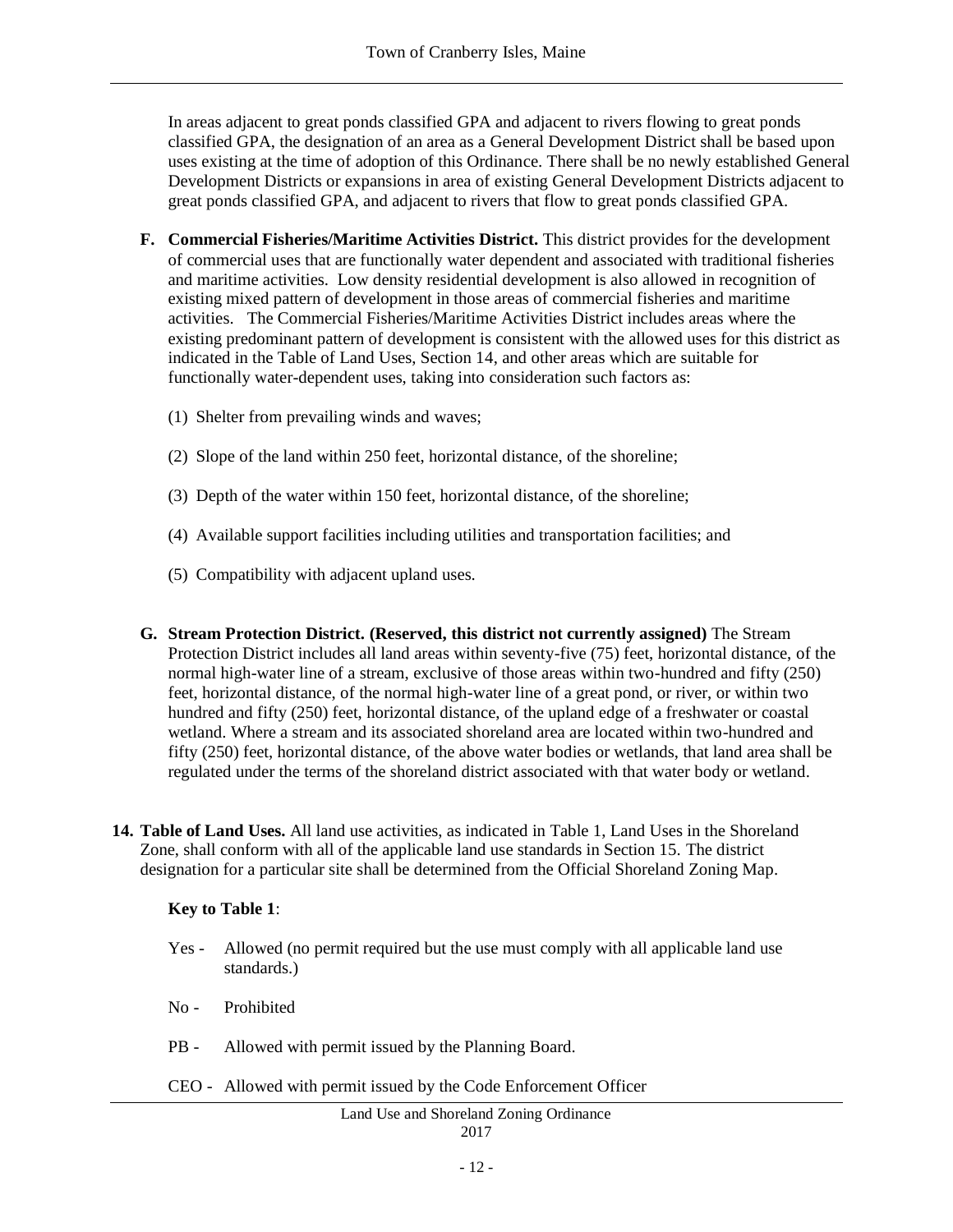LPI - Allowed with permit issued by the Local Plumbing Inspector

# **Abbreviations**:

| RP - Resource Protection                       | GD General Development I and General Development II    |
|------------------------------------------------|--------------------------------------------------------|
| LR - Limited Residential                       | <b>CFMA</b> - Commercial Fisheries/Maritime Activities |
| LC - Limited Commercial SP - Stream Protection |                                                        |

Any person or group engaged in any land use or structural use activity in the shoreland zones described in this ordinance is responsible for obtaining all necessary town, state and federal permits and for abiding by the standards of this ordinance.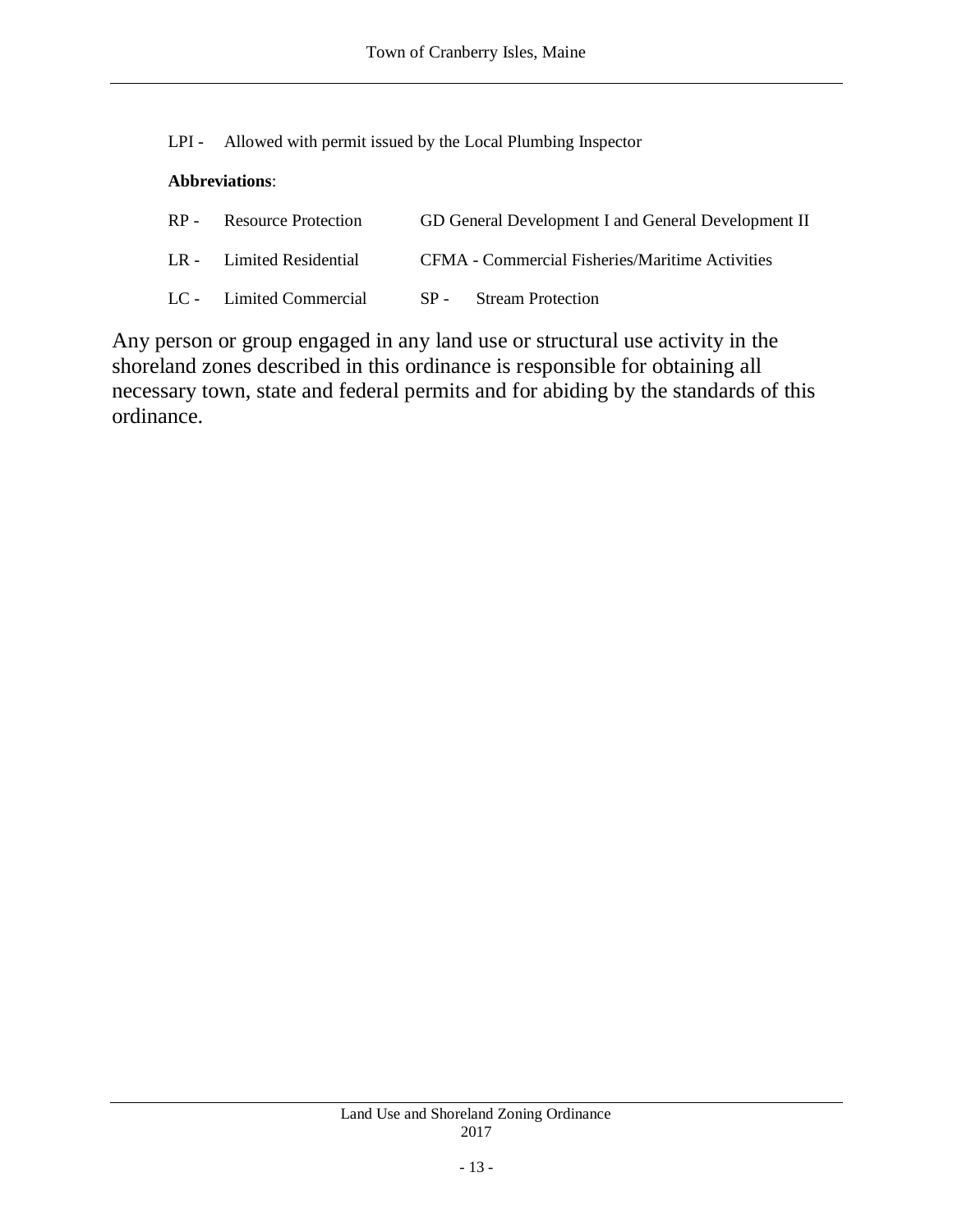## **TABLE 1. LAND USES IN THE SHORELAND ZONE**

|     | <b>LAND USES</b>                                                                                               | <b>DISTRICT</b>   |                    |                   |                   |                       |                   |
|-----|----------------------------------------------------------------------------------------------------------------|-------------------|--------------------|-------------------|-------------------|-----------------------|-------------------|
|     |                                                                                                                | SP                | RP                 | LR                | LC                | GD                    | <b>CFMA</b>       |
| 1.  | Non-intensive recreational uses not requiring structures such as hunting, fishing                              |                   |                    |                   |                   |                       |                   |
|     | and hiking                                                                                                     | yes               | yes                | yes               | yes               | yes                   | yes               |
| 2.  | Motorized vehicular traffic on existing roads and trails                                                       | yes               | yes                | yes               | yes               | yes                   | yes               |
| 3.  | Forest management activities except for timber harvesting & land management<br>roads                           | <b>ves</b>        | yes                | yes               | yes               | yes                   | yes               |
| 4.  | Rules Managed by ME Bureau of Forestry<br><b>Timber harvesting</b>                                             |                   |                    |                   |                   |                       |                   |
| 5.  | Clearing or removal of vegetation for activities other than timber harvesting                                  | CEO               | CEO <sup>1</sup>   | yes               | yes               | yes                   | yes               |
| 6.  | <b>Fire prevention activities</b>                                                                              | yes               | yes                | yes               | yes               | yes                   | yes               |
| 7.  | Wildlife management practices                                                                                  | yes               | yes                | yes               | yes               | yes                   | yes               |
| 8.  | Soil and water conservation practices                                                                          | yes               | yes                | yes               | yes               | yes                   | yes               |
| 9.  | <b>Mineral exploration</b>                                                                                     | no                | yes <sup>2</sup>   | yes <sup>2</sup>  | yes <sup>2</sup>  | yes <sup>2</sup>      | yes <sup>2</sup>  |
| 10. | Mineral extraction including sand and gravel extraction                                                        | no                | PB <sup>3</sup>    | PB                | PB                | $\overline{PB}$       | PB                |
| 11. | Surveying and resource analysis                                                                                | ves               | yes                | yes               | yes               | yes                   | yes               |
| 12. | <b>Emergency operations</b>                                                                                    | yes               | yes                | yes               | yes               | yes                   | yes               |
| 13. | Agriculture                                                                                                    | <b>ves</b>        | PB                 | <b>ves</b>        | yes               | yes                   | yes               |
| 14. | Aquaculture                                                                                                    | PВ                | PB                 | PВ                | yes               | yes                   | yes               |
| 15. | <b>Principal structures and uses</b><br>One and two family residential, including driveways<br>А.              | PB <sup>4</sup>   | PB <sup>9</sup>    | CEO               | <b>CEO</b>        | CEO                   | PB                |
|     | В.<br>Multi-unit residential                                                                                   | no                | no                 | PB                | PB                | <b>PB</b>             | no                |
|     | С.<br><b>Commercial</b>                                                                                        | no                | $no^{10}$          | no <sup>10</sup>  | PB                | <b>PB</b>             | PB <sup>5</sup>   |
|     | Industrial<br>D.                                                                                               |                   |                    |                   |                   | <b>PB</b>             |                   |
|     |                                                                                                                | no                | no                 | no                | no                |                       | PB <sup>5</sup>   |
|     | Ε.<br><b>Governmental and institutional</b>                                                                    | no                | no                 | PB                | PB                | <b>PB</b>             | PB <sup>5</sup>   |
|     | F.<br>Small non-residential facilities for educational, scientific, or nature<br>interpretation purposes       | PB <sup>4</sup>   | PB                 | <b>CEO</b>        | <b>CEO</b>        | <b>CEO</b>            | PB <sup>5</sup>   |
| 16. | Structures accessory to allowed uses                                                                           | PB <sup>4</sup>   | PB                 | <b>CEO</b>        | <b>CEO</b>        | yes                   | yes               |
|     | 17. Piers, docks, wharfs, bridges and other structures and uses extending                                      |                   |                    |                   |                   |                       |                   |
|     | over or below the normal high-water line or within a wetland                                                   |                   |                    |                   |                   |                       |                   |
|     | <b>Temporary</b><br>a.                                                                                         | CEO <sup>11</sup> | CEO <sup>11</sup>  | CEO <sup>11</sup> | CEO <sup>11</sup> | CEO <sup>11</sup>     | CEO <sup>11</sup> |
|     | Permanent<br>b.                                                                                                | PB                | PВ                 | PB                | PВ                | PВ                    | PB <sup>5</sup>   |
| 18. | Conversions of seasonal residences to year-round residences                                                    | <b>LPI</b>        | LPI                | LPI               | <b>LPI</b>        | LPI                   | no                |
| 19. | Home occupations                                                                                               | PB                | <b>PB</b>          | PB                | <b>CEO</b>        | yes                   | yes               |
| 20. | Private sewage disposal systems for allowed uses                                                               | LPI               | LPI                | LPI               | LPI               | LPI                   | <b>LPI</b>        |
| 21. | <b>Essential services</b>                                                                                      | PB <sup>6</sup>   | PB <sup>6</sup>    | PB                | PB                | <b>PB</b>             | <b>PB</b>         |
|     |                                                                                                                |                   |                    |                   |                   |                       |                   |
|     | Roadside distribution lines (34.5kV and lower)<br>А.                                                           | CEO <sup>6</sup>  | CEO <sup>6</sup>   | yes <sup>12</sup> | $yes^{12}$        | $yes^{\overline{12}}$ | $yes^{12}$        |
|     | В.<br>Non-roadside or cross-country distribution lines involving ten poles or less<br>in the shoreland zone    | PB <sup>6</sup>   | PB <sup>6</sup>    | <b>CEO</b>        | <b>CEO</b>        | <b>CEO</b>            | <b>CEO</b>        |
|     | Non-roadside or cross-country distribution lines involving eleven or more<br>С.<br>poles in the shoreland zone | PB <sup>6</sup>   | PB <sup>6</sup>    | PB                | PB                | <b>PB</b>             | PB                |
|     | D.<br><b>Other essential services</b>                                                                          | PB <sup>6</sup>   | PB <sup>6</sup>    | PB                | PB                | <b>PB</b>             | <b>PB</b>         |
| 22. | Service drops, as defined, to allowed uses                                                                     | yes               | yes                | yes               | yes               | yes                   | yes               |
|     | 23. Public and private recreational areas involving minimal structural development                             | PB                | PB                 | PB                | <b>CEO</b>        | <b>CEO</b>            | CEO <sup>5</sup>  |
| 24. | Individual, private campsites                                                                                  | CEO               | <b>CEO</b>         | CEO               | <b>CEO</b>        | <b>CEO</b>            | <b>CEO</b>        |
| 25. | Campgrounds                                                                                                    | no                |                    | PB                | PB                | <b>PB</b>             | no                |
|     |                                                                                                                |                   | no <sup>7</sup>    |                   |                   |                       |                   |
| 26. | <b>Road construction</b>                                                                                       | PB                | no <sup>8</sup>    | PB                | PB                | <b>PB</b>             | PB <sup>5</sup>   |
| 27. | Land management roads                                                                                          | yes               | $PB$ <sup>13</sup> | yes               | yes               | yes                   | yes               |
| 28. | <b>Parking facilities</b>                                                                                      | no                | no <sup>7</sup>    | $\overline{PB}$   | PB                | PB                    | PB <sup>5</sup>   |
| 29. | <b>Marinas</b>                                                                                                 | PВ                | no                 | PB                | PB                | $\overline{PB}$       | PB                |
|     |                                                                                                                |                   |                    |                   |                   |                       |                   |
|     | 30. Filling and earth moving of <10 cubic yards                                                                | <b>CEO</b>        | CEO                | yes               | yes               | yes                   | yes               |
|     | 31. Filling and earth moving of >10 cubic yards                                                                | PВ                | PB                 | CEO               | <b>CEO</b>        | CEO                   | CEO               |
|     | 32. Signs                                                                                                      | yes               | yes                | yes               | yes               | yes                   | yes               |
|     | 33. Uses similar to allowed uses                                                                               | CEO               | CEO                | CEO               | <b>CEO</b>        | CEO                   | CEO               |
| 34. | Uses similar to uses requiring a CEO permit<br>35. Uses similar to uses requiring a PB permit                  | <b>CEO</b><br>РB  | CEO<br>PB          | CEO<br>PB         | <b>CEO</b><br>PB  | CEO<br>РB             | CEO<br>PB         |

**1 In RP not allowed within 75 feet horizontal distance, of the normal high-water line of great ponds, except to remove safety hazards.**

**2Requires permit from the Code Enforcement Officer if more than 100 square feet of surface area, in total, is disturbed.**

**3 In RP not allowed in areas so designated because of wildlife value.**

**4Provided that a variance from the setback requirement is obtained from the Board of Appeals.**

**5Functionally water-dependent uses and uses accessory to such water dependent uses only (See note on previous page).**

**6See further restrictions in Section 15( L)(2).**

Land Use and Shoreland Zoning Ordinance

2017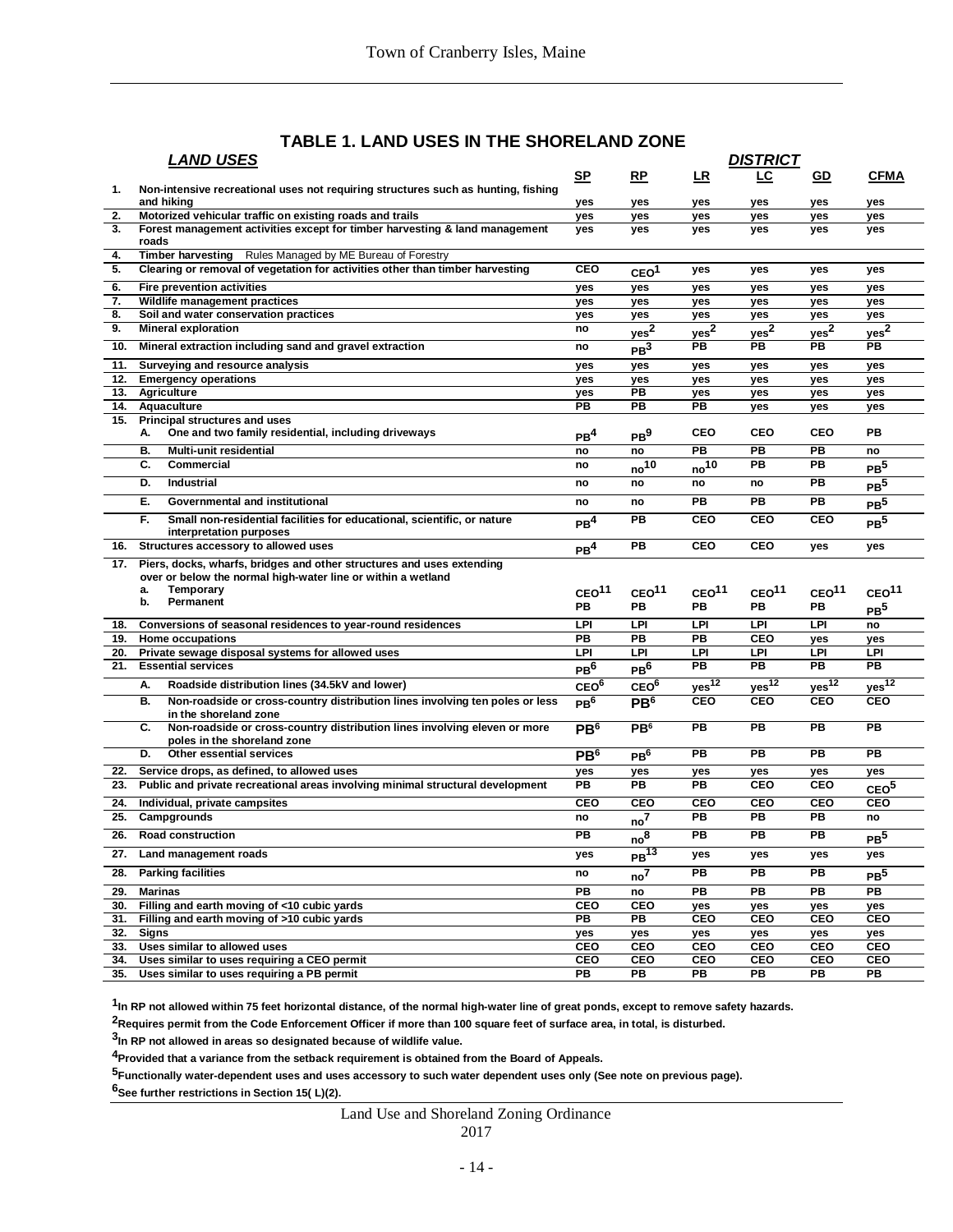**7Except when area is zoned for resource protection due to floodplain criteria in which case a permit is required from the PB.**

**8Except as provided in Section 15(H)(4).**

**9Single family residential structures may be allowed by special exception only according to the provisions of Section 16(E), Special Exceptions. Two-family residential structures are prohibited.**

**<sup>10</sup>Except for commercial uses otherwise listed in this Table, such as marinas and campgrounds, that are allowed in the respective district. <sup>11</sup>Excluding bridges and other crossings not involving earthwork, in which case no permit is required.**

**12Permit not required, but must file a written "notice of intent to construct" with** *CEO.*

**<sup>13</sup>Option 3 towns only.**

**NOTE: Item 17, in its entirety, should be deleted from Table 1 if a municipality elects not to regulate "piers, docks, wharfs, bridges and other structures and uses extending over or below the normal high-water line or within a wetland".**

**NOTE: A person performing any of the following activities shall require a permit from the Department of Environmental Protection, pursuant to 38 M.R.S.A. section 480-C, if the activity occurs in, on, over or adjacent to any freshwater or coastal wetland, great pond, river, stream or brook and operates in such a manner that material or soil may be washed into them:**

**Minimum Lot Minimum**

- **A. Dredging, bulldozing, removing or displacing soil, sand, vegetation or other materials;**
- **B. Draining or otherwise dewatering;**
- **C. Filling, including adding sand or other material to a sand dune; or**
- **D. Any construction or alteration of any permanent structure.**
- **15. Land Use Standards.** All land use activities within the shoreland zone shall conform with the following provisions, if applicable.

#### **A. Minimum Lot Standards**

|     |                                                                                   | IVIINIMUM LOL<br>Area (sq. ft.) | IVIINIMUM<br><b>Shore</b><br>Frontage (ft.) |
|-----|-----------------------------------------------------------------------------------|---------------------------------|---------------------------------------------|
| (1) |                                                                                   |                                 |                                             |
|     | (a) Residential per dwelling unit                                                 |                                 |                                             |
|     | (i) Within the Shoreland Zone                                                     |                                 |                                             |
|     | <b>Adjacent to Tidal Areas</b>                                                    | 30,000                          | 150                                         |
|     | (ii) Within the Shoreland Zone                                                    |                                 |                                             |
|     | Adjacent to Non-Tidal Areas                                                       | 40,000                          | 200                                         |
|     | (b) Governmental, Institutional, Commercial or Industrial per principal structure |                                 |                                             |
|     | (i) Within the Shoreland Zone                                                     |                                 |                                             |
|     | Adjacent to Tidal Areas, Exclusive                                                |                                 |                                             |
|     | of Those Areas Zoned for<br>Commercial Fisheries and                              |                                 |                                             |
|     | Maritime Activities                                                               | 40,000                          | 200                                         |
|     | (ii) Within the Shoreland Zone                                                    |                                 |                                             |
|     | Adjacent to Tidal Areas Zoned                                                     |                                 |                                             |
|     | for Commercial Fisheries and                                                      |                                 |                                             |
|     | <b>Maritime Activities</b>                                                        | <b>NONE</b>                     | <b>NONE</b>                                 |
|     | (iii) Within the Shoreland Zone                                                   |                                 |                                             |
|     | Adjacent to Non-tidal Areas                                                       | 60,000                          | 300                                         |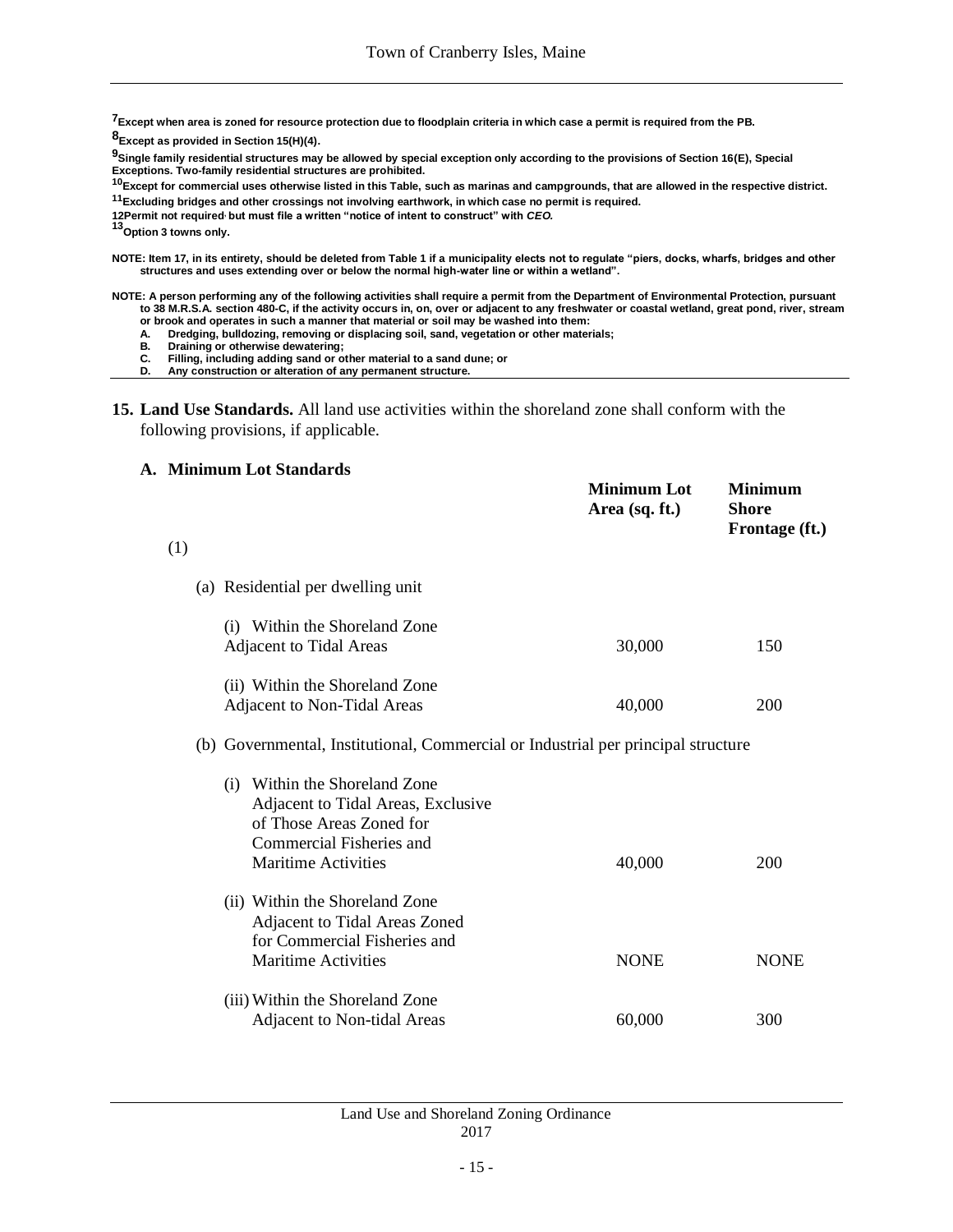(c) Public and Private Recreational Facilities

| (i) Within the Shoreland Zone Adjacent |        |     |
|----------------------------------------|--------|-----|
| to Tidal and Non-Tidal Areas           | 40,000 | 200 |

- (2) Land below the normal high-water line of a water body or upland edge of a wetland and land beneath roads serving more than two (2) lots shall not be included toward calculating minimum lot area.
- (3) Lots located on opposite sides of a public or private road shall be considered each a separate tract or parcel of land unless such road was established by the owner of land on both sides thereof after September 22, 1971.
- (4) The minimum width of any portion of any lot within one hundred (100) feet, horizontal distance, of the normal high-water line of a water body or upland edge of a wetland shall be equal to or greater than the shore frontage requirement for a lot with the proposed use.
- (5) If more than one residential dwelling unit, principal governmental, institutional, commercial or industrial structure or use, or combination thereof, is constructed or established on a single parcel, all dimensional requirements shall be met for each additional dwelling unit, principal structure, or use.

### **B. Principal and Accessory Structures**

(1) All new principal and accessory structures shall be set back at least one hundred (100) feet, horizontal distance, from the normal high-water line of great ponds classified GPA and rivers that flow to great ponds classified GPA, and seventy-five (75) feet, horizontal distance, from the normal high-water line of other water bodies, tributary streams, or the upland edge of a wetland, except that in the General Development I District the setback from the normal highwater line shall be at least twenty five (25) feet, horizontal distance, and in the Commercial Fisheries/Maritime Activities District there shall be no minimum setback. In the Resource Protection District the setback requirement shall be 250 feet, horizontal distance, except for structures, roads, parking spaces or other regulated objects specifically allowed in that district in which case the setback requirements specified above shall apply.

#### **In addition**:

- (a) The water body, tributary stream, or wetland setback provision shall neither apply to structures which require direct access to the water body or wetland as an operational necessity, such as piers, docks and retaining walls, nor to other functionally waterdependent uses.
- (b) All principal structures along Significant River Segments as listed in 38 M.R.S.A. section 437 (see Appendix A), shall be set back a minimum of one hundred and twenty-five (125) feet, horizontal distance, from the normal high-water line and shall be screened from the river by existing vegetation. This provision does not apply to structures related to hydropower facilities.
- (c) For principal structures, water and wetland setback measurements shall be taken from the top of a coastal bluff that has been identified on Coastal Bluff maps as being "highly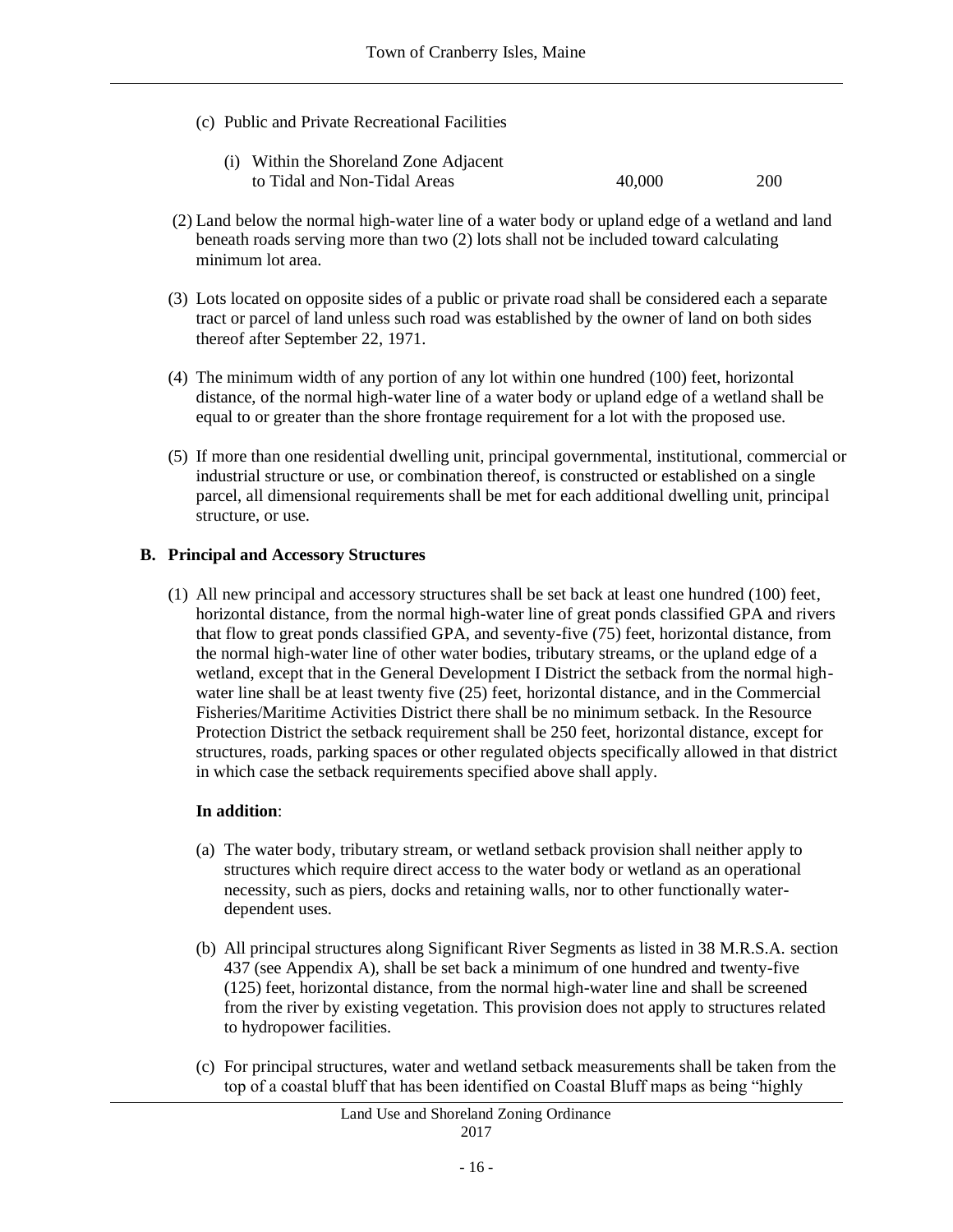unstable" or "unstable" by the Maine Geological Survey pursuant to its "Classification of Coastal Bluffs" and published on the most recent Coastal Bluff map. If the applicant and the permitting official(s) are in disagreement as to the specific location of a "highly unstable" or "unstable" bluff, or where the top of the bluff is located, the applicant may at his or her expense, employ a Maine Registered Professional Engineer, a Maine Certified Soil Scientist, a Maine State Geologist, or other qualified individual to make a determination. If agreement is still not reached, the applicant may appeal the matter to the board of appeals.

- (d) On a non-conforming lot of record on which only a residential structure exists, and it is not possible to place an accessory structure meeting the required water body, tributary stream or wetland setbacks, the code enforcement officer may issue a permit to place a single accessory structure, with no utilities, for the storage of yard tools and similar equipment. Such accessory structure shall not exceed eighty (80) square feet in area nor eight (8) feet in height, and shall be located as far from the shoreline or tributary stream as practical and shall meet all other applicable standards, including lot coverage and vegetation clearing limitations. In no case shall the structure be located closer to the shoreline or tributary stream than the principal structure.
- (e) All tidal land which is subject to tidal action during the highest annual tide is coastal wetland. A tributary stream may be perennial or intermittent. Where a tributary stream is present within the shoreland zone, setback standards from that tributary stream are applicable.
- (2) Principal or accessory structures and expansions of existing structures which are permitted in the Resource Protection, Limited Residential, Limited Commercial, and Stream Protection Districts, shall not exceed thirty-five (35) feet in height. This provision shall not apply to structures such as transmission towers, windmills, antennas, and similar structures having no floor area. A cupola, dome, widow's walk or other similar feature is exempt from the height limits in accordance with 38 M.R.S.A. Section 439-A(9).
- (3) The lowest floor elevation or openings of all buildings and structures, including basements, shall be elevated at least one foot above the elevation of the 100 year flood, the flood of record, or in the absence of these, the flood as defined by soil types identified as recent floodplain soils. In those municipalities that participate in the National Flood Insurance Program and have adopted the April 2005 version, or later version, of the Floodplain Management Ordinance, accessory structures may be placed in accordance with the standards of that ordinance and need not meet the elevation requirements of this paragraph.
- (4) With the exception of General Development Districts located adjacent to coastal wetlands and rivers that do not flow to great ponds, and Commercial Fisheries/Maritime Activities Districts, non-vegetated surfaces shall not exceed a total of twenty (20) percent of the portion of the lot located within the shoreland zone. This limitation does not apply to public boat launching facilities regardless of the district in which the facility is located.

In a General Development District located adjacent to coastal wetlands, or rivers that do not flow to great ponds, or in a Commercial Fisheries/Maritime Activities District, non-vegetated surfaces shall not exceed a total of seventy (70) percent of the portion of the lot located within the shoreland zone.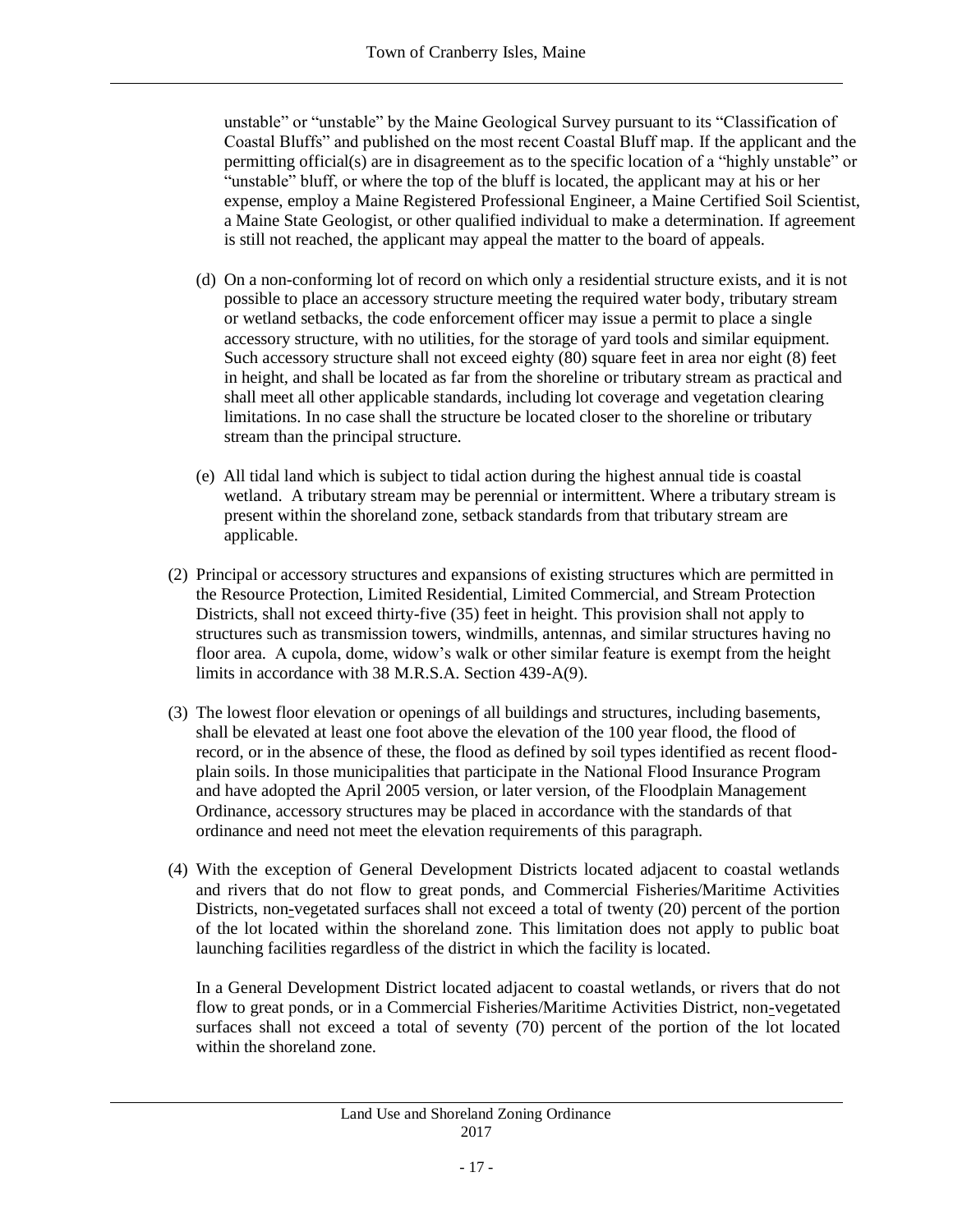For the purposes of calculating lot coverage, non-vegetated surfaces include, but are not limited to the following: structures, driveways, parking areas, and other areas from which vegetation has been removed. Naturally occurring ledge and rock outcroppings are not counted as nonvegetated surfaces when calculating lot coverage for lots of record on March 24, 1990 and in continuous existence since that date.

- (5) Retaining walls that are not necessary for erosion control shall meet the structure setback requirement, except for low retaining walls and associated fill provided all of the following conditions are met:
	- (a) The site has been previously altered and an effective vegetated buffer does not exist;
	- (b) The wall(s) is(are) at least 25 feet, horizontal distance, from the normal high-water line of a water body, tributary stream, or upland edge of a wetland;
	- (c) The site where the retaining wall will be constructed is legally existing lawn or is a site eroding from lack of naturally occurring vegetation, and which cannot be stabilized with vegetative plantings;
	- (d) The total height of the wall(s), in the aggregate, are no more than 24 inches;
	- (e) Retaining walls are located outside of the 100-year floodplain on rivers, streams, coastal wetlands, and tributary streams, as designated on the Federal Emergency Management Agency's (FEMA) Flood Insurance Rate Maps or Flood Hazard Boundary Maps, or the flood of record, or in the absence of these, by soil types identified as recent flood plain soils.
	- (f) The area behind the wall is revegetated with grass, shrubs, trees, or a combination thereof, and no further structural development will occur within the setback area, including patios and decks; and
	- (g) A vegetated buffer area is established within 25 feet, horizontal distance, of the normal high-water line of a water body, tributary stream, or upland edge of a wetland when a natural buffer area does not exist. The buffer area must meet the following characteristics:
		- (i) The buffer must include shrubs and other woody and herbaceous vegetation. Where natural ground cover is lacking the area must be supplemented with leaf or bark mulch;
		- (ii)Vegetation plantings must be in quantities sufficient to retard erosion and provide for effective infiltration of stormwater runoff;
		- (iii) Only native species may be used to establish the buffer area;
		- (iv) A minimum buffer width of 15 feet, horizontal distance, is required, measured perpendicularly to the normal high-water line or upland edge of a wetland;
		- (v) A footpath not to exceed the standards in Section  $15(P)(2)(a)$ , may traverse the buffer;
		- (vi) If the wall and associated soil disturbance occurs within 75 feet, horizontal distance, of a water body, tributary stream or coastal wetland, a permit pursuant to the *Natural Resource Protection Act* is required from the Department of Environmental Protection.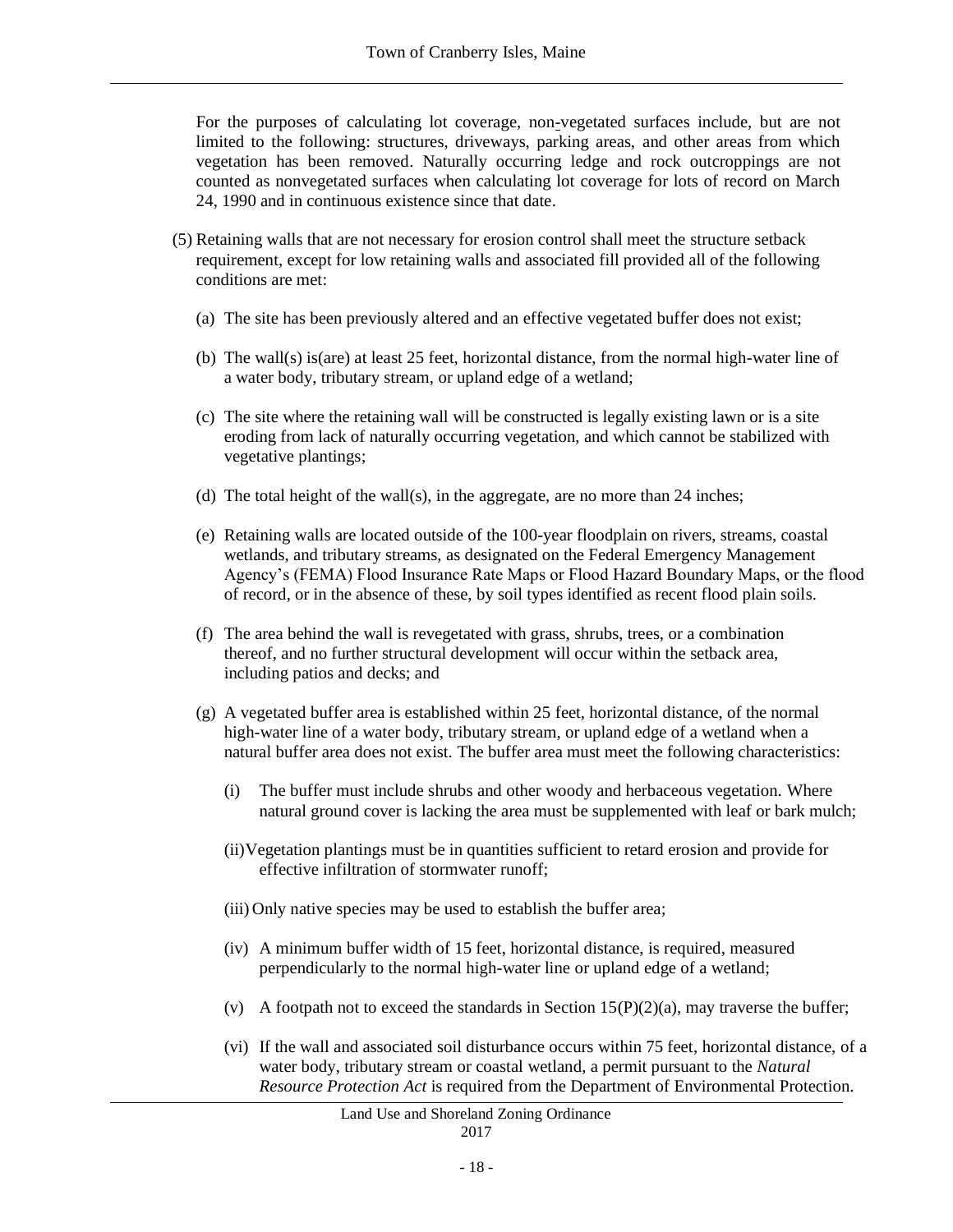(6) Notwithstanding the requirements stated above, stairways or similar structures may be allowed with a permit from the Code Enforcement Officer, to provide shoreline access in areas of steep slopes or unstable soils provided: that the structure is limited to a maximum of four (4) feet in width; that the structure does not extend below or over the normal high-water line of a water body or upland edge of a wetland, (unless permitted by the Department of Environmental Protection pursuant to the *Natural Resources Protection Act*, 38 M.R.S.A. section 480-C); and that the applicant demonstrates that no reasonable access alternative exists on the property.

#### **C. Piers, Docks, Wharves, Bridges and Other Structures and Uses Extending Over or Below the Normal High-Water Line of a Water Body or Within a Wetland, and Shoreline Stabilization**

- (1) No more than one pier, dock, wharf or similar structure extending or located below the normal high-water line of a water body or within a wetland is allowed on a single lot; except that when a single lot contains at least twice the minimum shore frontage as specified in Section 15(A), a second structure may be allowed and may remain as long as the lot is not further divided.
- (2) Access from shore shall be developed on soils appropriate for such use and constructed so as to control erosion.
- (3) The location shall not interfere with existing developed or natural beach areas.
- (4) The facility shall be located so as to minimize adverse effects on fisheries.
- (5) The facility shall be no larger in dimension than necessary to carry on the activity and be consistent with the surrounding character and uses of the area. A temporary pier, dock or wharf in non-tidal waters shall not be wider than six feet for non-commercial uses.
- (6) No new structure shall be built on, over or abutting a pier, wharf, dock or other structure extending beyond the normal high-water line of a water body or within a wetland unless the structure requires direct access to the water body or wetland as an operational necessity. A structure constructed on a float or floats is prohibited unless it is designed to function as, and is registered with the Maine Department of Inland Fisheries and Wildlife as a watercraft.
- (7) New permanent piers and docks on non-tidal waters shall not be permitted unless it is clearly demonstrated to the Planning Board that a temporary pier or dock is not feasible, and a permit has been obtained from the Department of Environmental Protection, pursuant to the *Natural Resources Protection Act*.
- (8) No existing structures built on, over or abutting a pier, dock, wharf or other structure extending beyond the normal high-water line of a water body or within a wetland shall be converted to residential dwelling units in any district.
- (9) Except in the General Development Districts and Commercial Fisheries/Maritime Activities District, structures built on, over or abutting a pier, wharf, dock or other structure extending beyond the normal high-water line of a water body or within a wetland shall not exceed twenty (20) feet in height above the pier, wharf, dock or other structure.
- (10) Vegetation may be removed in excess of the standards in Section 15(P) of this ordinance in order to conduct shoreline stabilization of an eroding shoreline, provided that a permit is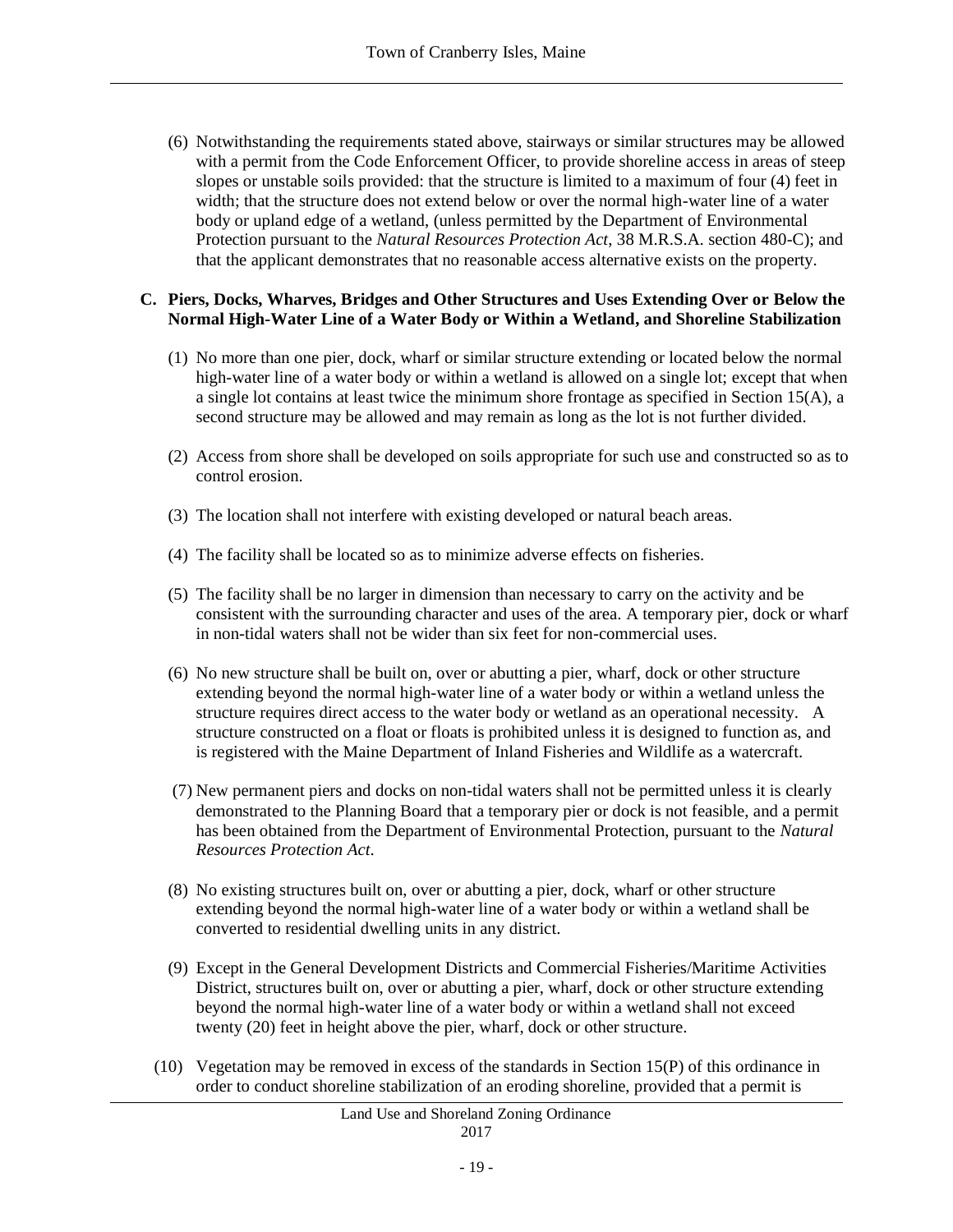obtained from the Planning Board. Construction equipment must access the shoreline by barge when feasible as determined by the Planning Board.

- (a) When necessary, the removal of trees and other vegetation to allow for construction equipment access to the stabilization site via land must be limited to no more than 12 feet in width. When the stabilization project is complete the construction equipment accessway must be restored.
- (b) Revegetation must occur in accordance with Section 15(S).
- (11) A permit pursuant to the *Natural Resource Protection Act* is required from the Department Environmental Protection for Shoreline Stabilization activities. New permanent structures, and expansions thereof, projecting into or over water bodies shall require a permit from the Department of Environmental Protection pursuant to the *Natural Resources Protection Act*, 38 M.R.S.A. section 480-C. Permits may also be required from the Army Corps of Engineers if located in navigable waters.
- **D. Campgrounds.** Campgrounds shall conform to the minimum requirements imposed under State licensing procedures and the following:
	- (1) Campgrounds shall contain a minimum of five thousand (5,000) square feet of land, not including roads and driveways, for each site. Land supporting wetland vegetation, and land below the normal high-water line of a water body shall not be included in calculating land area per site.
	- (2) The areas intended for placement of a recreational vehicle, tent or shelter, and utility and service buildings shall be set back a minimum of one hundred (100) feet, horizontal distance, from the normal high-water line of a great pond classified GPA or a river flowing to a great pond classified GPA, and seventy-five (75) feet, horizontal distance, from the normal highwater line of other water bodies, tributary streams, or the upland edge of a wetland.
- **E. Individual Private Campsites.** Individual private campsites not associated with campgrounds are allowed provided the following conditions are met:
	- (1) One campsite per lot existing on the effective date of this Ordinance, or thirty thousand (30,000) square feet of lot area within the shoreland zone, whichever is less, may be permitted.
	- (2) When an individual private campsite is proposed on a lot that contains another principal use and/or structure, the lot must contain the minimum lot dimensional requirements for the principal structure and/or use, and the individual private campsite separately.
	- (3) Campsite placement on any lot, including the area intended for a recreational vehicle or tent platform, shall be set back one hundred (100) feet, horizontal distance, from the normal highwater line of a great pond classified GPA or river flowing to a great pond classified GPA, and seventy-five (75) feet, horizontal distance, from the normal high-water line of other water bodies, tributary streams, or the upland edge of a wetland.
	- (4) Only one recreational vehicle shall be allowed on a campsite. The recreational vehicle shall not be located on any type of permanent foundation except for a gravel pad, and no structure except a canopy shall be attached to the recreational vehicle.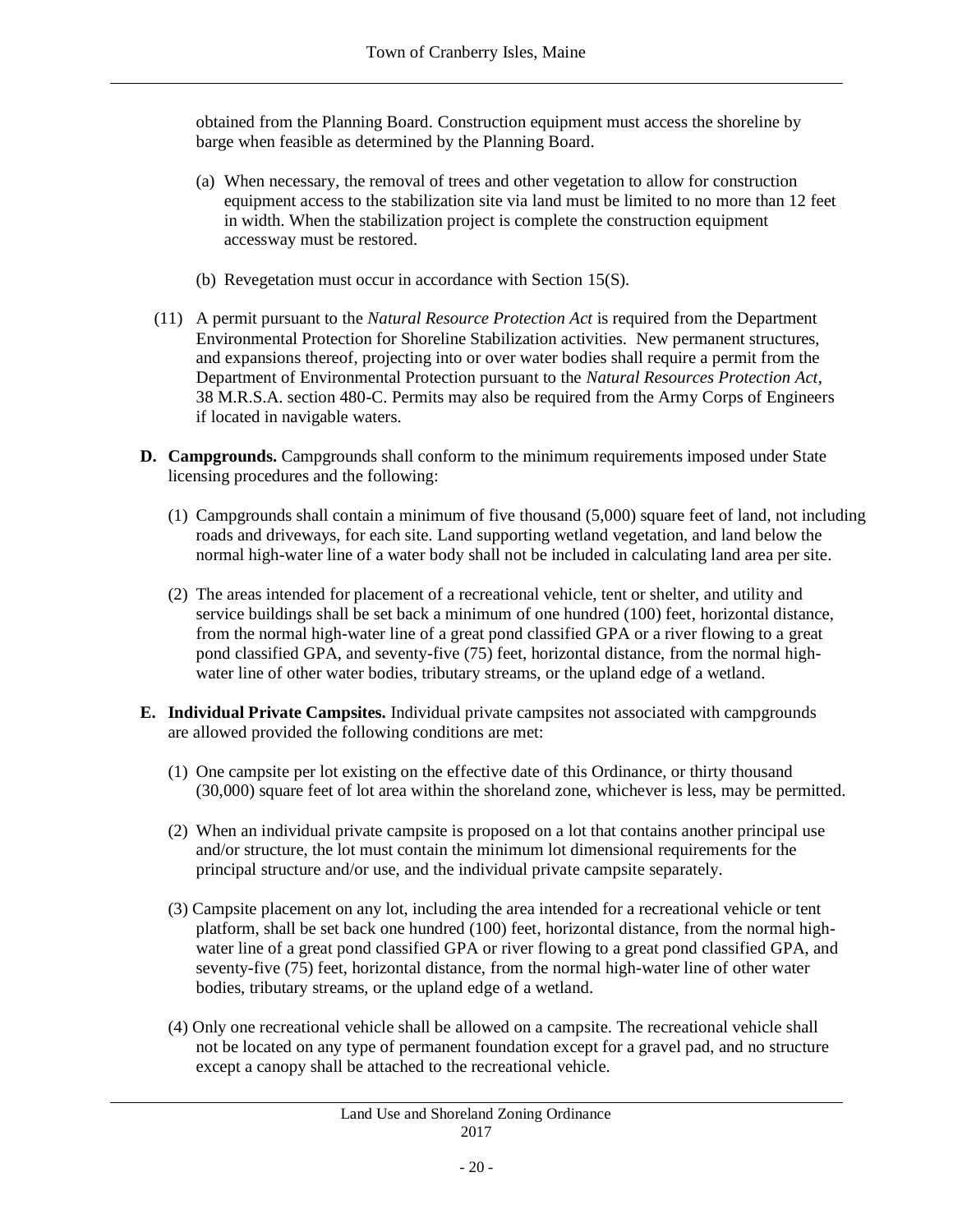- (5) The clearing of vegetation for the siting of the recreational vehicle, tent or similar shelter in a Resource Protection District shall be limited to one thousand (1000) square feet.
- (6) A written sewage disposal plan describing the proposed method and location of sewage disposal shall be required for each campsite and shall be approved by the Local Plumbing Inspector. Where disposal is off-site, written authorization from the receiving facility or land owner is required.
- (7) When a recreational vehicle, tent or similar shelter is placed on-site for more than one hundred and twenty (120) days per year, all requirements for residential structures shall be met, including the installation of a subsurface sewage disposal system in compliance with the State of Maine Subsurface Wastewater Disposal Rules unless served by public sewage facilities.
- **F. Commercial and Industrial Uses.** The following new commercial and industrial uses are prohibited within the shoreland zone adjacent to great ponds classified GPA, and rivers and streams which flow to great ponds classified GPA:
	- (1) Auto washing facilities
	- (2) Auto or other vehicle service and/or repair operations, including body shops
	- (3) Chemical and bacteriological laboratories
	- (4) Storage of chemicals, including herbicides, pesticides or fertilizers, other than amounts normally associated with individual households or farms
	- (5) Commercial painting, wood preserving, and furniture stripping
	- (6) Dry cleaning establishments
	- (7) Electronic circuit assembly
	- (8) Laundromats, unless connected to a sanitary sewer
	- (9) Metal plating, finishing, or polishing
	- (10) Petroleum or petroleum product storage and/or sale except storage on same property as use occurs and except for storage and sales associated with marinas
	- (11) Photographic processing
	- (12) Printing

## **G. Parking Areas**

(1) Parking areas shall meet the shoreline and tributary stream setback requirements for structures for the district in which such areas are located, except that in the Commercial Fisheries/Maritime Activities District parking areas shall be set back at least twenty-five (25) feet, horizontal distance, from the shoreline. The setback requirement for parking areas serving public boat launching facilities in Districts other than the General Development I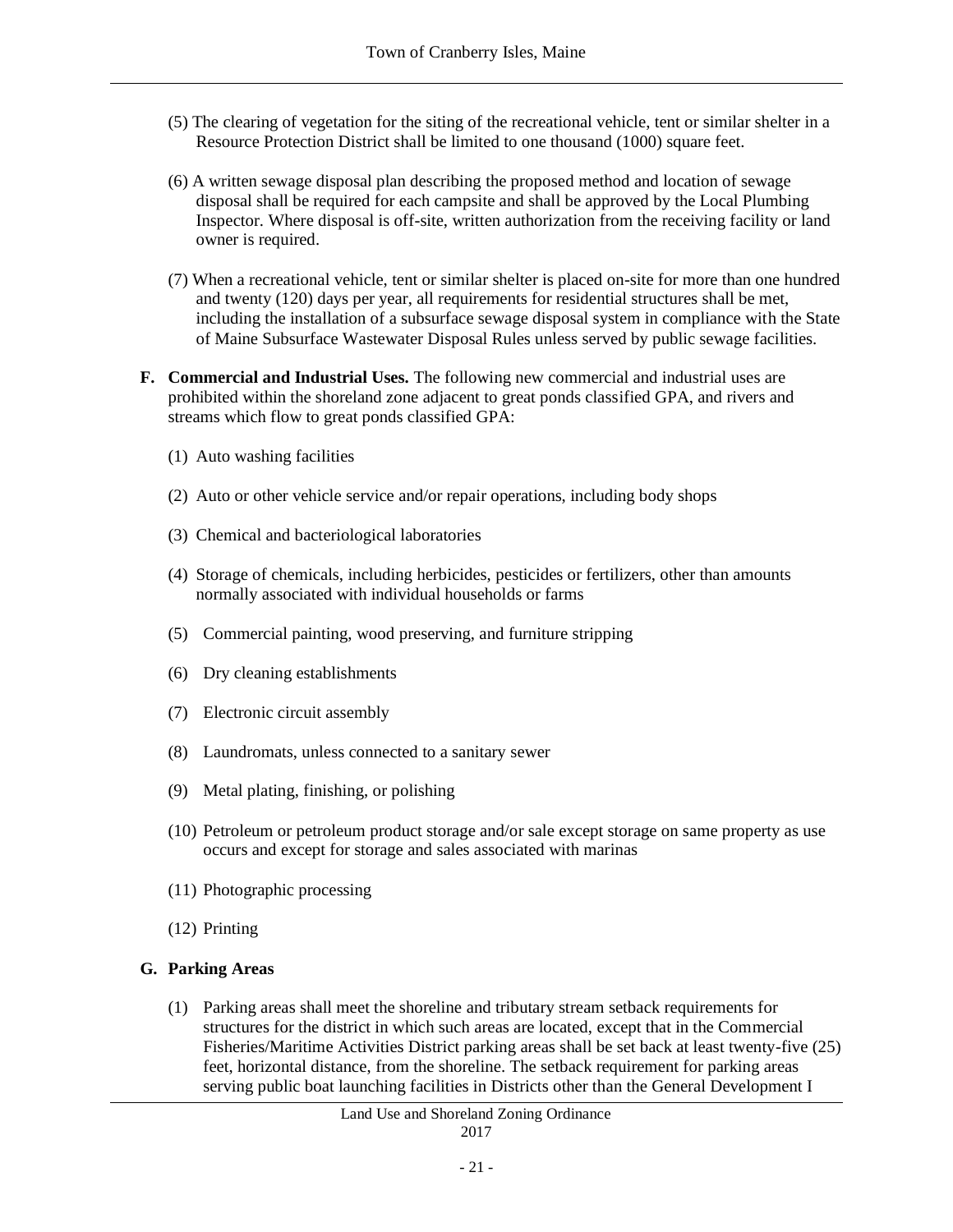District and Commercial Fisheries/Maritime Activities District shall be no less than fifty (50) feet, horizontal distance, from the shoreline or tributary stream if the Planning Board finds that no other reasonable alternative exists further from the shoreline or tributary stream.

- (2) Parking areas shall be adequately sized for the proposed use and shall be designed to prevent stormwater runoff from flowing directly into a water body, tributary stream or wetland and where feasible, to retain all runoff on-site.
- (3) In determining the appropriate size of proposed parking facilities, the following shall apply:
	- (a) Typical parking space: Approximately ten (10) feet wide and twenty (20) feet long, except that parking spaces for a vehicle and boat trailer shall be forty (40) feet long.
	- (b) Internal travel aisles: Approximately twenty (20) feet wide.
- **H. Roads and Driveways.** The following standards shall apply to the construction of roads and/or driveways and drainage systems, culverts and other related features.
	- (1) Roads and driveways shall be set back at least one-hundred (100) feet, horizontal distance, from the normal high-water line of a great pond classified GPA or a river that flows to a great pond classified GPA, and seventy-five (75) feet, horizontal distance from the normal highwater line of other water bodies, tributary streams, or the upland edge of a wetland unless no reasonable alternative exists as determined by the Planning Board. If no other reasonable alternative exists, the road and/or driveway setback requirement shall be no less than fifty (50) feet, horizontal distance, upon clear showing by the applicant that appropriate techniques will be used to prevent sedimentation of the water body, tributary stream, or wetland. Such techniques may include, but are not limited to, the installation of settling basins, and/or the effective use of additional ditch relief culverts and turnouts placed so as to avoid sedimentation of the water body, tributary stream, or wetland.

On slopes of greater than twenty (20) percent the road and/or driveway setback shall be increased by ten (10) feet, horizontal distance, for each five (5) percent increase in slope above twenty (20) percent.

Section 15 (H)(1) does not apply to approaches to water crossings or to roads or driveways that provide access to permitted structures and facilities located nearer to the shoreline or tributary stream due to an operational necessity, excluding temporary docks for recreational uses. Roads and driveways providing access to permitted structures within the setback area shall comply fully with the requirements of Section 15(H)(1) except for that portion of the road or driveway necessary for direct access to the structure.

- (2) Existing public roads may be expanded within the legal road right of way regardless of their setback from a water body, tributary stream or wetland.
- (3) New permanent roads are not allowed within the shoreland zone along Significant River Segments except:
	- (a) To provide access to structures or facilities within the zone; or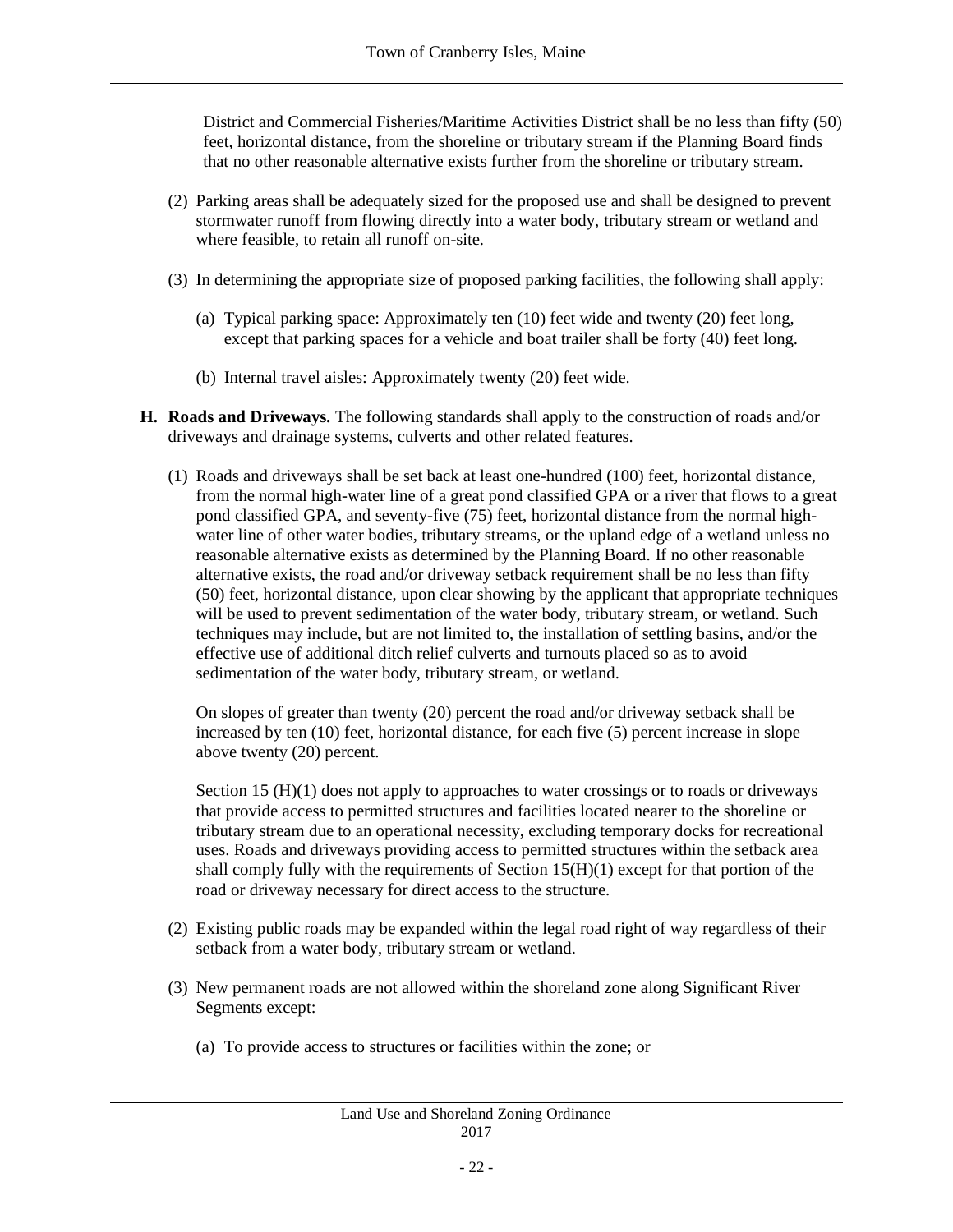- (b) When the applicant demonstrates that no reasonable alternative route exists outside the shoreland zone. When roads must be located within the shoreland zone they shall be set back as far as practicable from the normal high-water line and screened from the river by existing vegetation.
- (4) New roads and driveways are prohibited in a Resource Protection District except that the Planning Board may grant a permit to construct a road or driveway to provide access to permitted uses within the district. A road or driveway may also be approved by the Planning Board in a Resource Protection District, upon a finding that no reasonable alternative route or location is available outside the district. When a road or driveway is permitted in a Resource Protection District the road and/or driveway shall be set back as far as practicable from the normal high-water line of a water body, tributary stream, or upland edge of a wetland.
- (5) Road and driveway banks shall be no steeper than a slope of two (2) horizontal to one (1) vertical, and shall be graded and stabilized in accordance with the provisions for erosion and sedimentation control contained in Section 15(T).
- (6) Road and driveway grades shall be no greater than ten (10) percent except for segments of less than two hundred (200) feet.
- (7) In order to prevent road and driveway surface drainage from directly entering water bodies, tributary streams or wetlands, roads and driveways shall be designed, constructed, and maintained to empty onto an unscarified buffer strip at least (50) feet plus two times the average slope, in width between the outflow point of the ditch or culvert and the normal highwater line of a water body, tributary stream, or upland edge of a wetland. Surface drainage which is directed to an unscarified buffer strip shall be diffused or spread out to promote infiltration of the runoff and to minimize channelized flow of the drainage through the buffer strip.
- (8) Ditch relief (cross drainage) culverts, drainage dips and water turnouts shall be installed in a manner effective in directing drainage onto unscarified buffer strips before the flow gains sufficient volume or head to erode the road, driveway, or ditch. To accomplish this, the following shall apply:
	- (a) Ditch relief culverts, drainage dips and associated water turnouts shall be spaced along the road, or driveway at intervals no greater than indicated in the following table:

| <b>Spacing</b><br>(Feet) |  |  |
|--------------------------|--|--|
| 250                      |  |  |
| 200-135                  |  |  |
| 100-80                   |  |  |
| $80 - 60$                |  |  |
| $60 - 45$                |  |  |
| 40                       |  |  |
|                          |  |  |

(b) Drainage dips may be used in place of ditch relief culverts only where the grade is ten (10) percent or less.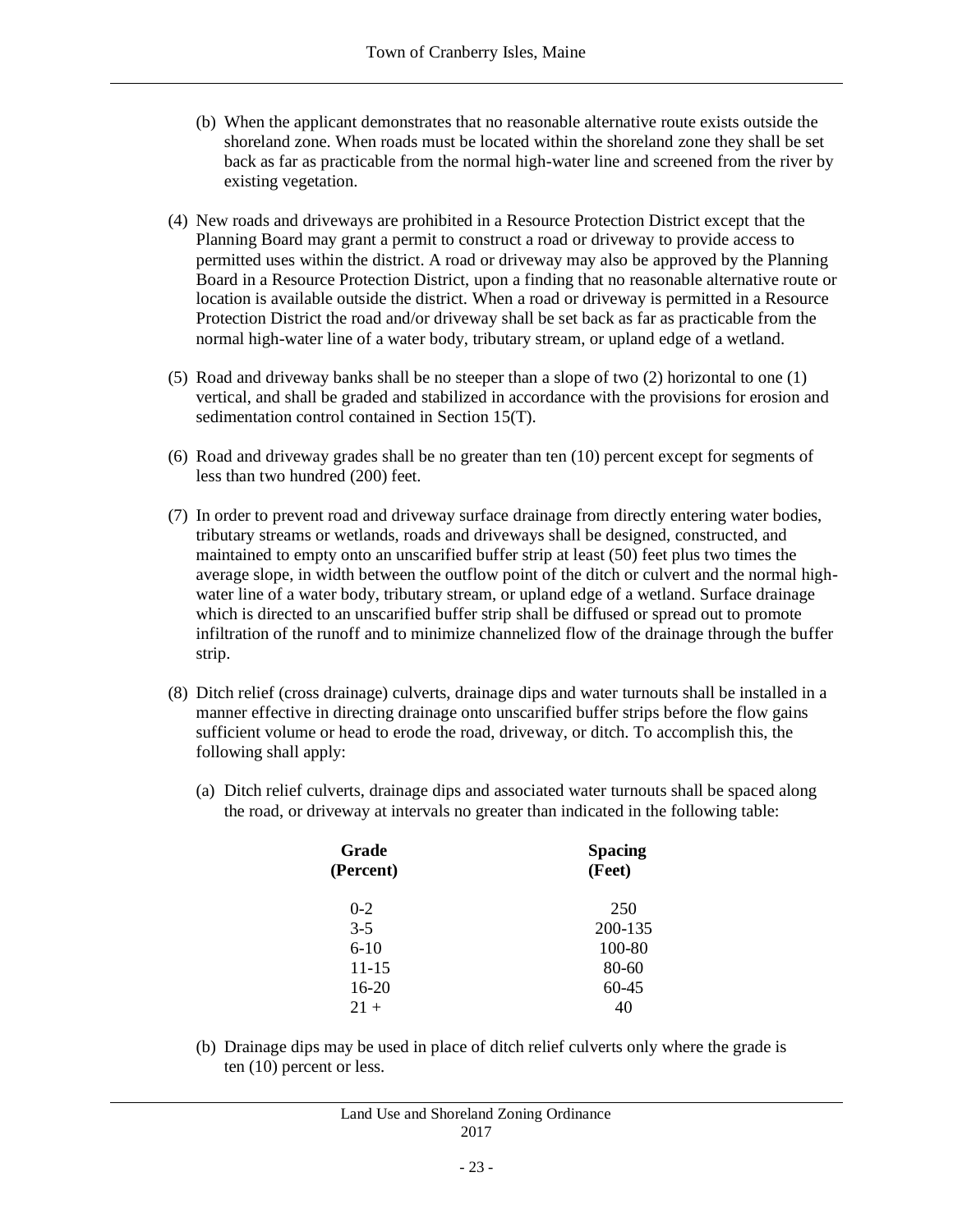- (c) On sections having slopes greater than ten (10) percent, ditch relief culverts shall be placed at approximately a thirty (30) degree angle downslope from a line perpendicular to the centerline of the road or driveway.
- (d) Ditch relief culverts shall be sufficiently sized and properly installed in order to allow for effective functioning, and their inlet and outlet ends shall be stabilized with appropriate materials.
- (9) Ditches, culverts, bridges, dips, water turnouts and other storm water runoff control installations associated with roads and driveways shall be maintained on a regular basis to assure effective functioning.
- **I. Signs.** The following provisions shall govern the use of signs in the Resource Protection, Stream Protection, Limited Residential and Limited Commercial Districts:
	- (1) Signs relating to goods and services sold on the premises shall be allowed, provided that such signs shall not exceed six  $(6)$  square feet in area and shall not exceed two  $(2)$  signs per premises. In the Limited Commercial District, however, such signs shall not exceed sixteen (16) square feet in area. Signs relating to goods or services not sold or rendered on the premises shall be prohibited.
	- (2) Name signs are allowed, provided such signs shall not exceed two (2) signs per premises, and shall not exceed twelve (12) square feet in the aggregate.
	- (3) Residential users may display a single sign not over three (3) square feet in area relating to the sale, rental, or lease of the premises.
	- (4) Signs relating to trespassing and hunting shall be allowed without restriction as to number provided that no such sign shall exceed two (2) square feet in area.
	- (5) Signs relating to public safety shall be allowed without restriction.
	- (6) No sign shall extend higher than twenty (20) feet above the ground.
	- (7) Signs may be illuminated only by shielded, non-flashing lights.

#### **J. Storm Water Runoff**

- (1) All new construction and development shall be designed to minimize storm water runoff from the site in excess of the natural predevelopment conditions. Where possible, existing natural runoff control features, such as berms, swales, terraces and wooded areas, shall be retained in order to reduce runoff and encourage infiltration of stormwaters.
- (2) Storm water runoff control systems shall be maintained as necessary to ensure proper functioning.
- (3) The *Stormwater Management Law* (38 M.R.S.A. section 420-D) requires a full permit to be obtained from the DEP prior to construction of a project consisting of 20,000 square feet or more of impervious area or 5 acres or more of a developed area in an urban impaired stream watershed or most-at-risk lake watershed, or a project with 1 acre or more of developed area in any other stream, coastal or wetland watershed. A permit-by-rule is necessary for a project with one acre or more of disturbed area but less than  $\overline{1}$  acre impervious area (20,000 square feet for most-at-risk lakes and urban impaired streams) and less than 5 acres of developed area. Furthermore, a Maine Construction General Permit is required if the construction will result in one acre or more of disturbed area.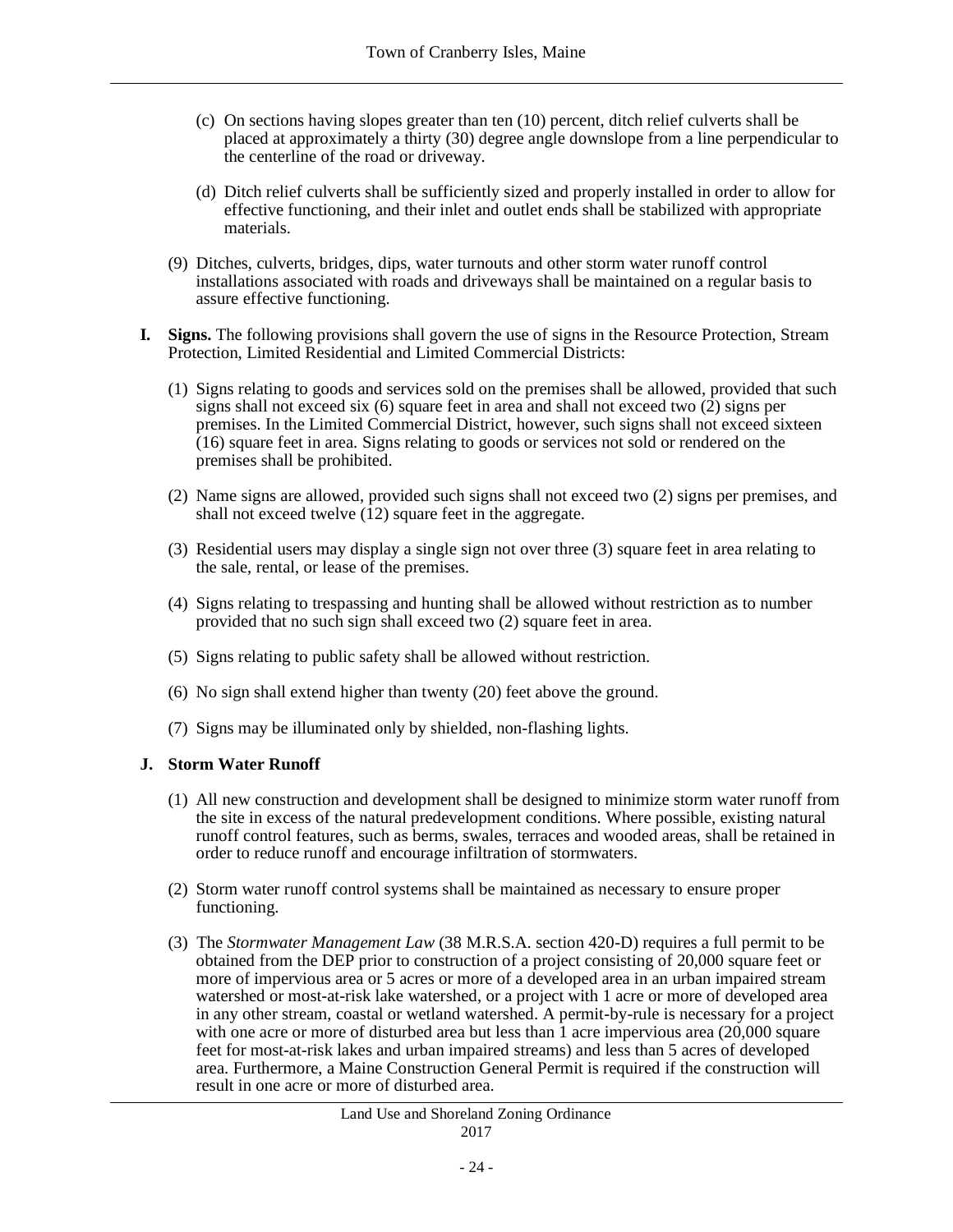## **K. Septic Waste Disposal**

(1) Subsurface Wastewater disposal system installations are done in accordance with the Maine Subsurface Wastewater Rules 10-144 CMR 241 in concert with DEP-NRPA, MSZA, and LUPC standards. If there are conflicts between the Land Use and Shoreland Zoning Ordinance and the Subsurface Wastewater rules, the Subsurface Wastewater rules shall prevail.

(a) a holding tank is not allowed for a first-time residential use in the shoreland zone.

### **L. Essential Services**

- (1) Where feasible, the installation of essential services shall be limited to existing public ways and existing service corridors.
- (2) The installation of essential services, other than road-side distribution lines, is not allowed in a Resource Protection or Stream Protection District, except to provide services to a permitted use within said district, or except where the applicant demonstrates that no reasonable alternative exists. Where allowed, such structures and facilities shall be located so as to minimize any adverse impacts on surrounding uses and resources, including visual impacts.
- (3) Damaged or destroyed public utility transmission and distribution lines, towers and related equipment may be replaced or reconstructed without a permit.
- **M. Mineral Exploration and Extraction.** Mineral exploration to determine the nature or extent of mineral resources shall be accomplished by hand sampling, test boring, or other methods which create minimal disturbance of less than one hundred  $(100)$  square feet of ground surface. A permit from the Code Enforcement Officer shall be required for mineral exploration which exceeds the above limitation. All excavations, including test pits and holes, shall be immediately capped, filled or secured by other equally effective measures to restore disturbed areas and to protect the public health and safety.

Mineral extraction may be permitted under the following conditions:

- (1) A reclamation plan shall be filed with, and approved, by the Planning Board before a permit is granted. Such plan shall describe in detail procedures to be undertaken to fulfill the requirements of Section 15 (M)(4) below.
- (2) No part of any extraction operation, including drainage and runoff control features, shall be permitted within one hundred (100) feet, horizontal distance, of the normal high-water line of a great pond classified GPA or a river flowing to a great pond classified GPA, and within seventy-five (75) feet, horizontal distance, of the normal high-water line of any other water body, tributary stream, or the upland edge of a wetland. Extraction operations shall not be permitted within fifty (50) feet, horizontal distance, of any property line without written permission of the owner of such adjacent property.
- (3) Developers of new gravel pits along Significant River Segments shall demonstrate that no reasonable mining site outside the shoreland zone exists. When gravel pits must be located within the zone, they shall be set back as far as practicable from the normal high-water line and no less than seventy-five (75) feet and screened from the river by existing vegetation.
- (4) Within twelve (12) months following the completion of extraction operations at any extraction site, which operations shall be deemed complete when less than one hundred (100)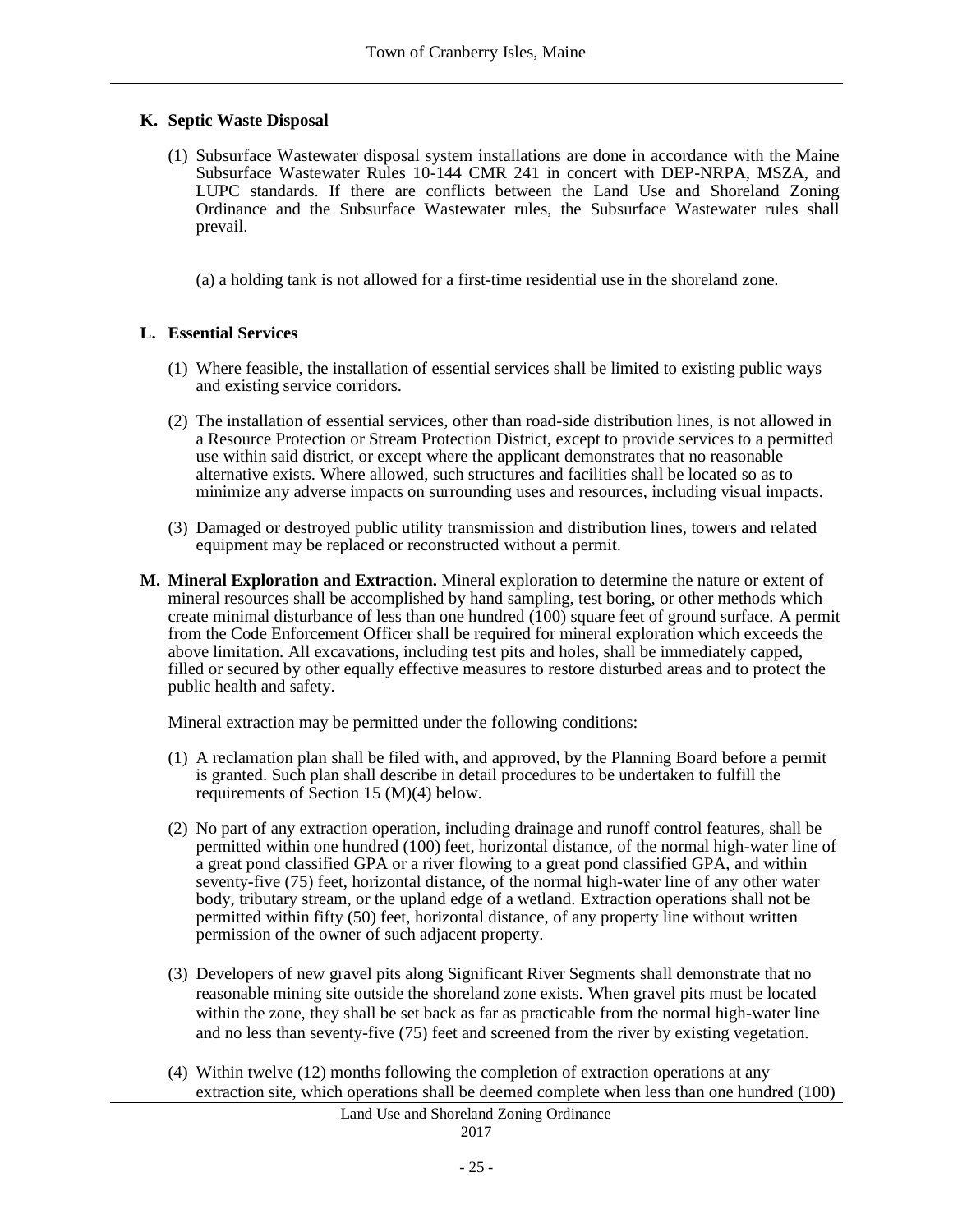cubic yards of materials are removed in any consecutive twelve (12) month period, ground levels and grades shall be established in accordance with the following:

- (a) All debris, stumps, and similar material shall be removed for disposal in an approved location, or shall be buried on-site. Only materials generated on-site may be buried or covered on-site. The *State of Maine Solid Waste Laws*, 38 M.R.S.A., section 1301 and the solid waste management rules, Chapters 400-419 of the Department of Environmental Protection's regulations may contain other applicable provisions regarding disposal of such materials.
- (b) The final graded slope shall be two and one-half to one  $(2 \frac{1}{2:1})$  slope or flatter.
- (c) Top soil or loam shall be retained to cover all disturbed land areas, which shall be reseeded and stabilized with vegetation native to the area. Additional topsoil or loam shall be obtained from off-site sources if necessary to complete the stabilization project.
- (5) In keeping with the purposes of this Ordinance, the Planning Board may impose such conditions as are necessary to minimize the adverse impacts associated with mineral extraction operations on surrounding uses and resources.

## **N. Agriculture**

- (1) All spreading of manure shall be accomplished in conformance with the *Manure Utilization Guidelines* published by the former Maine Department of Agriculture on November 1, 2001, and the *Nutrient Management Law* (7 M.R.S.A. sections 4201-4209).
- (2) Manure shall not be stored or stockpiled within one hundred (100) feet, horizontal distance, of a great pond classified GPA or a river flowing to a great pond classified GPA, or within seventy-five (75) feet horizontal distance, of other water bodies, tributary streams, or wetlands. All manure storage areas within the shoreland zone must be constructed or modified such that the facility produces no discharge of effluent or contaminated storm water.
- (3) Agricultural activities involving tillage of soil greater than forty thousand (40,000) square feet in surface area, within the shoreland zone shall require a Conservation Plan to be filed with the Planning Board. Non-conformance with the provisions of said plan shall be considered to be a violation of this Ordinance.
- (4) There shall be no new tilling of soil within one-hundred (100) feet, horizontal distance, of the normal high-water line of a great pond classified GPA; within seventy-five (75) feet, horizontal distance, from other water bodies and coastal wetlands; nor within twenty-five (25) feet, horizontal distance, of tributary streams and freshwater wetlands. Operations in existence on the effective date of this ordinance and not in conformance with this provision may be maintained.
- (5) Newly established livestock grazing areas shall not be permitted within one hundred (100) feet, horizontal distance, of the normal high-water line of a great pond classified GPA; within seventy-five (75) feet, horizontal distance, of other water bodies and coastal wetlands, nor; within twenty-five (25) feet, horizontal distance, of tributary streams and freshwater wetlands. Livestock grazing associated with ongoing farm activities, and which are not in conformance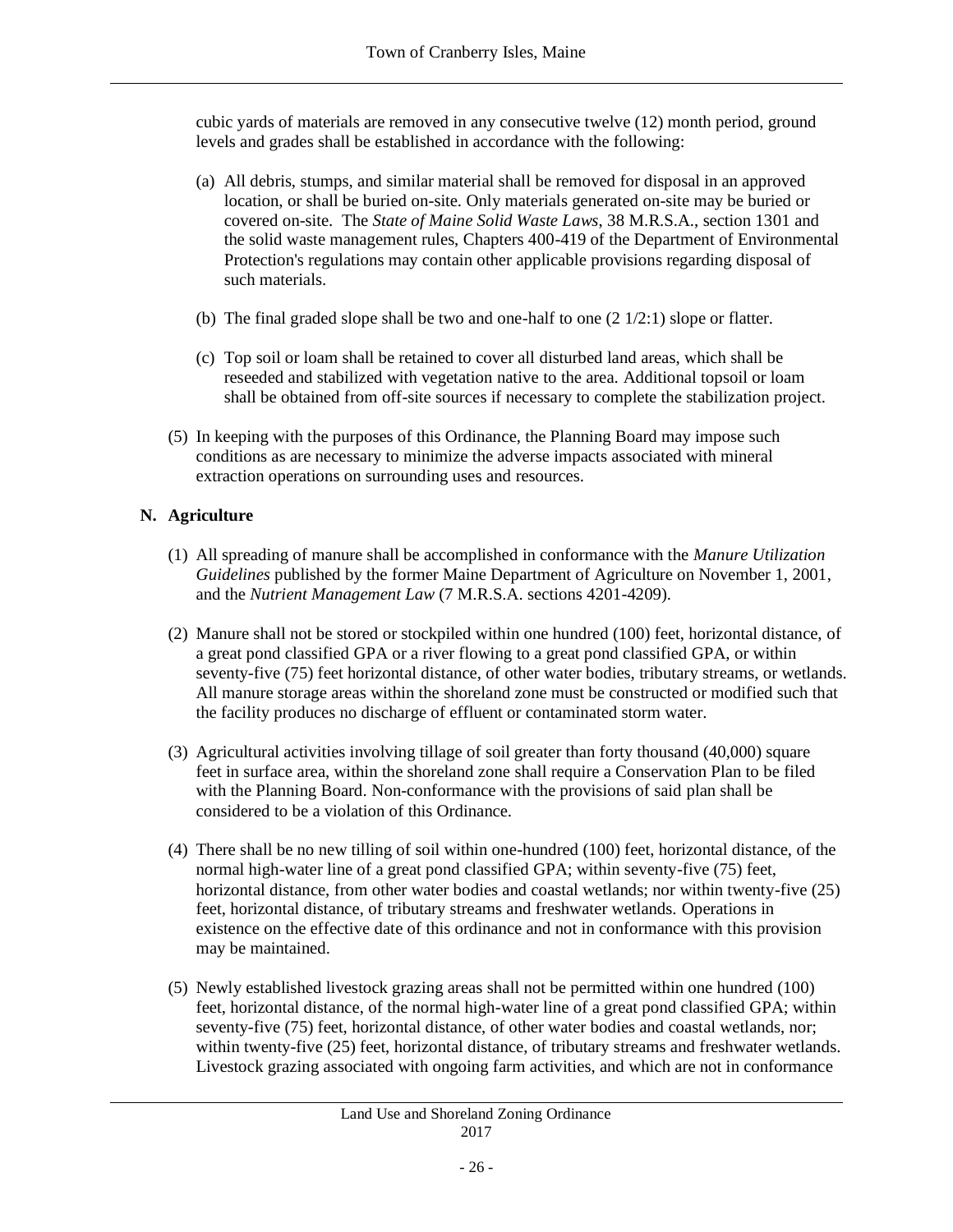with the above setback provisions may continue, provided that such grazing is conducted in accordance with a Conservation Plan that has been filed with the planning board.

## **O. Timber Harvesting – Statewide Standards**

(1) Section 15 O. is repealed in its entirety in accordance with 38 MRSA 438-B (5). The Maine Bureau of Forestry administers the regulation of all forestry activities within the Town of Cranberry Isles.

### **P. Clearing or Removal of Vegetation for Activities Other Than Timber Harvesting**

(1) In a Resource Protection District abutting a great pond, there shall be no cutting of vegetation within the strip of land extending 75 feet, horizontal distance, inland from the normal highwater line, except to remove hazard trees as described in section Q..

Elsewhere, in any Resource Protection District the cutting or removal of vegetation shall be limited to that which is necessary for uses expressly authorized in that district.

- (2) Except in areas as described in Section  $P(1)$ , above, within a strip of land extending onehundred (100) feet, horizontal distance, inland from the normal high-water line of a great pond classified GPA or a river flowing to a great pond classified GPA, or within a strip extending seventy-five (75) feet, horizontal distance, from any other water body, tributary stream, or the upland edge of a wetland, a buffer strip of vegetation shall be preserved as follows:
	- (a) There shall be no cleared opening greater than 250 square feet in the forest canopy (or other existing woody vegetation if a forested canopy is not present) as measured from the outer limits of the tree or shrub crown. However, a single footpath not to exceed six (6) feet in width as measured between tree trunks and/or shrub stems is allowed for accessing the shoreline provided that a cleared line of sight to the water through the buffer strip is not created.
	- (b) Selective cutting of trees within the buffer strip is allowed provided that a welldistributed stand of trees and other natural vegetation is maintained. For the purposes of Section 15(P)(2)(b) a "well-distributed stand of trees" adjacent to a great pond classified GPA or a river or stream flowing to a great pond classified GPA, shall be defined as maintaining a rating score of 24 or more in each 25-foot by 50-foot rectangular (1250 square feet) area as determined by the following rating system.

| <b>Diameter of Tree at 4-1/2 feet Above</b> | <b>Points</b> |  |
|---------------------------------------------|---------------|--|
| <b>Ground Level (inches)</b>                |               |  |
| $2 - 4$ in.                                 |               |  |
| $4 - 8i$ in.                                |               |  |
| $8 - 12$ in.                                |               |  |
| 12 in. or greater                           |               |  |

Adjacent to other water bodies, tributary streams, and wetlands, a "well-distributed stand of trees" is defined as maintaining a minimum rating score of 16 per 25-foot by 50-foot rectangular area.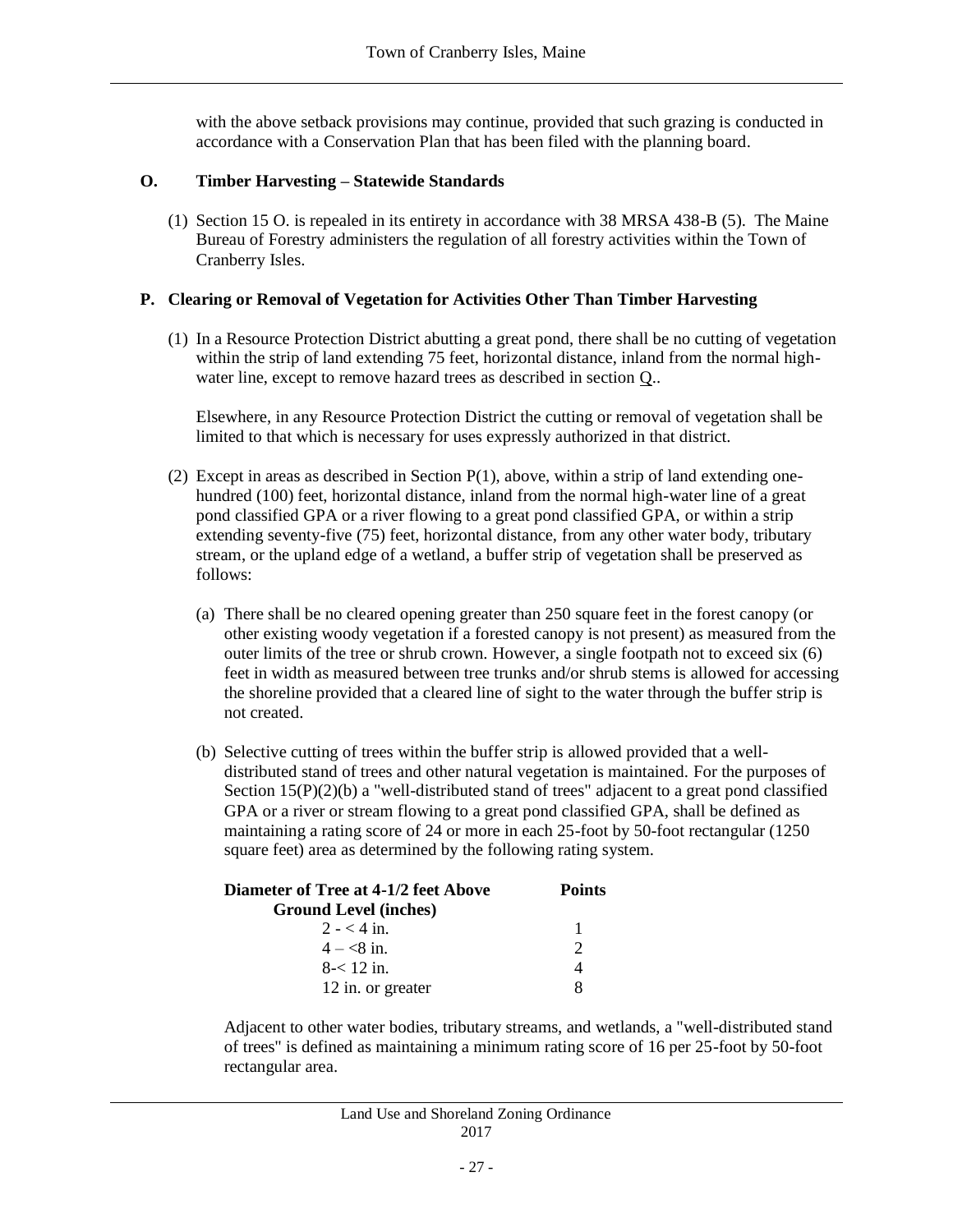The following shall govern in applying this point system:

- (i) The 25-foot by 50-foot rectangular plots must be established where the landowner or lessee proposes clearing within the required buffer;
- (ii) Each successive plot must be adjacent to, but not overlap a previous plot;
- (iii) Any plot not containing the required points must have no vegetation removed except as otherwise allowed by this Ordinance;
- (iv) Any plot containing the required points may have vegetation removed down to the minimum points required or as otherwise allowed by is Ordinance;
- (v) Where conditions permit, no more than 50% of the points on any 25-foot by 50-foot rectangular area may consist of trees greater than 12 inches in diameter.

For the purposes of Section  $15(P)(2)(b)$  "other natural vegetation" is defined as retaining existing vegetation under three (3) feet in height and other ground cover and retaining at least five (5) saplings less than two (2) inches in diameter at four and one half (4 ½) feet above ground level for each 25-foot by 50-foot rectangle area. If five saplings do not exist, no woody stems less than two (2) inches in diameter can be removed until 5 saplings have been recruited into the plot.

Notwithstanding the above provisions, no more than 40% of the total volume of trees four (4) inches or more in diameter, measured at 4 1/2 feet above ground level may be removed in any ten (10) year period.

- (c) In order to protect water quality and wildlife habitat, existing vegetation under three (3) feet in height and other ground cover, including leaf litter and the forest duff layer, shall not be cut, covered, or removed, except to provide for a footpath or other permitted uses as described in Section 15(P) paragraphs (2) and (2)(a) above.
- (d) Pruning of tree branches, on the bottom 1/3 of the tree is allowed.
- (e) In order to maintain a buffer strip of vegetation, when the removal of storm-damaged, dead or hazard trees results in the creation of cleared openings, these openings shall be replanted with native tree species in accordance with Section Q, below, unless existing new tree growth is present.
- (f) In order to maintain the vegetation in the shoreline buffer, clearing or removal of vegetation for allowed activities, including associated construction and related equipment operation, within or outside the shoreline buffer, must comply with the requirements of Section 15.P(2).
- (3) At distances greater than one hundred (100) feet, horizontal distance, from a great pond classified GPA or a river flowing to a great pond classified GPA, and seventy-five (75) feet, horizontal distance, from the normal high-water line of any other water body, tributary stream, or the upland edge of a wetland, there shall be allowed on any lot, in any ten (10) year period, selective cutting of not more than forty (40) percent of the volume of trees four (4) inches or more in diameter, measured 4 1/2 feet above ground level. Tree removal in conjunction with the development of permitted uses shall be included in the forty (40) percent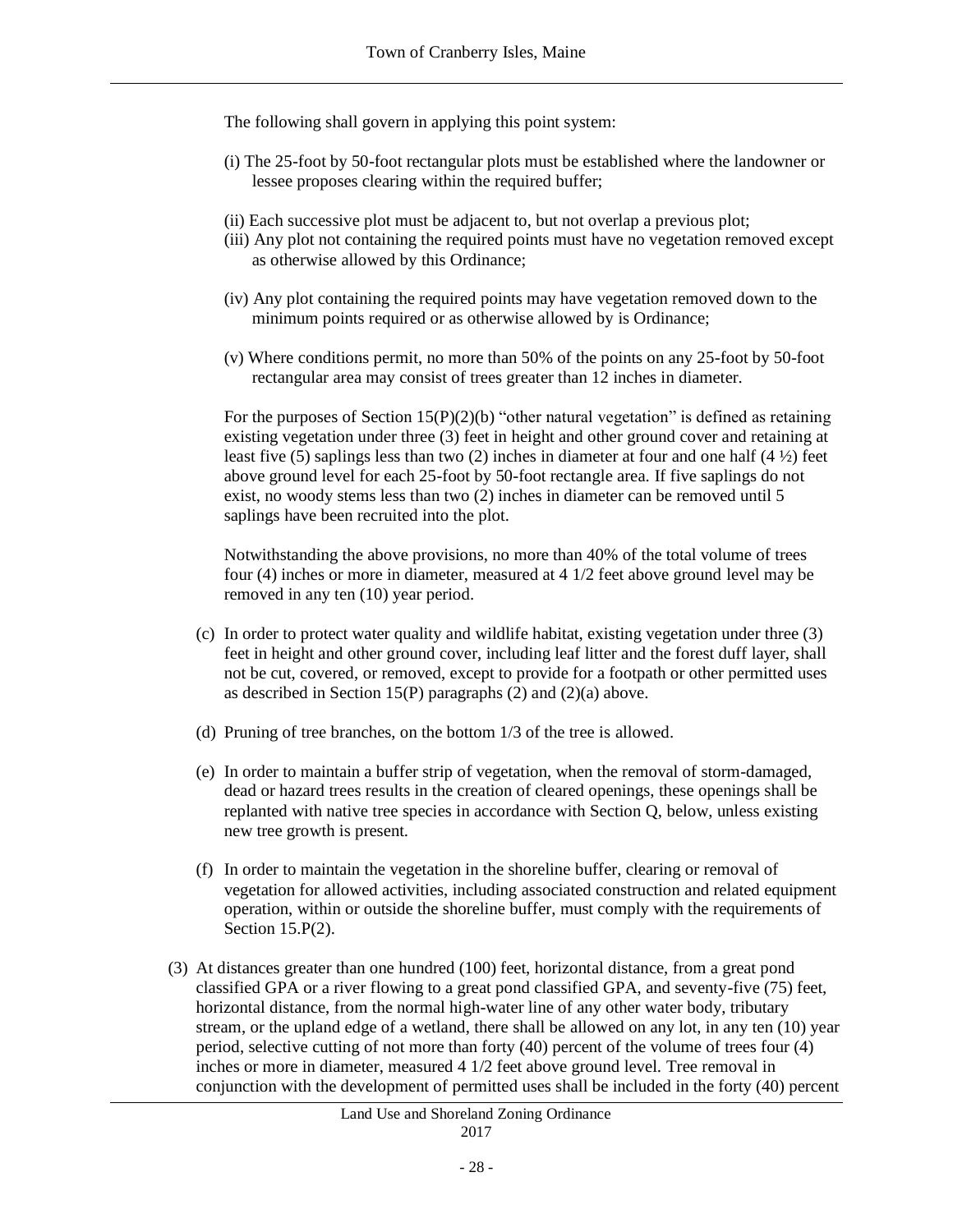calculation. For the purposes of these standards volume may be considered to be equivalent to basal area.

In no event shall cleared openings for any purpose, including but not limited to, principal and accessory structures, driveways, lawns and sewage disposal areas, exceed in the aggregate, 25% of the lot area within the shoreland zone or ten thousand (10,000) square feet, whichever is greater, including land previously cleared. This provision applies to the portion of a lot within the shoreland zone, including the buffer area, but shall not apply to the General Development or Commercial Fisheries/Maritime Activities Districts.

- (3) Legally existing nonconforming cleared openings may be maintained, but shall not be enlarged, except as allowed by this Ordinance.
- (4) Fields and other cleared openings which have reverted to primarily shrubs, trees, or other woody vegetation shall be regulated under the provisions of Section 15(P).

### **Q. Hazard Trees, Storm-Damaged Trees, and Dead Tree Removal**

- (1) Hazard trees in the shoreland zone may be removed without a permit after consultation with the Code Enforcement Officer if the following requirements are met:
	- (a) Within the shoreline buffer, if the removal of a hazard tree results in a cleared opening in the tree canopy greater than two hundred and fifty (250) square feet, replacement with native tree species is required, unless there is new tree growth already present. New tree growth must be as near as practicable to where the hazard tree was removed and be at least two (2) inches in diameter, measured at four and one half (4.5) feet above the ground level. If new growth is not present, then replacement trees shall consist of native species and be at least four (4) feet in height, and be no less than two (2) inches in diameter. Stumps may not be removed.
	- (b) Outside of the shoreline buffer, when the removal of hazard trees exceeds forty (40) percent of the volume of trees four (4) inches or more in diameter, measured at four and one half (4.5) feet above ground level in any ten (10) year period, and/or results in cleared openings exceeding twenty-five (25) percent of the lot area within the shoreland zone, or ten thousand (10,000) square feet, whichever is greater, replacement with native tree species is required, unless there is new tree growth already present. New tree growth must be as near as practicable to where the hazard tree was removed and be at least two (2) inches in diameter, measured at four and one half (4.5) feet above the ground level. If new growth is not present, then replacement trees shall consist of native species and be at least two (2) inches in diameter, measured at four and one half (4.5) feet above the ground level.
	- (c) The removal of standing dead trees, resulting from natural causes, is permissible without the need for replanting or a permit, as long as the removal does not result in the creation of new lawn areas, or other permanently cleared areas, and stumps are not removed. For the purposes of this provision dead trees are those trees that contain no foliage during the growing season.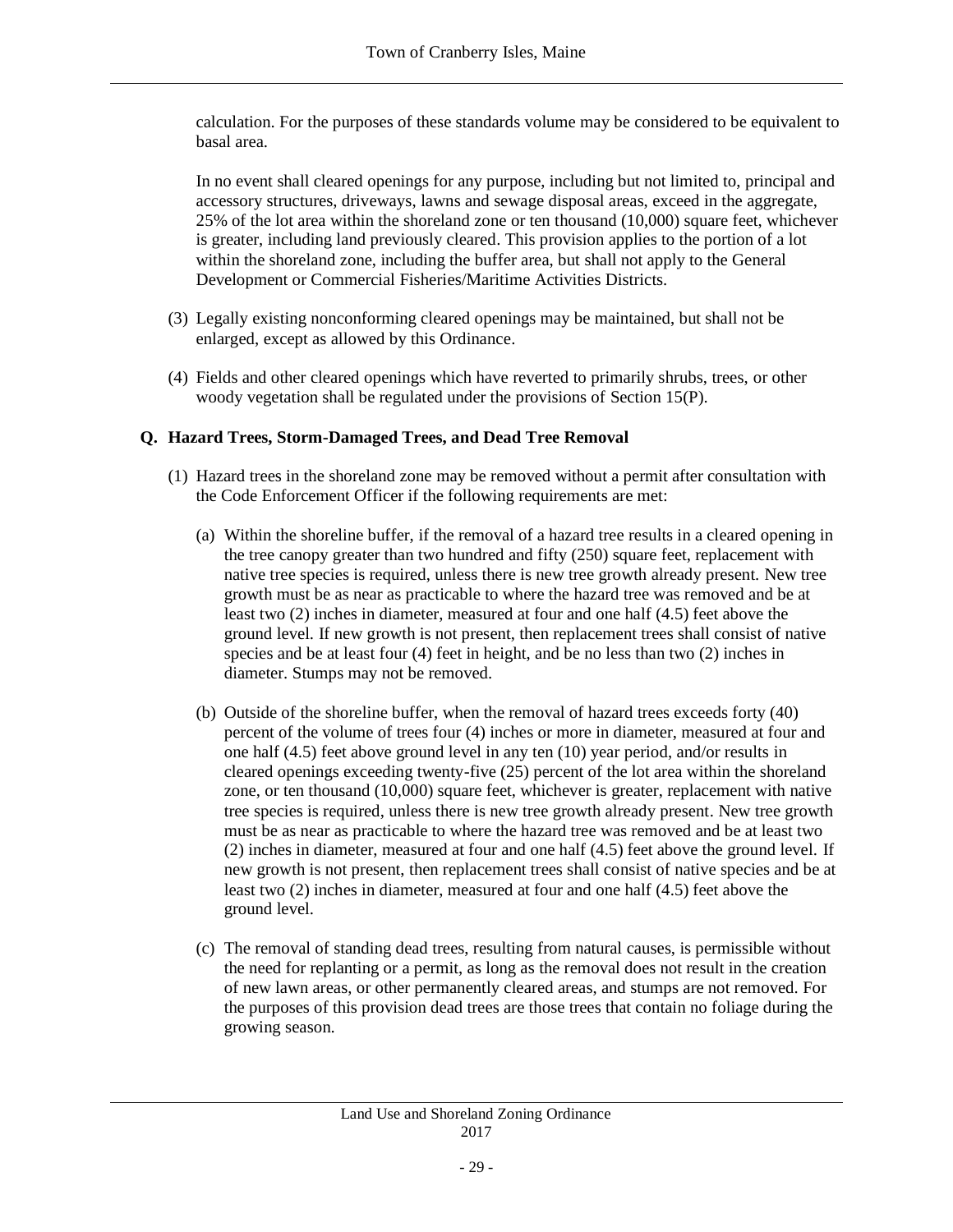- (d) The Code Enforcement Officer may require the property owner to submit an evaluation from a licensed forester or arborist before any hazard tree can be removed within the shoreland zone.
- (e) The Code Enforcement Officer may require more than a one–for-one replacement for hazard trees removed that exceed eight (8) inches in diameter measured at four and one half (4.5) feet above the ground level.
- (2) Storm-damaged trees in the shoreland zone may be removed without a permit after consultation with the Code Enforcement Officer if the following requirements are met:
	- (a) Within the shoreline buffer, when the removal of storm-damaged trees results in a cleared opening in the tree canopy greater than two hundred and fifty (250) square feet, replanting is not required, but the area shall be required to naturally revegetate, and the following requirements must be met:
		- (i) The area from which a storm-damaged tree is removed does not result in new lawn areas, or other permanently cleared areas;
		- (ii) Stumps from the storm-damaged trees may not be removed;
		- (iii) Limbs damaged from a storm event may be pruned even if they extend beyond the bottom one-third (1/3) of the tree; and
		- (iv) If after one growing season, no natural regeneration or regrowth is present, replanting of native tree seedlings or saplings is required at a density of one seedling per every eighty (80) square feet of lost canopy.
	- (b) Outside of the shoreline buffer, if the removal of storm damaged trees exceeds 40% of the volume of trees four (4) inches or more in diameter, measured at four and one half (4.5) feet above the ground level in any ten (10) year period, or results, in the aggregate, in cleared openings exceeding 25% of the lot area within the shoreland zone or ten thousand (10,000) square feet, whichever is greater, and no natural regeneration occurs within one growing season, then native tree seedlings or saplings shall be replanted on a one-for-one basis.

## **R. Exemptions to Clearing and Vegetation Removal Requirements**

The following activities are exempt from the clearing and vegetation removal standards set forth in Section 15(P), provided that all other applicable requirements of this chapter are complied with, and the removal of vegetation is limited to that which is necessary:

(1) The removal of vegetation that occurs at least once every two (2) years for the maintenance of legally existing areas that do not comply with the vegetation standards in this chapter, such as but not limited to cleared openings in the canopy or fields. Such areas shall not be enlarged, except as allowed by this section. If any of these areas, due to lack of removal of vegetation every two (2) years, reverts back to primarily woody vegetation, the requirements of Section 15(P) apply;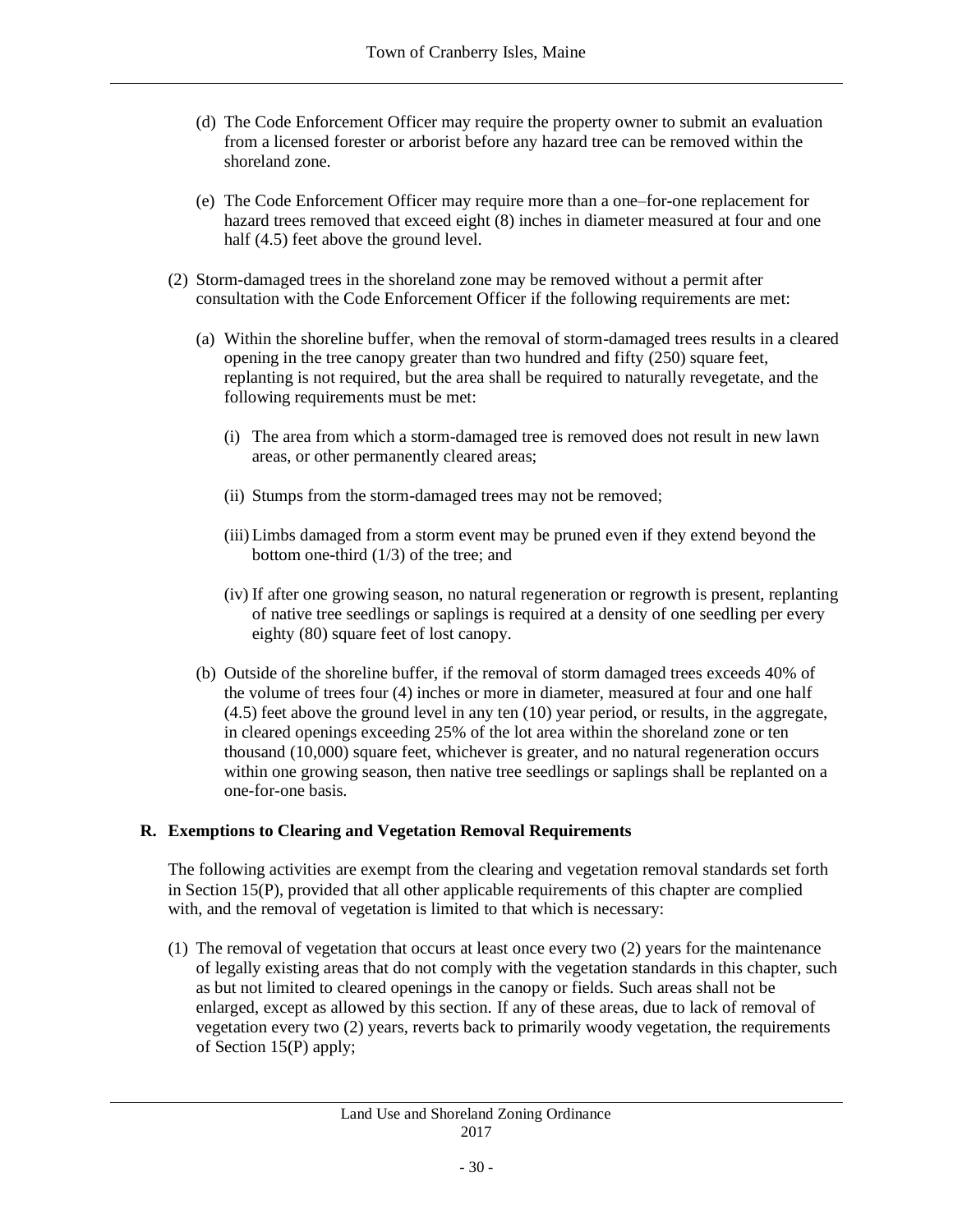- (2) The removal of vegetation from the location of allowed structures or allowed uses, when the shoreline setback requirements of section 15(B) are not applicable;
- (3) The removal of vegetation from the location of public swimming areas associated with an allowed public recreational facility;
- (4) The removal of vegetation associated with allowed agricultural uses, provided best management practices are utilized, and provided all requirements of section 15(N) are complied with;
- (5) The removal of vegetation associated with brownfields or voluntary response action program (VRAP) projects provided that the removal of vegetation is necessary for remediation activities to clean-up contamination on a site in a general development district, commercial fisheries and maritime activities district or other equivalent zoning district approved by the Commissioner that is part of a state or federal brownfields program or a voluntary response action program pursuant 38 M.R.S.A section 343-E, and that is located along:
	- (a) A coastal wetland; or
	- (b) A river that does not flow to a great pond classified as GPA pursuant to 38 M.R.S.A section 465-A.
- (6) The removal of non-native invasive vegetation species, provided the following minimum requirements are met:
	- (a) If removal of vegetation occurs via wheeled or tracked motorized equipment, the wheeled or tracked motorized equipment is operated and stored at least twenty-five (25) feet, horizontal distance, from the shoreline, except that wheeled or tracked equipment may be operated or stored on existing structural surfaces, such as pavement or gravel;
	- (b) Removal of vegetation within twenty-five (25) feet, horizontal distance, from the shoreline occurs via hand tools; and
	- (c) If applicable clearing and vegetation removal standards are exceeded due to the removal of non-native invasive species vegetation, the area shall be revegetated with native species to achieve compliance.
- (7) The removal of vegetation associated with emergency response activities conducted by the Department, the U.S. Environmental Protection Agency, the U.S. Coast Guard, and their agents.

# **S. Revegetation Requirements**

When revegetation is required in response to violations of the vegetation standards set forth in Section 15(P), to address the removal of non- native invasive species of vegetation, or as a mechanism to allow for development that may otherwise not be permissible due to the vegetation standards, including removal of vegetation in conjunction with a shoreline stabilization project, the revegation must comply with the following requirements.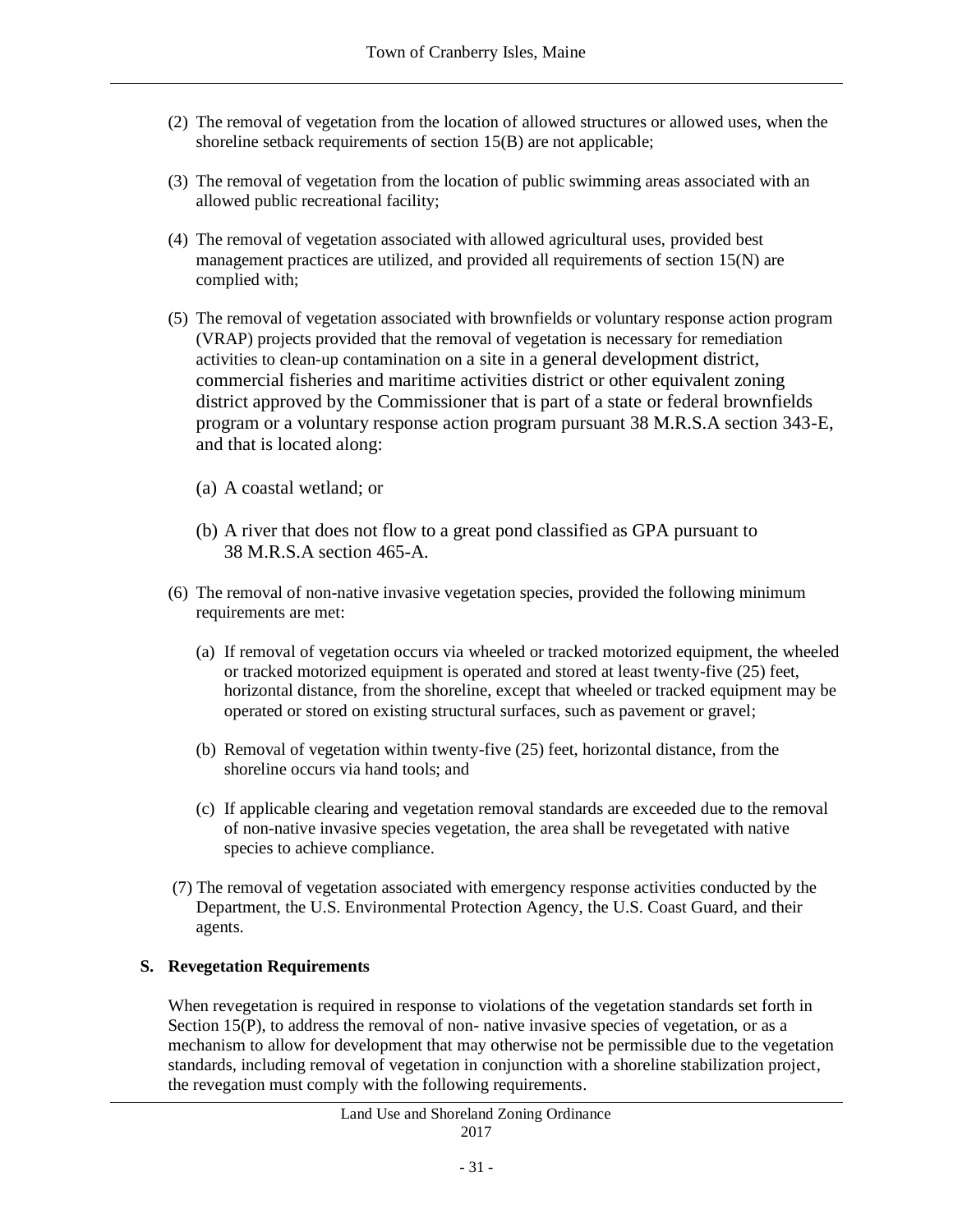- (1) The property owner must submit a revegetation plan, prepared with and signed by a qualified professional, that describes revegetation activities and maintenance. The plan must include a scaled site plan, depicting where vegetation was, or is to be removed, where existing vegetation is to remain, and where vegetation is to be planted, including a list of all vegetation to be planted.
- (2) Revegetation must occur along the same segment of shoreline and in the same area where vegetation was removed and at a density comparable to the pre-existing vegetation, except where a shoreline stabilization activity does not allow revegetation to occur in the same area and at a density comparable to the pre-existing vegetation, in which case revegetation must occur along the same segment of shoreline and as close as possible to the area where vegetation was removed:
- (3) If part of a permitted activity, revegetation shall occur before the expiration of the permit. If the activity or revegetation is not completed before the expiration of the permit, a new revegetation plan shall be submitted with any renewal or new permit application.
- (4) Revegetation activities must meet the following requirements for trees and saplings:
	- (a) All trees and saplings removed must be replaced with native noninvasive species;
	- (b) Replacement vegetation must at a minimum consist of saplings;
	- (c) If more than three (3) trees or saplings are planted, then at least three (3) different species shall be used;
	- (d) No one species shall make up 50% or more of the number of trees and saplings planted;
	- (e) If revegetation is required for a shoreline stabilization project, and it is not possible to plant trees and saplings in the same area where trees or saplings were removed, then trees or sapling must be planted in a location that effectively reestablishes the screening between the shoreline and structures; and
	- (f) A survival rate of at least eighty (80) percent of planted trees or saplings is required for a minimum five (5) years period.
- (5) Revegetation activities must meet the following requirements for woody vegetation and other vegetation under three (3) feet in height:
	- (a) All woody vegetation and vegetation under three (3) feet in height must be replaced with native noninvasive species of woody vegetation and vegetation under three (3) feet in height as applicable;
	- (b) Woody vegetation and vegetation under three (3) feet in height shall be planted in quantities and variety sufficient to prevent erosion and provide for effective infiltration of stormwater;
	- (c) If more than three (3) woody vegetation plants are to be planted, then at least three (3) different species shall be planted;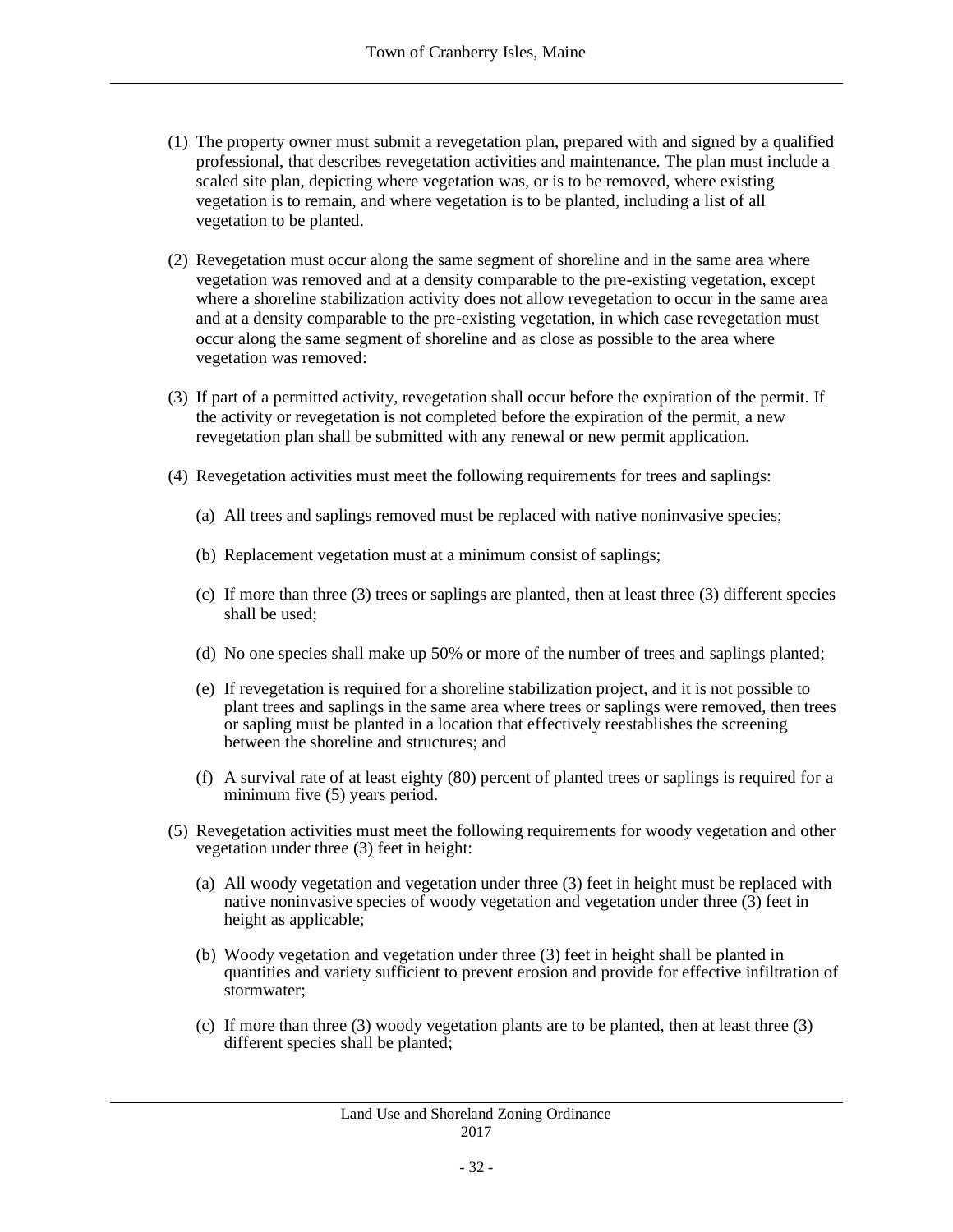- (d) No one species shall make up 50% or more of the number of planted woody vegetation plants; and
- (e) Survival of planted woody vegetation and vegetation under three feet in height must be sufficient to remain in compliance with the standards contained within this chapter for minimum of five (5) years
- (6) Revegetation activities must meet the following requirements for ground vegetation and ground cover:
	- (a) All ground vegetation and ground cover removed must be replaced with native herbaceous vegetation, in quantities and variety sufficient to prevent erosion and provide for effective infiltration of stormwater;
	- (b) Where necessary due to a lack of sufficient ground cover, an area must be supplemented with a minimum four (4) inch depth of leaf mulch and/or bark mulch to prevent erosion and provide for effective infiltration of stormwater; and
	- (c) Survival and functionality of ground vegetation and ground cover must be sufficient to remain in compliance with the standards contained within this chapter for minimum of five (5) years.

### **T. Erosion and Sedimentation Control**

- (1) All activities which involve filling, grading, excavation or other similar activities which result in unstabilized soil conditions and which require a permit shall also require a written soil erosion and sedimentation control plan. The plan shall be submitted to the permitting authority for approval and shall include, where applicable, provisions for:
	- (a) Mulching and revegetation of disturbed soil.
	- (b) Temporary runoff control features such as hay bales, silt fencing or diversion ditches.
	- (c) Permanent stabilization structures such as retaining walls or rip-rap.
- (2) In order to create the least potential for erosion, development shall be designed to fit with the topography and soils of the site. Areas of steep slopes where high cuts and fills may be required shall be avoided wherever possible, and natural contours shall be followed as closely as possible.
- (3) Erosion and sedimentation control measures shall apply to all aspects of the proposed project involving land disturbance, and shall be in operation during all stages of the activity. The amount of exposed soil at every phase of construction shall be minimized to reduce the potential for erosion.
- (4) Any exposed ground area shall be temporarily or permanently stabilized within one (1) week from the time it was last actively worked, by use of riprap, sod, seed, and mulch, or other effective measures. In all cases permanent stabilization shall occur within nine (9) months of the initial date of exposure. In addition:
	- (a) Where mulch is used, it shall be applied at a rate of at least one (1) bale per five hundred (500) square feet and shall be maintained until a catch of vegetation is established.
	- (b) Anchoring the mulch with netting, peg and twine or other suitable method may be required to maintain the mulch cover.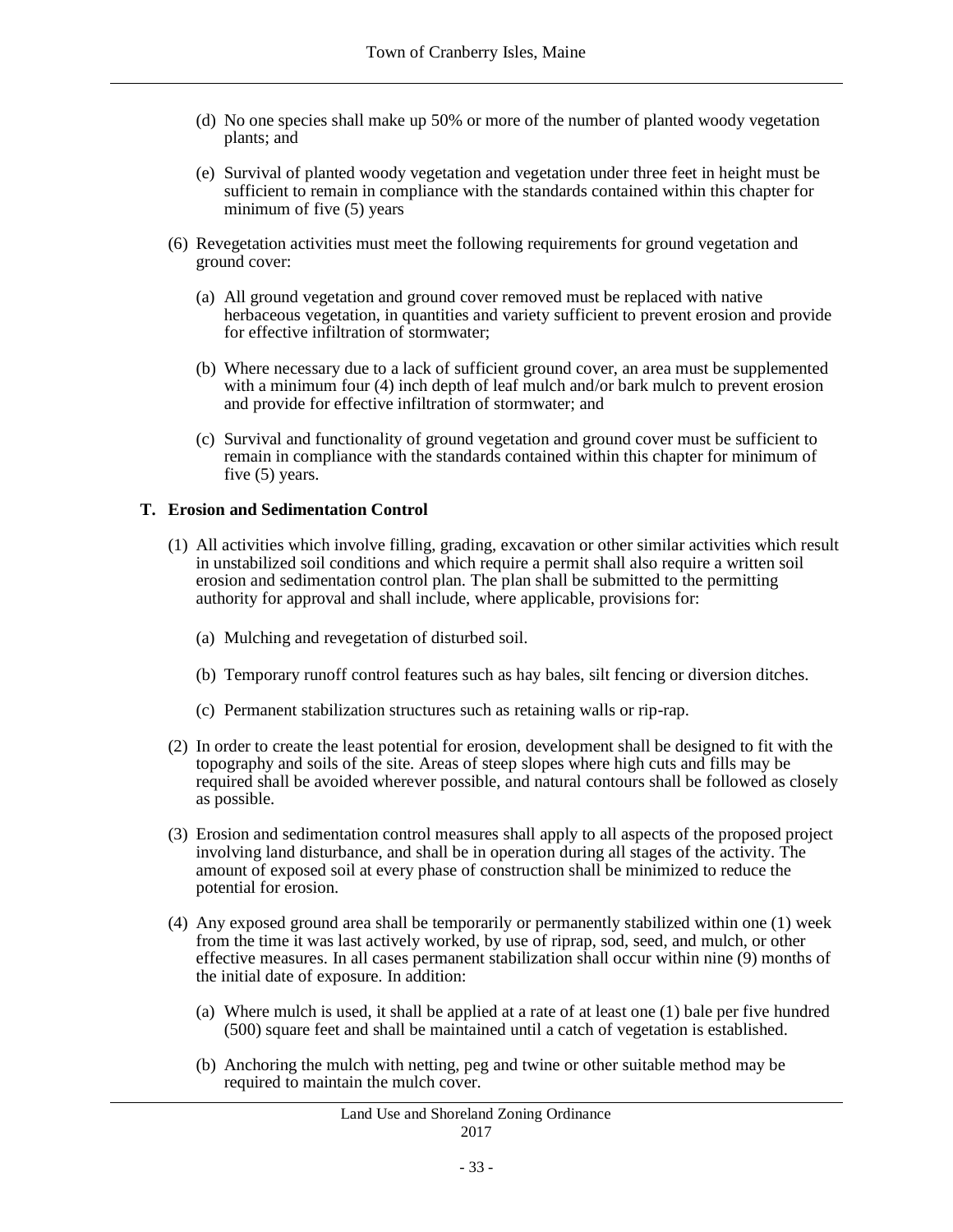- (c) Additional measures shall be taken where necessary in order to avoid siltation into the water. Such measures may include the use of staked hay bales and/or silt fences.
- (5) Natural and man-made drainage ways and drainage outlets shall be protected from erosion from water flowing through them. Drainageways shall be designed and constructed in order to carry water from a twenty five (25) year storm or greater, and shall be stabilized with vegetation or lined with riprap.
- **U. Soils.** All land uses shall be located on soils in or upon which the proposed uses or structures can be established or maintained without causing adverse environmental impacts, including severe erosion, mass soil movement, improper drainage, and water pollution, whether during or after construction. Proposed uses requiring subsurface waste disposal, and commercial or industrial development and other similar intensive land uses, shall require a soils report based on an on-site investigation and be prepared by state-certified professionals. Certified persons may include Maine Certified Soil Scientists, Maine Registered Professional Engineers, Maine State Certified Geologists and other persons who have training and experience in the recognition and evaluation of soil properties. The report shall be based upon the analysis of the characteristics of the soil and surrounding land and water areas, maximum ground water elevation, presence of ledge, drainage conditions, and other pertinent data which the evaluator deems appropriate. The soils report shall include recommendations for a proposed use to counteract soil limitations where they exist.
- **V. Water Quality.** No activity shall deposit on or into the ground or discharge to the waters of the State any pollutant that, by itself or in combination with other activities or substances, will impair designated uses or the water classification of the water body, tributary stream or wetland.
- **W. Archaeological Site.** Any proposed land use activity involving structural development or soil disturbance on or adjacent to sites listed on, or eligible to be listed on the National Register of Historic Places, as determined by the permitting authority, shall be submitted by the applicant to the Maine Historic Preservation Commission for review and comment, at least twenty (20) days prior to action being taken by the permitting authority. The permitting authority shall consider comments received from the Commission prior to rendering a decision on the application.

## **16. Administration**

## **A. Administering Bodies and Agents**

- (1) **Code Enforcement Officer**. A Code Enforcement Officer shall be, and an Alternate Code Enforcement Officer may be appointed or reappointed annually by July 1st. The Code Enforcement Officer(s) shall see that all construction and land use is properly permitted, enforced and carried out in accordance with applicable laws, ordinances, guidelines and formal best management practices. Compensation is determined by the Board of Selectmen and the Code Enforcement Officer(s) may serve more than one town and need not be a resident of the Town of Cranberry Isles.
- (2) **Board of Appeals**. A Board of Appeals shall be created in accordance with the provisions of 30-A M.R.S.A. section 2691.
- (3) **Planning Board**. A Planning Board shall be created in accordance with the provisions of State law.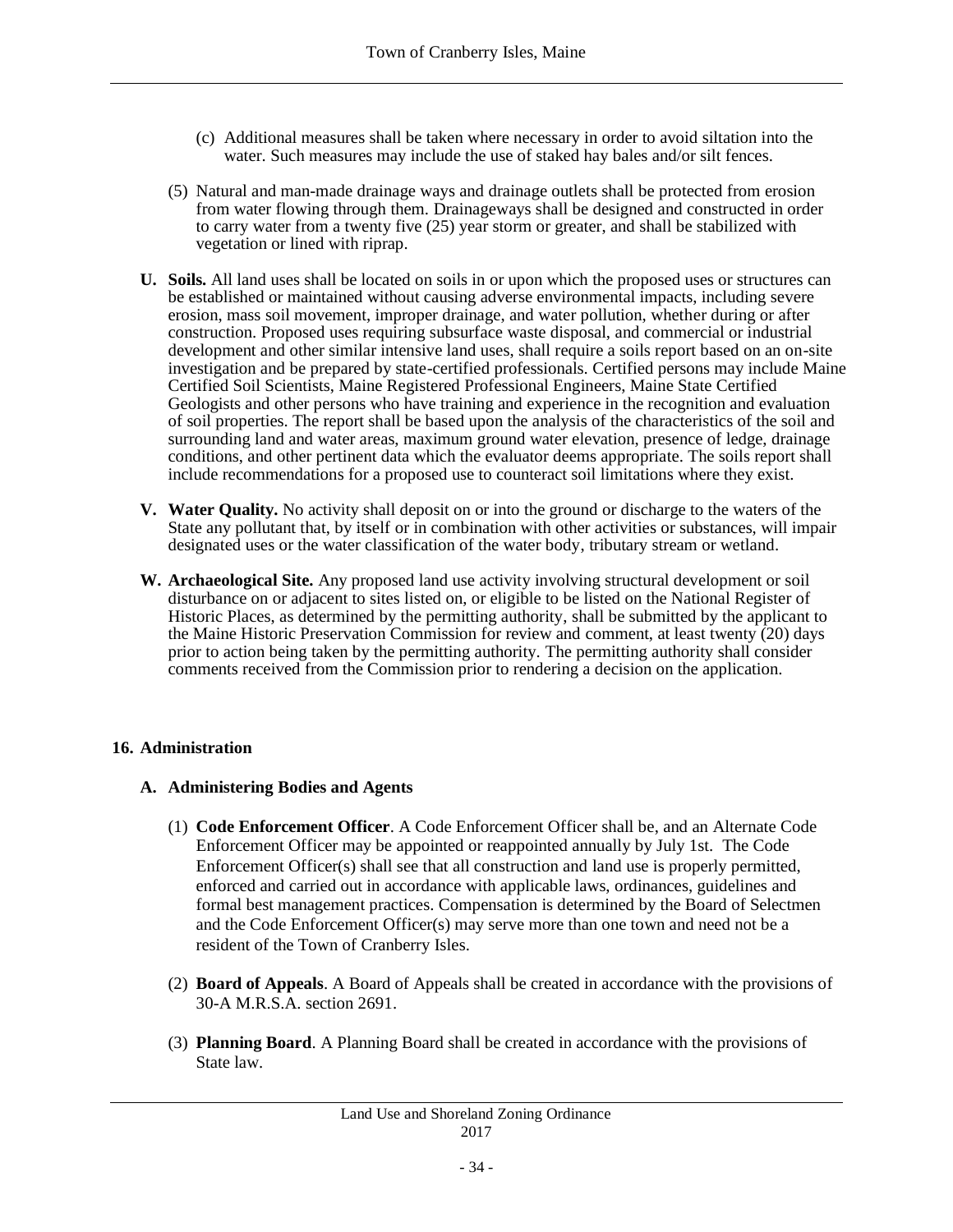- **B. Permits Required.** After the effective date of this Ordinance no person shall, without first obtaining a permit, engage in any activity or use of land or structure requiring a permit in the district in which such activity or use would occur; or expand, change, or replace an existing use or structure; or renew a discontinued nonconforming use. A person who is issued a permit pursuant to this Ordinance shall have a copy of the permit on site while the work authorized by the permit is performed.
	- (1) A permit is not required for the replacement of an existing road culvert as long as:
		- (a) The replacement culvert is not more than 25% longer than the culvert being replaced;
		- (b) The replacement culvert is not longer than 75 feet; and
		- (c) Adequate erosion control measures are taken to prevent sedimentation of the water, and the crossing does not block fish passage in the watercourse.
	- (2) A permit is not required for an archaeological excavation as long as the excavation is conducted by an archaeologist listed on the State Historic Preservation Officer's level 1 or level 2 approved list, and unreasonable erosion and sedimentation is prevented by means of adequate and timely temporary and permanent stabilization measures.
	- (3) Any permit required by this Ordinance shall be in addition to any other permit required by other law or ordinance.

## **C. Permit Application**

- (1) Every applicant for a permit shall submit a written application, including a scaled site plan, on a form provided by the municipality, to the appropriate official as indicated in Section 14.
- (2) All applications shall be signed by an owner or individual who can show evidence of right, title or interest in the property or by an agent, representative, tenant, or contractor of the owner with authorization from the owner to apply for a permit hereunder, certifying that the information in the application is complete and correct.
- (3) All applications shall be dated, and the Code Enforcement Officer or Planning Board, as appropriate, shall note upon each application the date and time of its receipt.
- (4) If the property is not served by a public sewer, a valid plumbing permit or a completed application for a plumbing permit, including the site evaluation approved by the Plumbing Inspector, shall be submitted whenever the nature of the proposed structure or use would require the installation of a subsurface sewage disposal system.
- (5) The Planning Board shall, at the applicant's expense, send notice of each public hearing regarding a Planning Board permit application by first class mail to all abutting property owners and to others who in the Planning Board's opinion might be directly affected by the proposed use or construction.
- (6) **Erosion Control Certified Contractors.** When an excavation contractor will perform an activity that requires or results in more than one (1) cubic yard of soil disturbance in the shoreland zone, the person responsible for management of erosion and sedimentation control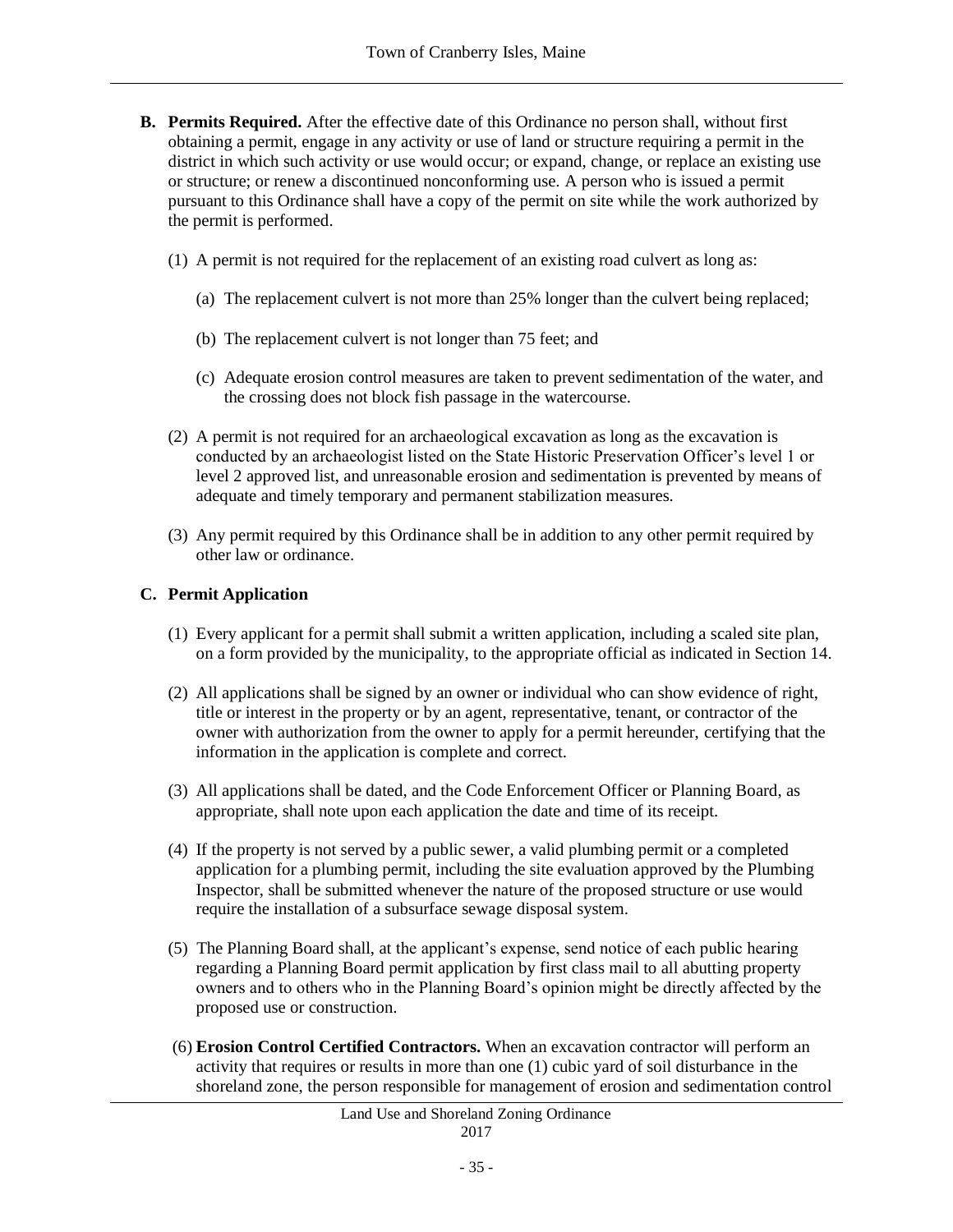practices at the site must be certified in erosion control practices by the Maine Department of Environmental Protection. This person must be present at the site each day earthmoving activity occurs for a duration that is sufficient to ensure that proper erosion and sedimentation control practices are followed. This is required until erosion and sedimentation control measures have been installed, which will either stay in place permanently or stay in place until the area is sufficiently covered with vegetation necessary to prevent soil erosion. The name and certification number of the person who will oversee the activity causing or resulting in soil disturbance shall be included on the permit application. This requirement does not apply to a person or firm engaged in agriculture or timber harvesting if best management practices for erosion and sedimentation control are used; and municipal, state and federal employees engaged in projects associated with that employment.

**D. Procedure for Administering Permits.** Within 35 days of the date of receiving a written application, the Code Enforcement Officer shall notify the applicant in writing either that the application is a complete application, or, if the application is incomplete, that specified additional material is needed to make the application complete. The Planning Board or the Code Enforcement Officer, as appropriate, shall approve, approve with conditions, or deny all permit applications in writing within 35 days of receiving a completed application. However, if the Planning Board has a waiting list of applications, a decision on the application shall occur within 35 days after the first available date on the Planning Board's agenda following receipt of the completed application, or within 35 days of the public hearing, if the proposed use or structure is found to be in conformance with the purposes and provisions of this Ordinance. All permits are issued by the Code Enforcement Officer after approval by appropriate authorities.

The applicant shall have the burden of proving that the proposed land use activity is in conformity with the purposes and provisions of this Ordinance.

After the submission of a complete application to the Planning Board, the Board shall approve an application or approve it with conditions if it makes a positive finding based on the information presented that the proposed use:

- (1) Will maintain safe and healthful conditions;
- (2) Will not result in water pollution, erosion, or sedimentation to surface waters;
- (3) Will adequately provide for the disposal of all wastewater;
- (4) Will not have an adverse impact on spawning grounds, fish, aquatic life, bird or other wildlife habitat;
- (5) Will conserve shore cover and visual, as well as actual, points of access to inland and coastal waters;
- (6) Will protect archaeological and historic resources as designated in the comprehensive plan;
- (7) Will not adversely affect existing commercial fishing or maritime activities in a Commercial Fisheries/Maritime Activities district;
- (8) Will avoid problems associated with floodplain development and use; and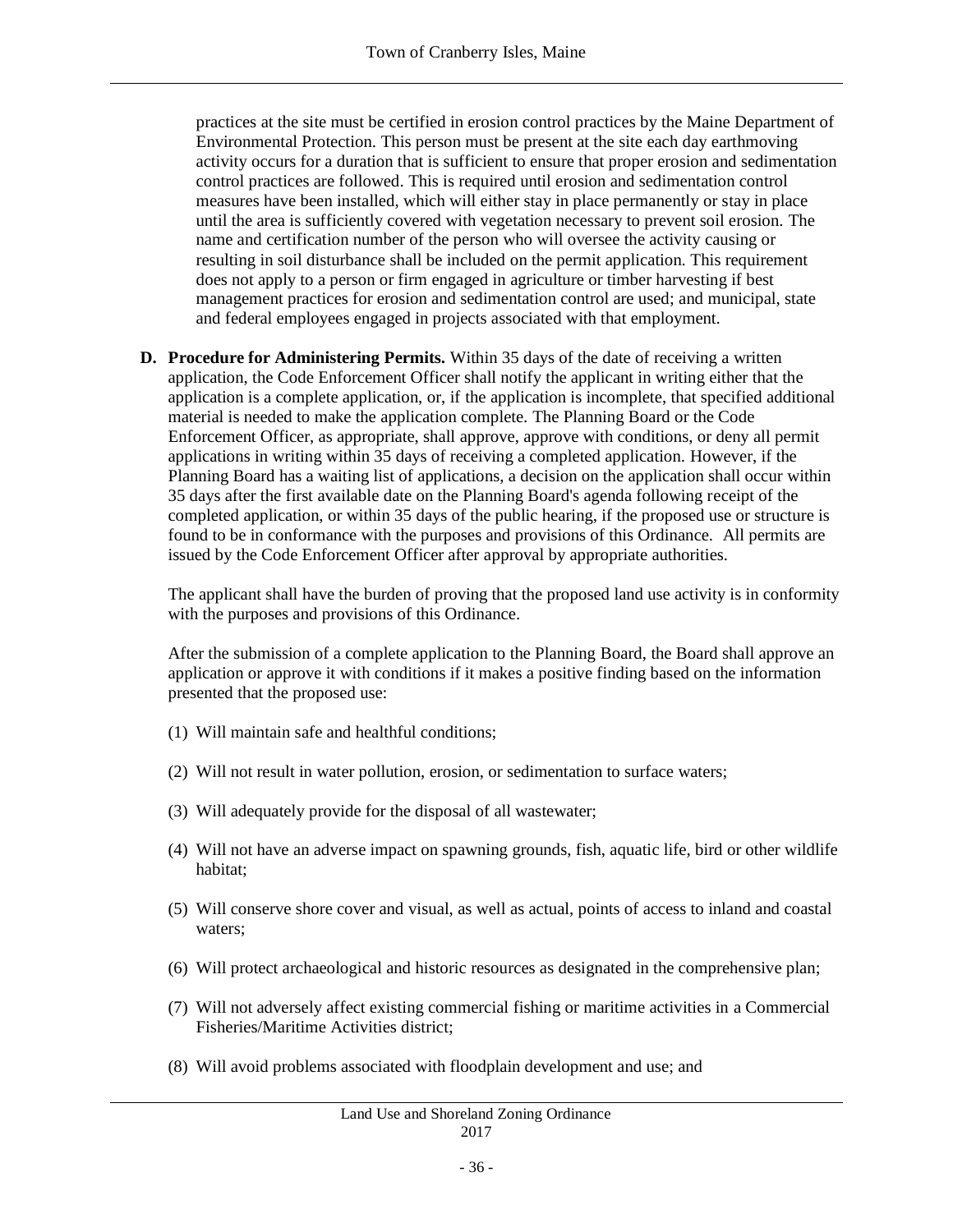(9) Is in conformance with the provisions of Section 15, Land Use Standards.

If a permit is either denied or approved with conditions, the reasons as well as conditions shall be stated in writing. No approval shall be granted for an application involving a structure if the structure would be located in an unapproved subdivision or would violate any other local ordinance, or regulation or statute administered by the municipality.

- **E. Special Exceptions.** In addition to the criteria specified in Section 16(D) above, excepting structure setback requirements, the Planning Board may approve a permit for a single family residential structure in a Resource Protection District provided that the applicant demonstrates that all of the following conditions are met:
	- (1) There is no location on the property, other than a location within the Resource Protection District, where the structure can be built.
	- (2) The lot on which the structure is proposed is undeveloped and was established and recorded in the registry of deeds of the county in which the lot is located before the adoption of the Resource Protection District.
	- (3) All proposed buildings, sewage disposal systems and other improvements are:
		- (a) Located on natural ground slopes of less than 20%; and
		- (b) Located outside the floodway of the 100-year flood-plain along rivers and artificially formed great ponds along rivers and outside the velocity zone in areas subject to tides, based on detailed flood insurance studies and as delineated on the Federal Emergency Management Agency's Flood Boundary and Floodway Maps and Flood Insurance Rate Maps; all buildings, including basements, are elevated at least one foot above the 100 year flood-plain elevation; and the development is otherwise in compliance with any applicable municipal flood-plain ordinance.

If the floodway is not shown on the Federal Emergency Management Agency Maps, it is deemed to be 1/2 the width of the 100-year flood-plain.

- (4) The total footprint, including cantilevered or similar overhanging extensions, of all principal and accessory structures is limited to a maximum of 1,500 square feet. This limitation shall not be altered by variance.
- (5) All structures, except functionally water-dependent structures, are set back from the normal high-water line of a water body, tributary stream or upland edge of a wetland to the greatest practical extent, but not less than 75 feet, horizontal distance. In determining the greatest practical extent, the Planning Board shall consider the depth of the lot, the slope of the land, the potential for soil erosion, the type and amount of vegetation to be removed, the proposed building site's elevation in regard to the flood-plain, and its proximity to moderate-value and high-value wetlands.
- **F. Expiration of Permit.** Permits shall expire one year from the date of issuance if a substantial start is not made in construction or in the use of the property during that period. If a substantial start is made within one year of the issuance of the permit, the applicant shall have one additional year to complete the project, at which time the permit shall expire.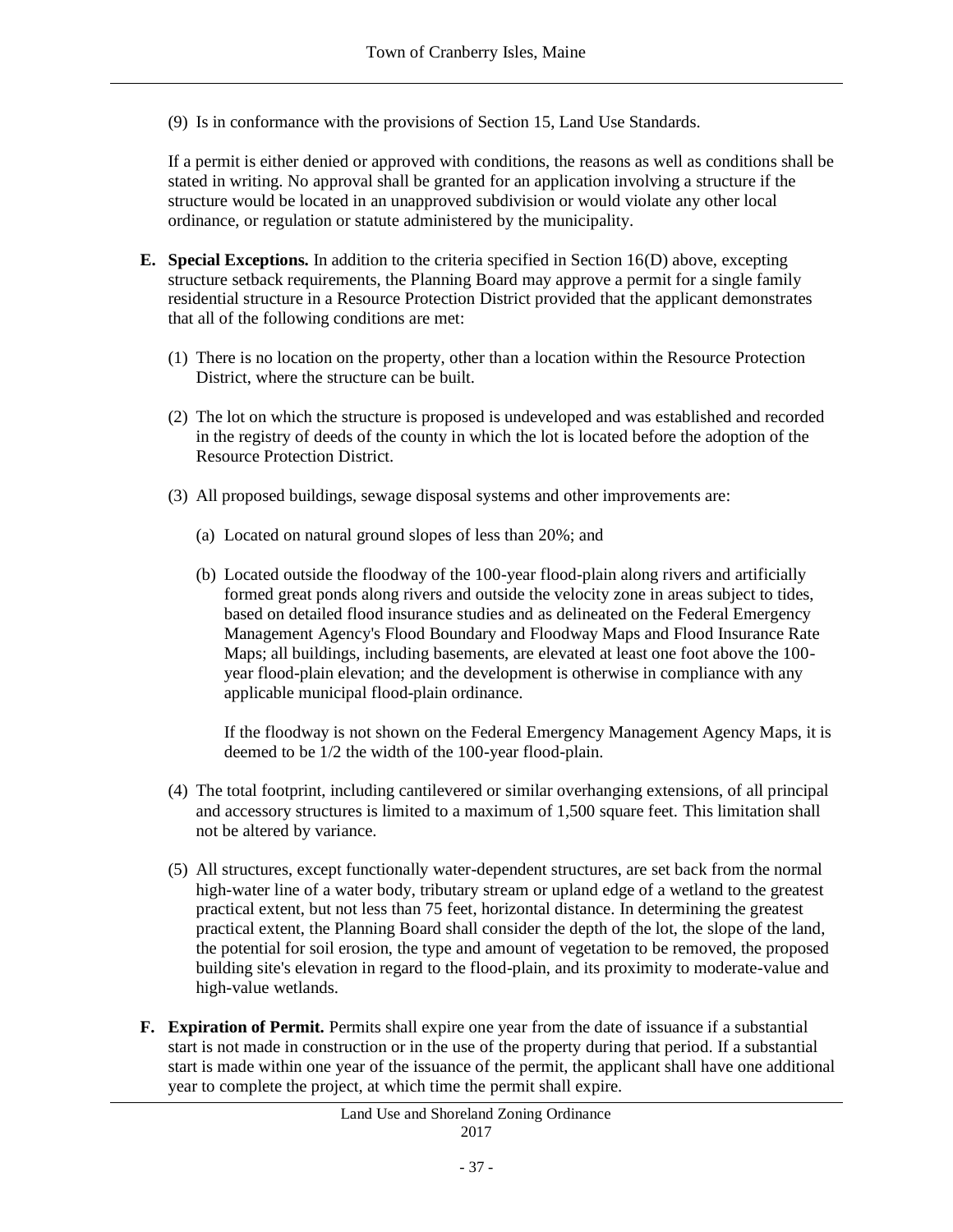**G. Installation of Public Utility Service.** A public utility, water district, sanitary district or any utility company of any kind may not install services to any new structure located in the shoreland zone unless written authorization attesting to the validity and currency of all local permits required under this or any previous Ordinance has been issued by the appropriate municipal officials or other written arrangements have been made between the municipal officials and the utility. Following complete installation of services, the company or district shall return the written authorization to the to the Municipal Officials stating the the installation is complete.

## **H. Appeals.**

- (1) Powers and Duties of the Board of Appeals. The Board of Appeals shall have the following powers:
	- (a) **Administrative Appeals**: To hear and decide administrative appeals, on an appellate basis, where it is alleged by an aggrieved party that there is an error in any order, requirement, decision, or determination made by, or failure to act by, the Planning Board in the administration of this Ordinance; and to hear and decide administrative appeals on a de novo basis where it is alleged by an aggrieved party that there is an error in any order, requirement, decision or determination made by, or failure to act by, the Code Enforcement Officer in his or her review of and action on a permit application under this Ordinance. Any order, requirement, decision or determination made, or failure to act, in the enforcement of this ordinance is not appealable to the Board of Appeals.
	- (b) **Variance Appeals**: To authorize variances upon appeal, within the limitations set forth in this Ordinance.
- (2) **Variance Appeals**. Variances may be granted only under the following conditions:
	- (a) Variances may be granted only from dimensional requirements including, but not limited to, lot width, structure height, percent of lot coverage, and setback requirements.
	- (b) Variances shall not be granted for establishment of any uses otherwise prohibited by this Ordinance.
	- (c) The Board shall not grant a variance unless it finds that:
		- (i) The proposed structure or use would meet the provisions of Section 15 except for the specific provision which has created the non-conformity and from which relief is sought; and
		- (ii) The strict application of the terms of this Ordinance would result in undue hardship. The term "undue hardship" shall mean:
			- a. That the land in question cannot yield a reasonable return unless a variance is granted;
			- b. That the need for a variance is due to the unique circumstances of the property and not to the general conditions in the neighborhood;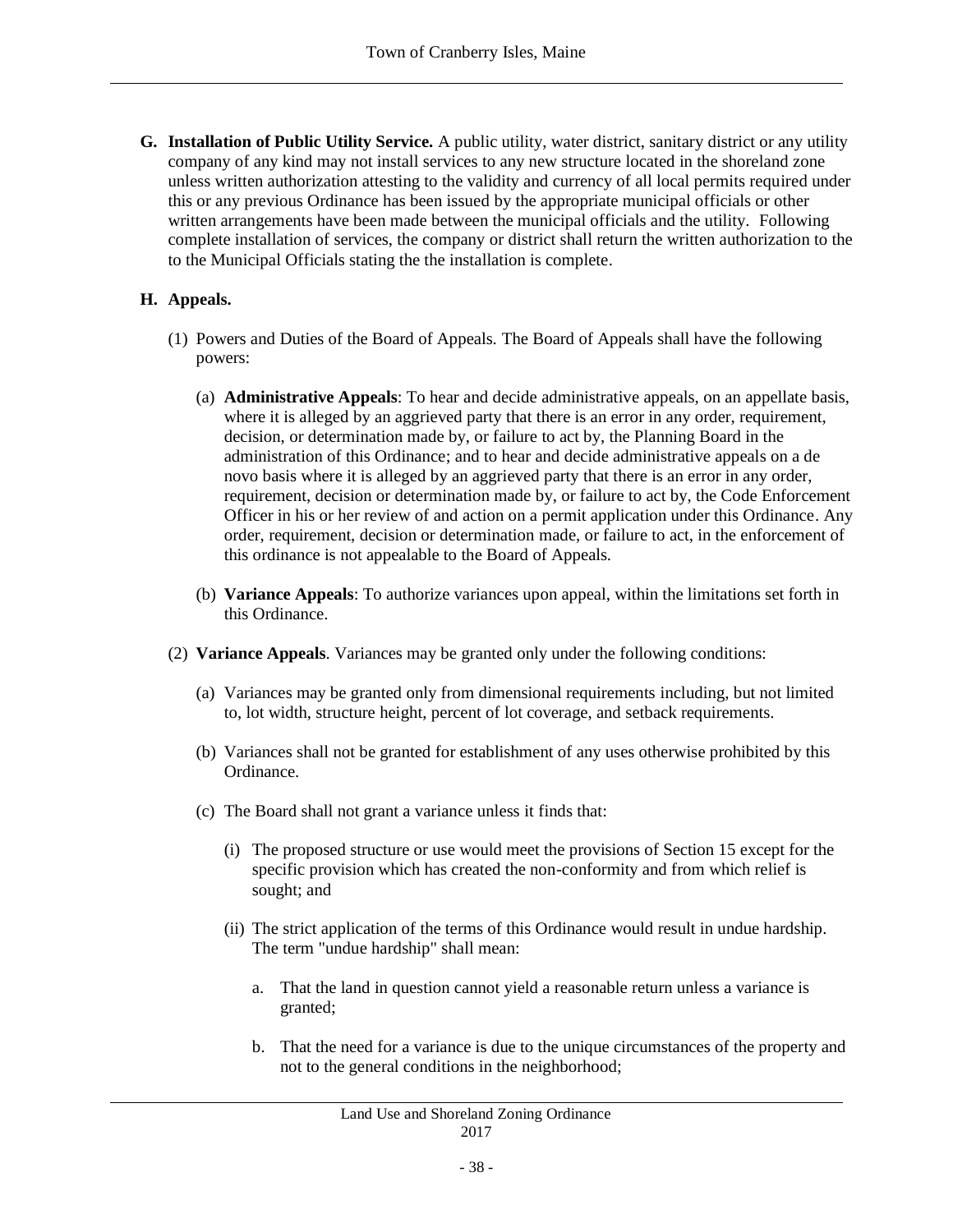- c. That the granting of a variance will not alter the essential character of the locality; and
- d. That the hardship is not the result of action taken by the applicant or a prior owner.
- (d) Notwithstanding Section  $16(H)(2)(c)(ii)$  above, the Board of Appeals, or the codes enforcement officer if authorized in accordance with 30-A MRSA §4353-A, may grant a variance to an owner of a residential dwelling for the purpose of making that dwelling accessible to a person with a disability who resides in or regularly uses the dwelling. The board shall restrict any variance granted under this subsection solely to the installation of equipment or the construction of structures necessary for access to or egress from the dwelling by the person with the disability. The board may impose conditions on the variance, including limiting the variance to the duration of the disability or to the time that the person with the disability lives in the dwelling. The term "structures necessary for access to or egress from the dwelling" shall include railing, wall or roof systems necessary for the safety or effectiveness of the structure. Any permit issued pursuant to this subsection is subject to Sections  $16(H)(2)(f)$  and  $16(H)(4)(b)(iv)$  below.)
- (e) The Board of Appeals shall limit any variances granted as strictly as possible in order to ensure conformance with the purposes and provisions of this Ordinance to the greatest extent possible, and in doing so may impose such conditions to a variance as it deems necessary. The party receiving the variance shall comply with any conditions imposed.
- (f) A copy of each variance request, including the application and all supporting information supplied by the applicant, shall be forwarded by the municipal officials to the Commissioner of the Department of Environmental Protection at least twenty (20) days prior to action by the Board of Appeals. Any comments received from the Commissioner prior to the action by the Board of Appeals shall be made part of the record and shall be taken into consideration by the Board of Appeals.

#### (3) **Administrative Appeals**

When the Board of Appeals reviews a decision of the Code Enforcement Officer the Board of Appeals shall hold a "de novo" hearing. At this time the Board may receive and consider new evidence and testimony, be it oral or written. When acting in a "de novo" capacity the Board of Appeals shall hear and decide the matter afresh, undertaking its own independent analysis of evidence and the law, and reaching its own decision.

When the Board of Appeals hears a decision of the Planning Board, it shall hold an appellate hearing, and may reverse the decision of the Planning Board only upon finding that the decision was contrary to specific provisions of the Ordinance or contrary to the facts presented to the Planning Board. The Board of Appeals may only review the record of the proceedings before the Planning Board. The Board Appeals shall not receive or consider any evidence which was not presented to the Planning Board, but the Board of Appeals may receive and consider written or oral arguments. If the Board of Appeals determines that the record of the Planning Board proceedings are inadequate, the Board of Appeals may remand the matter to the Planning Board for additional fact finding.

#### (4) **Appeal Procedure**

#### (a) **Making an Appeal**

(i) An administrative or variance appeal may be taken to the Board of Appeals by an aggrieved party from any decision of the Code Enforcement Officer or the Planning Board, except for enforcement-related matters as described in Section 16(H)(1)(a)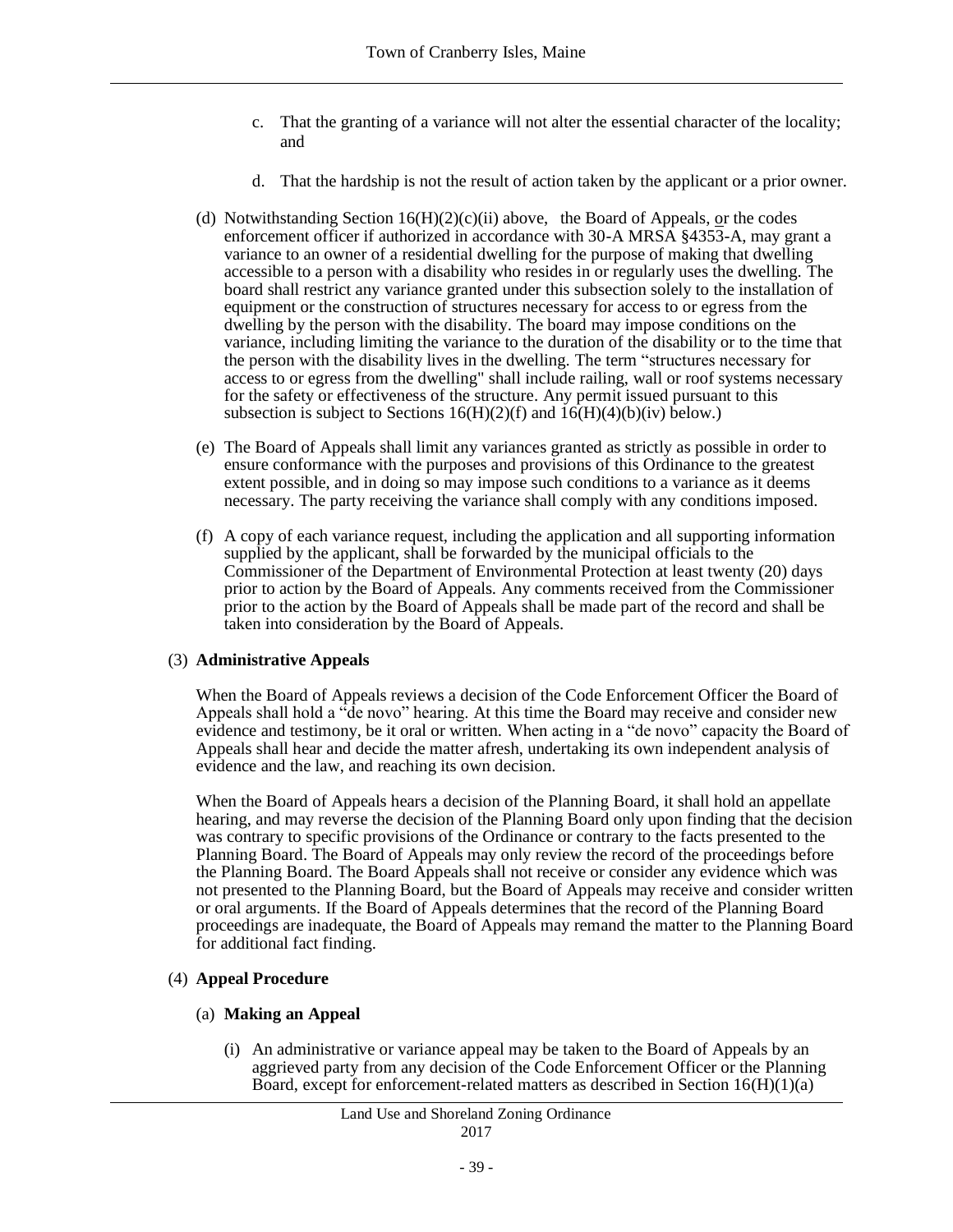above. Such an appeal shall be taken within thirty (30) days of the date of the official, written decision appealed from, and not otherwise, except that the Board, upon a showing of good cause, may waive the thirty (30) day requirement.

- (ii) Applications for appeals shall be made by filing with the Board of Appeals a written notice of appeal which includes:
	- a. A concise written statement indicating what relief is requested and why the appeal or variance should be granted.
	- b. A sketch drawn to scale showing lot lines, location of existing buildings and structures and other physical features of the lot pertinent to the relief sought.
- (iii) Upon receiving an application for an administrative appeal or a variance, the Code Enforcement Officer or Planning Board, as appropriate, shall transmit to the Board of Appeals all of the papers constituting the record of the decision appealed from.
- (iv) The Board of Appeals shall hold a public hearing on an administrative appeal or a request for a variance within thirty-five (35) days of its receipt of a complete written application, unless this time period is extended by the parties.
- (v)The Board of Appeals shall, at the applicant's expense, send notice of each public hearing by first clas mail to all abutting property owners and to others who, in the Board's opinion, might be directly affected by the proposed use or construction. Notice shall be also be given by publication in a local newspaper and by posting notices in a public place in town.

#### (b) **Decision by Board of Appeals**

- (i) A majority of the full voting membership of the Board shall constitute a quorum for the purpose of deciding an appeal.
- (ii) The person filing the appeal shall have the burden of proof.
- (iii) The Board shall decide all administrative appeals and variance appeals within thirty five (35) days after the close of the hearing, and shall issue a written decision on all appeals.
- (iv) The Board of Appeals shall state the reasons and basis for its decision, including a statement of the facts found and conclusions reached by the Board. The Board shall cause written notice of its decision to be mailed or hand-delivered to the applicant and to the Department of Environmental Protection within seven (7) days of the Board's decision. Copies of written decisions of the Board of Appeals shall be given to the Planning Board, Code Enforcement Officer, and the municipal officers.
- (5) **Appeal to Superior Court**. Except as provided by 30-A M.R.S.A. section 2691(3)(F), any aggrieved party who participated as a party during the proceedings before the Board of Appeals may take an appeal to Superior Court in accordance with State laws within forty-five (45) days from the date of any decision of the Board of Appeals.
- (6) **Reconsideration**. In accordance with 30-A M.R.S.A. section 2691(3)(F), the Board of Appeals may reconsider any decision within forty-five (45) days of its prior decision. A request to the Board to reconsider a decision must be filed within ten (10) days of the decision that is being reconsidered. A vote to reconsider and the action taken on that reconsideration must occur and be completed within forty-five (45) days of the date of the vote on the original decision.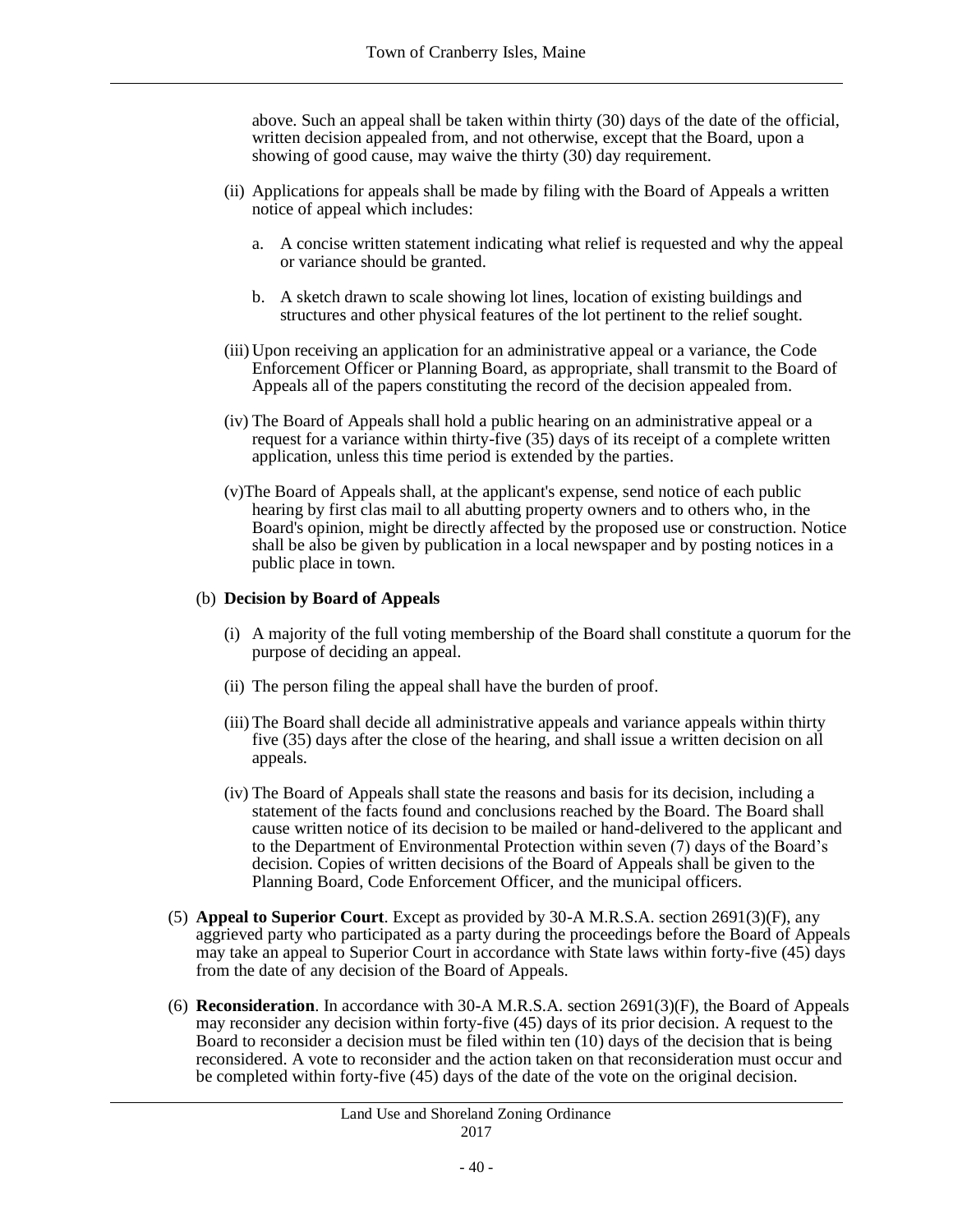Reconsideration of a decision shall require a positive vote of the majority of the Board members originally voting on the decision, and proper notification to the landowner, petitioner, planning board, code enforcement officer, and other parties of interest, including abutters and those who testified at the original hearing(s). The Board may conduct additional hearings and receive additional evidence and testimony.

Appeal of a reconsidered decision to Superior Court must be made within fifteen (15) days after the decision on reconsideration.

### **I. Enforcement**

(1) **Nuisances**. Any violation of this Ordinance shall be deemed to be a nuisance.

## (2) **Code Enforcement Officer**

- (a) It shall be the duty of the Code Enforcement Officer to enforce the provisions of this Ordinance. If the Code Enforcement Officer shall find that any provision of this Ordinance is being violated, he or she shall notify in writing the person responsible for such violation, indicating the nature of the violation and ordering the action necessary to correct it, including discontinuance of illegal use of land, buildings or structures, or work being done, removal of illegal buildings or structures, and abatement of nuisance conditions. A copy of such notices shall be submitted to the municipal officers and be maintained as a permanent record.
- (b) The Code Enforcement Officer shall conduct on-site inspections to insure compliance with all applicable laws and conditions attached to permit approvals. The Code Enforcement Officer shall also investigate all complaints of alleged violations of this Ordinance.
- (c) The Code Enforcement Officer shall keep a complete record of all essential transactions of the office, including applications submitted, permits granted or denied, variances granted or denied, revocation actions, revocation of permits, appeals, court actions, violations investigated, violations found, and fees collected.
- (3) **Legal Actions**. When the above action does not result in the correction or abatement of the violation or nuisance condition, the Municipal Officers, upon notice from the Code Enforcement Officer, are hereby directed to institute any and all actions and proceedings, either legal or equitable, including seeking injunctions of violations and the imposition of fines, that may be appropriate or necessary to enforce the provisions of this Ordinance in the name of the municipality. The municipal officers, or their authorized agent, are hereby authorized to enter into administrative consent agreements for the purpose of eliminating violations of this Ordinance and recovering fines without Court action. Such agreements shall not allow an illegal structure or use to continue unless there is clear and convincing evidence that the illegal structure or use was constructed or conducted as a direct result of erroneous advice given by an authorized municipal official and there is no evidence that the owner acted in bad faith, or unless the removal of the structure or use will result in a threat or hazard to public health and safety or will result in substantial environmental damage.
- (4) **Fines**. Any person, including but not limited to a landowner, a landowner's agent or a contractor, who violates any provision or requirement of this Ordinance shall be penalized in accordance with 30-A, M.R.S.A. section 4452. As of 2015, current penalties include fines of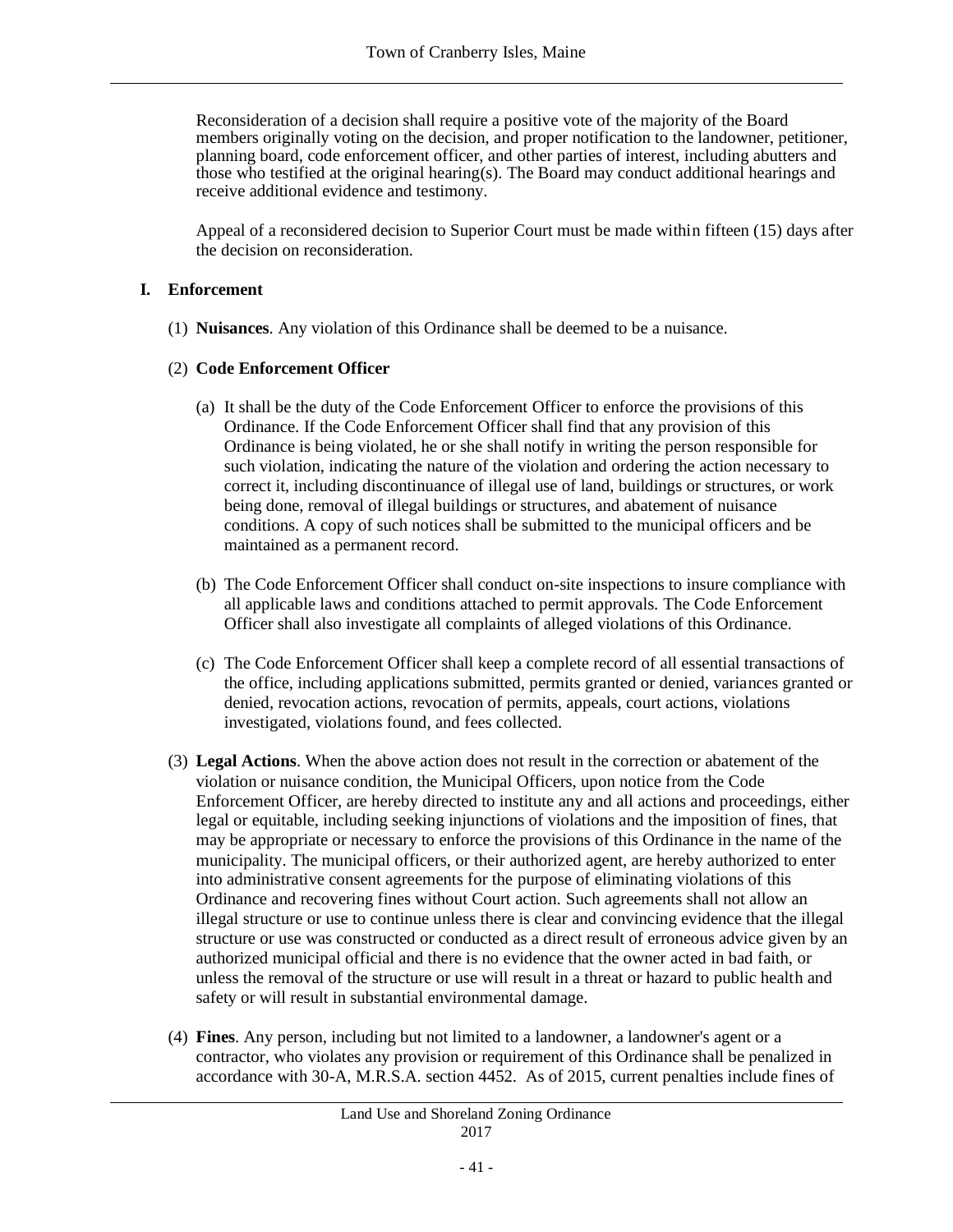not less than \$100 nor more than \$2500 per violation for each day that the violation continues. However, in a resource protection district the maximum penalty is increased to \$5000 (38 M.R.S.A. section 4452).

**17. Liability**. The Town of Cranberry Isles shall defend and indemnify the Code Enforcement Officer, the Planning Board, the Board of Appeals, or any individual member of the said boards regarding legal action and lawsuits filed against any or all of them based on their actions or inactions under this ordinance and all other applicable laws and responsibilities.

## **18. Definitions**

**Accessory structure or use** - a use or structure which is incidental and subordinate to the principal use or structure. Accessory uses, when aggregated, shall not subordinate the principal use of the lot. A deck or similar extension of the principal structure or a garage attached to the principal structure by a roof or a common wall is considered part of the principal structure.

**Aggrieved party** - an owner of land whose property is directly or indirectly affected by the granting or denial of a permit or variance under this Ordinance; a person whose land abuts land for which a permit or variance has been granted; or any other person or group of persons who have suffered particularized injury as a result of the granting or denial of such permit or variance.

**Agriculture** - the production, keeping or maintenance for sale or lease of plants or animals, including, but not limited to, forages and sod crops, grains and seed crops, dairy animals and dairy products, poultry and poultry products, livestock, fruits and vegetables and ornamental green-house products. Agriculture does not include forest management and timber harvesting activities.

**Aquaculture** - the growing or propagation of harvestable freshwater, estuarine, or marine plant or animal species.

**Basal Area** - the area of cross-section of a tree stem at 4 1/2 feet above ground level and inclusive of bark.

**Basement** - any portion of a structure with a floor-to-ceiling height of 6 feet or more and having more than 50% of its volume below the existing ground level.

**Boat Launching Facility** - a facility designed primarily for the launching and landing of watercraft, and which may include an access ramp, docking area, and parking spaces for vehicles and trailers.

**Bureau of Forestry** – State of Maine Department of Agriculture, Conservation, and Forestry, Bureau of Forestry.

**Campground** - any area or tract of land to accommodate two (2) or more parties in temporary living quarters, including, but not limited to tents, recreational vehicles or other shelters.

**Canopy** – the more or less continuous cover formed by tree crowns in a wooded area.

**Coastal wetland** - all tidal and subtidal lands; all lands with vegetation present that is tolerant of salt water and occurs primarily in a salt water or estuarine habitat; and any swamp, marsh, bog, beach, flat or other contiguous low land that is subject to tidal action during the highest tide level for the year in which an activity is proposed as identified in tide tables published by the National Ocean Service.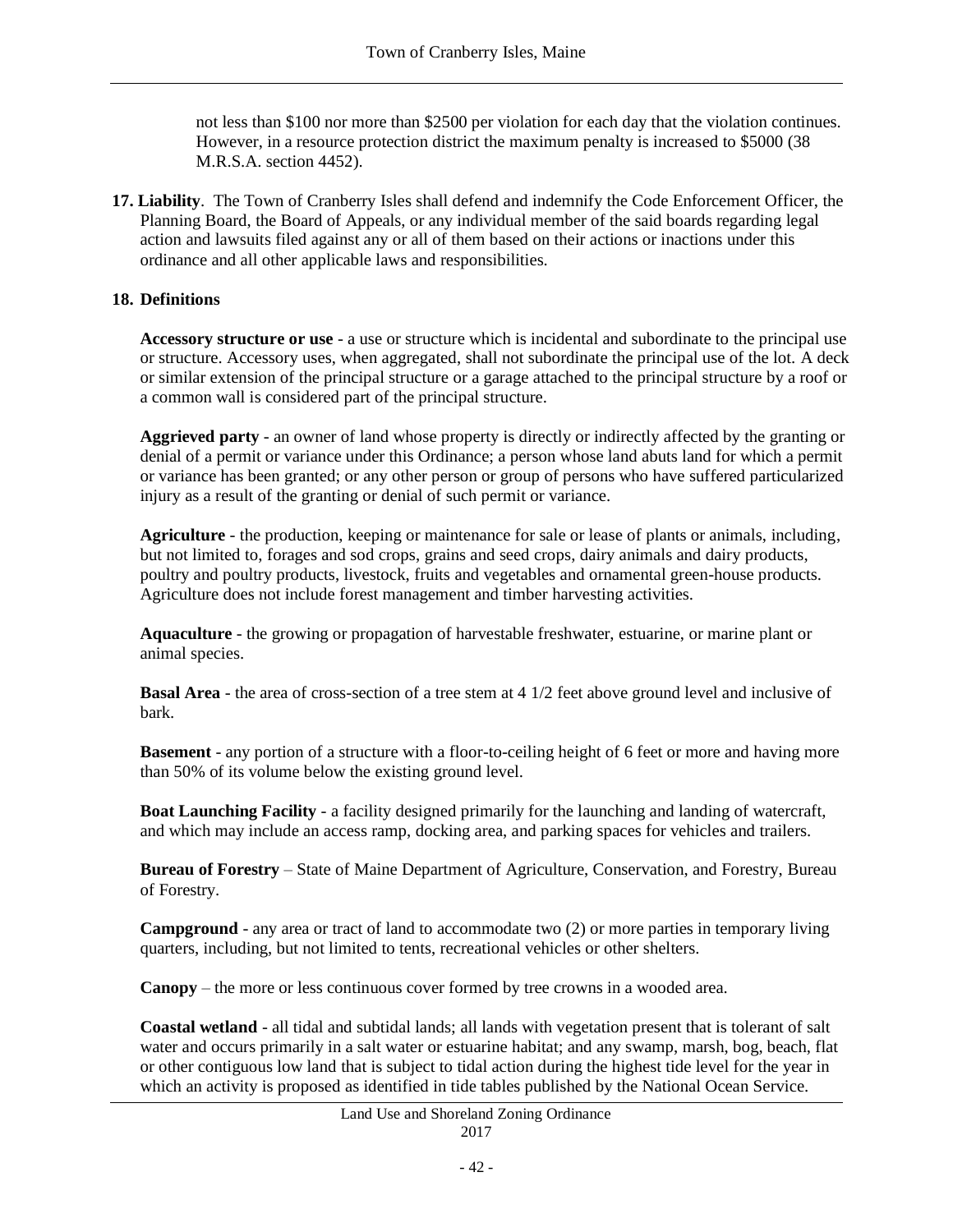Coastal wetlands may include portions of coastal sand dunes. All areas below the highest annual tide level are coastal wetlands. These areas may consist of rocky ledges, sand and cobble beaches, mud flats, etc., in addition to salt marshes and salt meadows.

**Commercial use** - the use of lands, buildings, or structures, other than a "home occupation," defined below, the intent and result of which activity is the production of income from the buying and selling of goods and/or services, exclusive of rental of residential buildings and/or dwelling units.

**Cross-sectional area** – the cross-sectional area of a stream or tributary stream channel is determined by multiplying the stream or tributary stream channel width by the average stream or tributary stream channel depth. The stream or tributary stream channel width is the straight line distance from the normal high-water line on one side of the channel to the normal high-water line on the opposite side of the channel. The average stream or tributary stream channel depth is the average of the vertical distances from a straight line between the normal high-water lines of the stream or tributary stream channel to the bottom of the channel.

**DBH** – the diameter of a standing tree measured 4.5 feet from ground level.

**Development** – a change in land use involving alteration of the land, water or vegetation, or the addition or alteration of structures or other construction not naturally occurring.

**Dimensional requirements** - numerical standards relating to spatial relationships including but not limited to setback, lot area, shore frontage and height.

**Disability** - any disability, infirmity, malformation, disfigurement, congenital defect or mental condition caused by bodily injury, accident, disease, birth defect, environmental conditions or illness; and also includes the physical or mental condition of a person which constitutes a substantial handicap as determined by a physician or in the case of mental handicap, by a psychiatrist or psychologist, as well as any other health or sensory impairment which requires special education, vocational rehabilitation or related services.

**Disruption of shoreline integrity** - the alteration of the physical shape, properties, or condition of a shoreline at any location by timber harvesting and related activities. A shoreline where shoreline integrity has been disrupted is recognized by compacted, scarified and/or rutted soil, an abnormal channel or shoreline cross-section, and in the case of flowing waters, a profile and character altered from natural conditions.

**Driveway** - a vehicular access-way less than five hundred (500) feet in length serving two singlefamily dwellings or one two-family dwelling, or less.

**Emergency operations** - operations conducted for the public health, safety or general welfare, such as protection of resources from immediate destruction or loss, law enforcement, and operations to rescue human beings, property and livestock from the threat of destruction or injury.

**Essential services** - gas, electrical or communication facilities; steam, fuel, electric power or water transmission or distribution lines, towers and related equipment; telephone cables or lines, poles and related equipment; gas, oil, water, slurry or other similar pipelines; municipal sewage lines, collection or supply systems; and associated storage tanks. Such systems may include towers, poles, wires, mains, drains, pipes, conduits, cables, fire alarms and police call boxes, traffic signals, hydrants and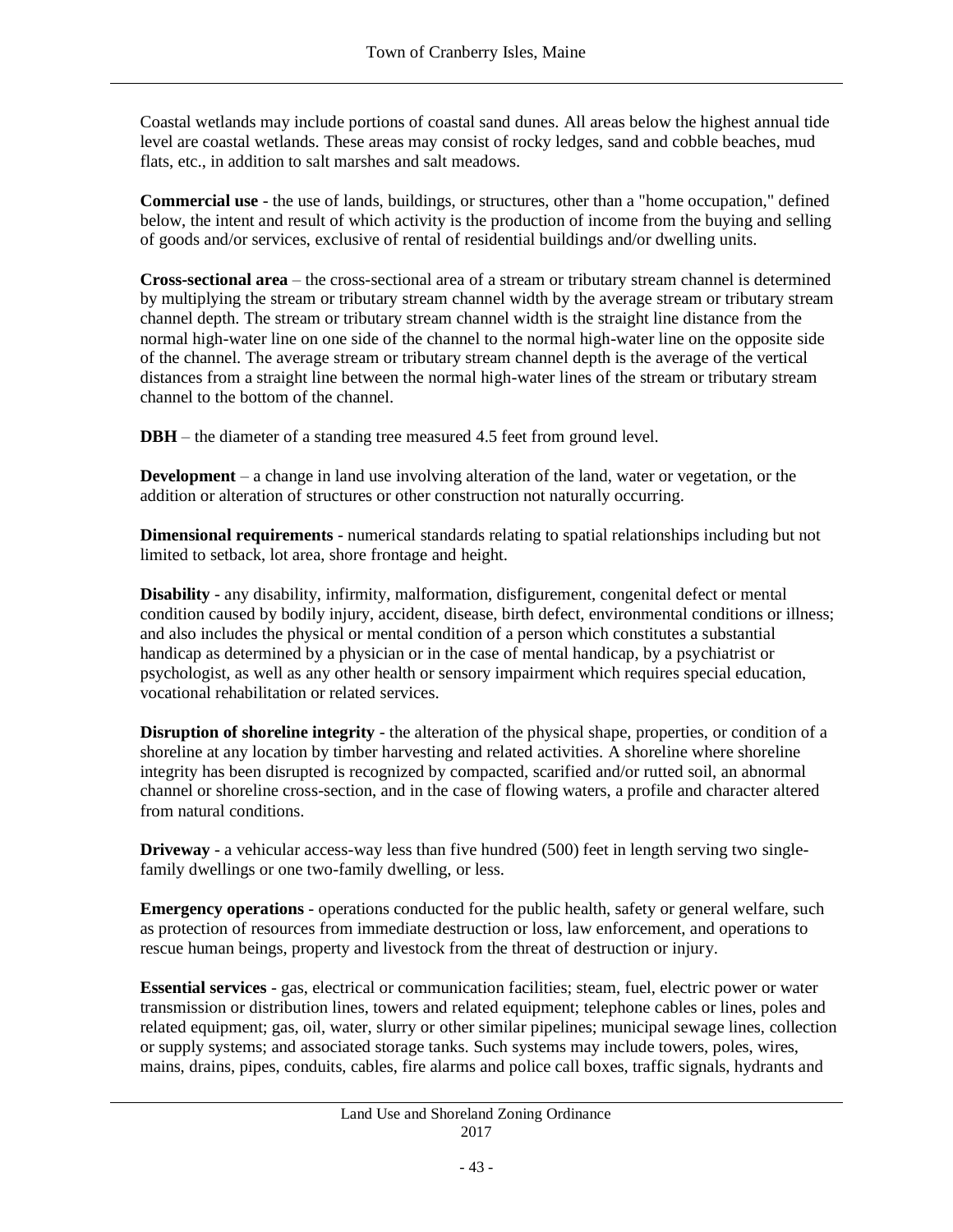similar accessories, but shall not include service drops or buildings which are necessary for the furnishing of such services.

**Expansion of a structure** - an increase in the footprint of a structure, including all extensions such as, but not limited to: attached decks, garages, porches and greenhouses.

**Expansion of use** - the addition of one or more months to a use's operating season; or the use of more footprint of a structure or ground area devoted to a particular use.

**Family** - one or more persons occupying a premises and living as a single housekeeping unit.

**Floodway** - the channel of a river or other watercourse and adjacent land areas that must be reserved in order to discharge the 100-year flood without cumulatively increasing the water surface elevation by more than one foot in height.

**Floor area** - the sum of the horizontal areas of the floor(s) of a structure enclosed by exterior walls.

**Footprint** - the entire area of ground covered by the structure(s) on a lot, including but not limited to cantilevered or similar overhanging extensions, as well as unenclosed structures, such as patios and decks.

**Forest management activities** - timber cruising and other forest resource evaluation activities, pesticide or fertilizer application, management planning activities, timber stand improvement, pruning, regeneration of forest stands, and other similar or associated activities, exclusive of timber harvesting and the construction, creation or maintenance of roads.

**Forest Stand** - a contiguous group of trees sufficiently uniform in age class distribution, composition, and structure, and growing on a site of sufficiently uniform quality, to be a distinguishable unit.

**Forested wetland** - a freshwater wetland dominated by woody vegetation that is six (6) meters tall (approximately twenty (20) feet) or taller.

**Foundation** - the supporting substructure of a building or other structure, excluding wooden sills and post supports, but including basements, slabs, frostwalls, or other base consisting of concrete, block, brick or similar material.

**Freshwater wetland** - freshwater swamps, marshes, bogs and similar areas, other than forested wetlands, which are:

- (1) Of ten or more contiguous acres; or of less than 10 contiguous acres and adjacent to a surface water body, excluding any river, stream or brook, such that in a natural state, the combined surface area is in excess of 10 acres; and
- (2) Inundated or saturated by surface or ground water at a frequency and for a duration sufficient to support, and which under normal circumstances do support, a prevalence of wetland vegetation typically adapted for life in saturated soils.

Freshwater wetlands may contain small stream channels or inclusions of land that do not conform to the criteria of this definition.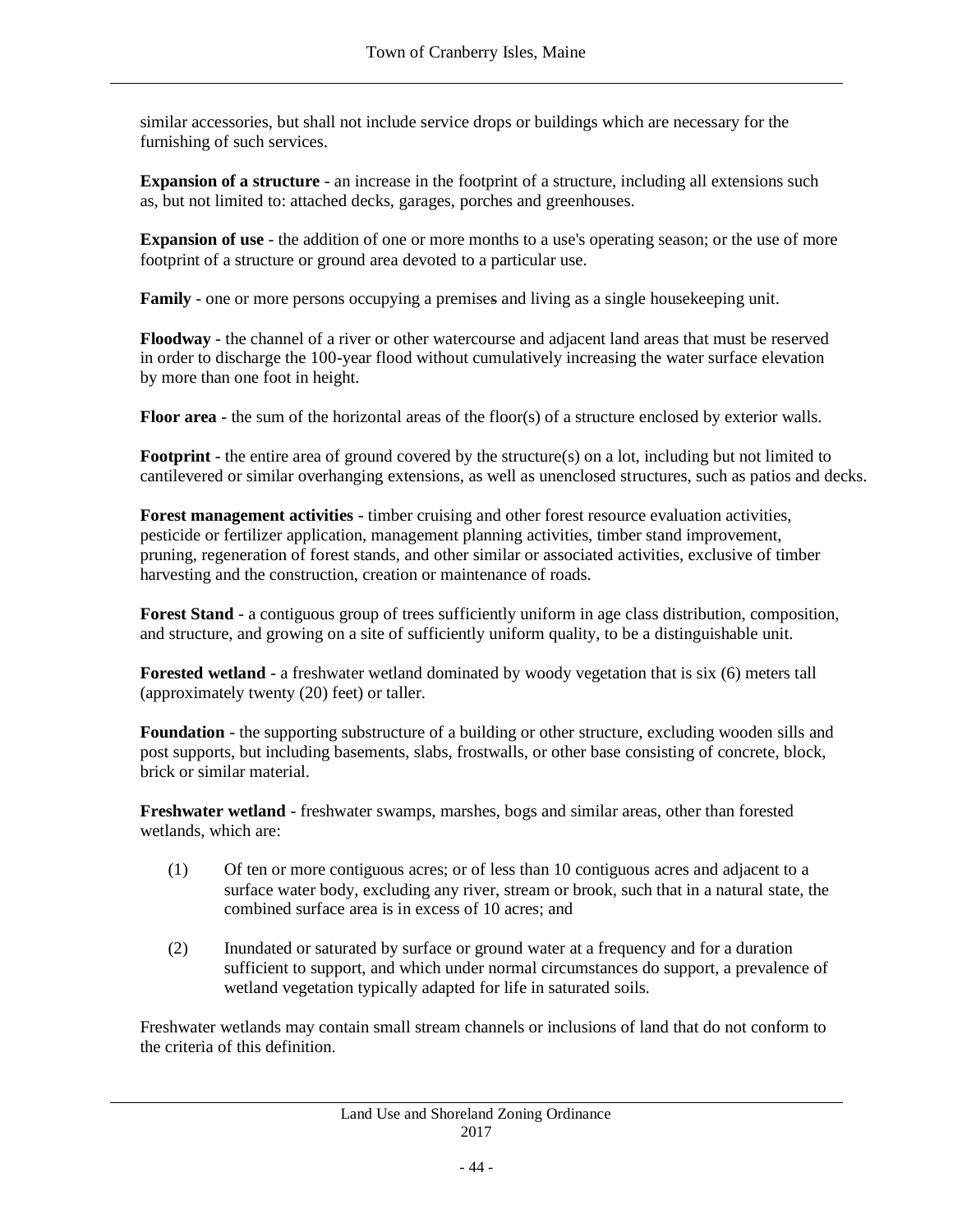**Functionally water-dependent uses** - those uses that require, for their primary purpose, location on submerged lands or that require direct access to, or location in, coastal or inland waters and that can not be located away from these waters. The uses include, but are not limited to, commercial and recreational fishing and boating facilities, finfish and shellfish processing, fish-related storage and retail and wholesale fish marketing facilities, waterfront dock and port facilities, shipyards and boat building facilities, marinas, navigation aids, basins and channels, shoreline structures necessary for erosion control purposes, industrial uses dependent upon water-borne transportation or requiring large volumes of cooling or processing water that can not reasonably be located or operated at an inland site, and uses that primarily provide general public access to coastal or inland waters. Recreational boat storage buildings are not considered to be a functionally water-dependent use.

**Great pond** - any inland body of water which in a natural state has a surface area in excess of ten acres, and any inland body of water artificially formed or increased which has a surface area in excess of thirty (30) acres except for the purposes of this Ordinance, where the artificially formed or increased inland body of water is completely surrounded by land held by a single owner,

**Great pond classified GPA** - any great pond classified GPA, pursuant to 38 M.R.S.A. Article 4-A Section 465-A. This classification includes some, but not all impoundments of rivers that are defined as great ponds.

**Ground cover** – small plants, fallen leaves, needles and twigs, and the partially decayed organic matter of the forest floor.

**Harvest Area** - the area where timber harvesting and related activities, including the cutting of trees, skidding, yarding, and associated road construction take place. The area affected by a harvest encompasses the area within the outer boundaries of these activities, excepting unharvested areas greater than 10 acres within the area affected by a harvest.

**Hazard tree** - a tree with a structural defect, combination of defects, or disease resulting in a structural defect that under the normal range of environmental conditions at the site exhibits a high probability of failure and loss of a major structural component of the tree in a manner that will strike a target. A normal range of environmental conditions does not include meteorological anomalies, such as, but not limited to: hurricanes; hurricane-force winds; tornados; microbursts; or significant ice storm events. Hazard trees also include those trees that pose a serious and imminent risk to bank stability. A target is the area where personal injury or property damage could occur if the tree or a portion of the tree fails. Targets include roads, driveways, parking areas, structures, campsites, and any other developed area where people frequently gather and linger.

**Height of a structure** - the vertical distance between the mean original (prior to construction) grade at the downhill side of the structure and the highest point of the structure, excluding chimneys, steeples, antennas, and similar appurtenances that have no floor area.

**Home occupation** - an occupation or profession which is customarily conducted on or in a residential structure or property and which is 1) clearly incidental to and compatible with the residential use of the property and surrounding residential uses; and 2) which employs no more than two (2) persons other than family members residing in the home.

**Increase in nonconformity of a structure** - any change in a structure or property which causes further deviation from the dimensional standard(s) creating the nonconformity such as, but not limited to, reduction in water body, tributary stream or wetland setback distance, increase in lot coverage, or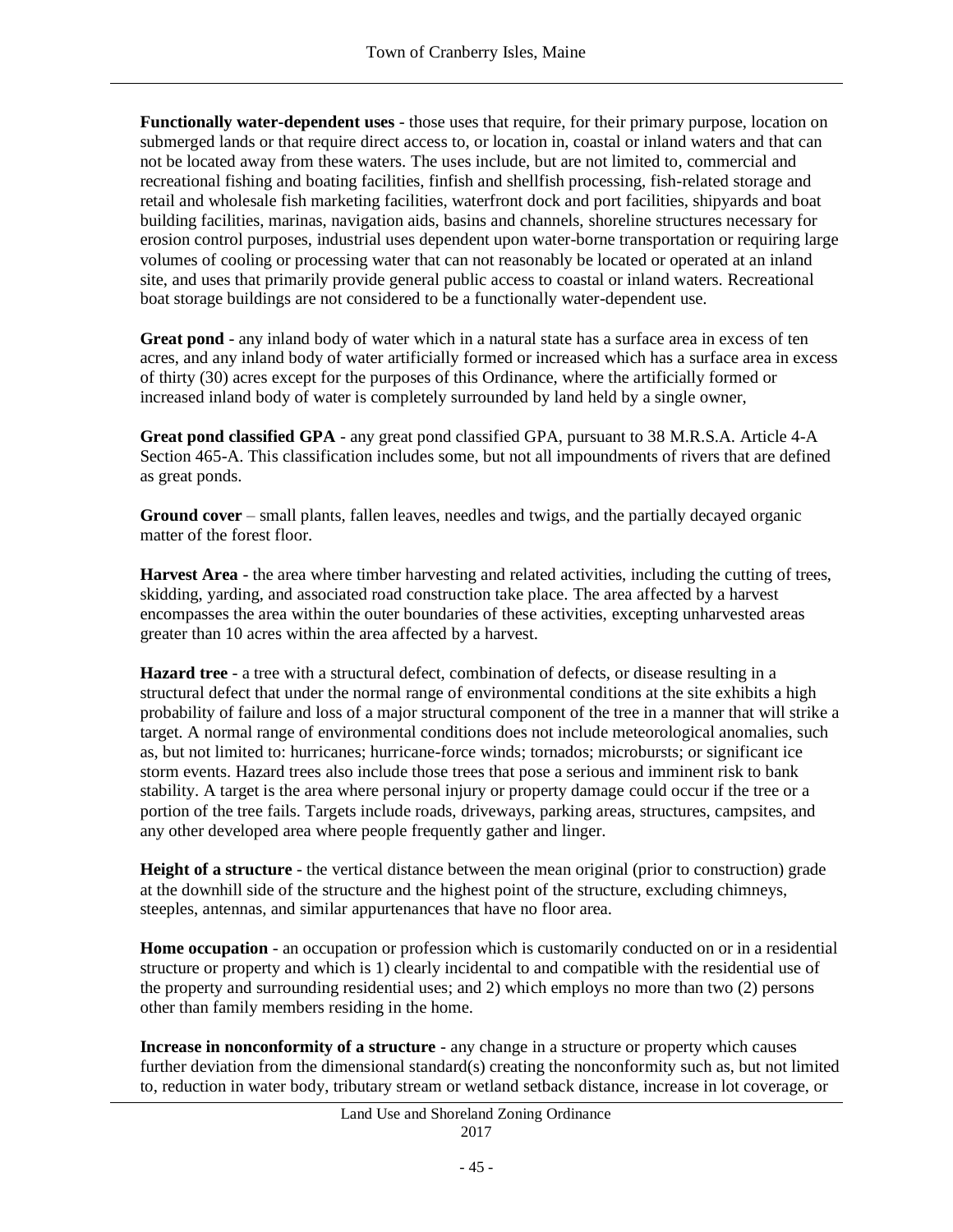increase in height of a structure. Property changes or structure expansions which either meet the dimensional standard or which cause no further increase in the linear extent of nonconformance of the existing structure shall not be considered to increase nonconformity. For example, there is no increase in nonconformity with the setback requirement for water bodies, wetlands, or tributary streams if the expansion extends no further into the required setback area than does any portion of the existing nonconforming structure. Hence, a structure may be expanded laterally provided that the expansion extends no closer to the water body, tributary stream, or wetland than the closest portion of the existing structure from that water body, tributary stream, or wetland. Included in this allowance are expansions which in-fill irregularly shaped structures.

**Individual private campsite** - an area of land which is not associated with a campground, but which is developed for repeated camping by only one group not to exceed ten (10) individuals and which involves site improvements which may include but not be limited to a gravel pad, parking area, fire place, or tent platform.

**Industrial** - The assembling, fabrication, finishing, manufacturing, packaging or processing of goods, or the extraction of minerals.

**Institutional** – a non-profit or quasi-public use, or institution such as a church, library, public or private school, hospital, or municipally owned or operated building, structure or land used for public purposes.

**Land Management Road -** a route or track consisting of a bed of exposed mineral soil, gravel, or other surfacing materials constructed for, or created by, the passage of motorized vehicles and used primarily for timber harvesting and related activities, including associated log yards, but not including skid trails or skid roads.

**Licensed Forester** - a forester licensed under 32 M.R.S.A. Chapter 76.

**Lot area** - The area of land enclosed within the boundary lines of a lot, minus land below the normal high-water line of a water body or upland edge of a wetland and areas beneath roads serving more than two lots.

**Marina** - a business establishment having frontage on navigable water and, as its principal use, providing for hire offshore moorings or docking facilities for boats, and which may also provide accessory services such as boat and related sales, boat repair and construction, indoor and outdoor storage of boats and marine equipment, bait and tackle shops and marine fuel service facilities.

**Market value** - the estimated price a property will bring in the open market and under prevailing market conditions in a sale between a willing seller and a willing buyer, both conversant with the property and with prevailing general price levels.

**Mineral exploration** - hand sampling, test boring, or other methods of determining the nature or extent of mineral resources which create minimal disturbance to the land and which include reasonable measures to restore the land to its original condition.

**Mineral extraction** - any operation within any twelve (12) month period which removes more than one hundred (100) cubic yards of soil, topsoil, loam, sand, gravel, clay, rock, peat, or other like material from its natural location and to transport the product removed, away from the extraction site.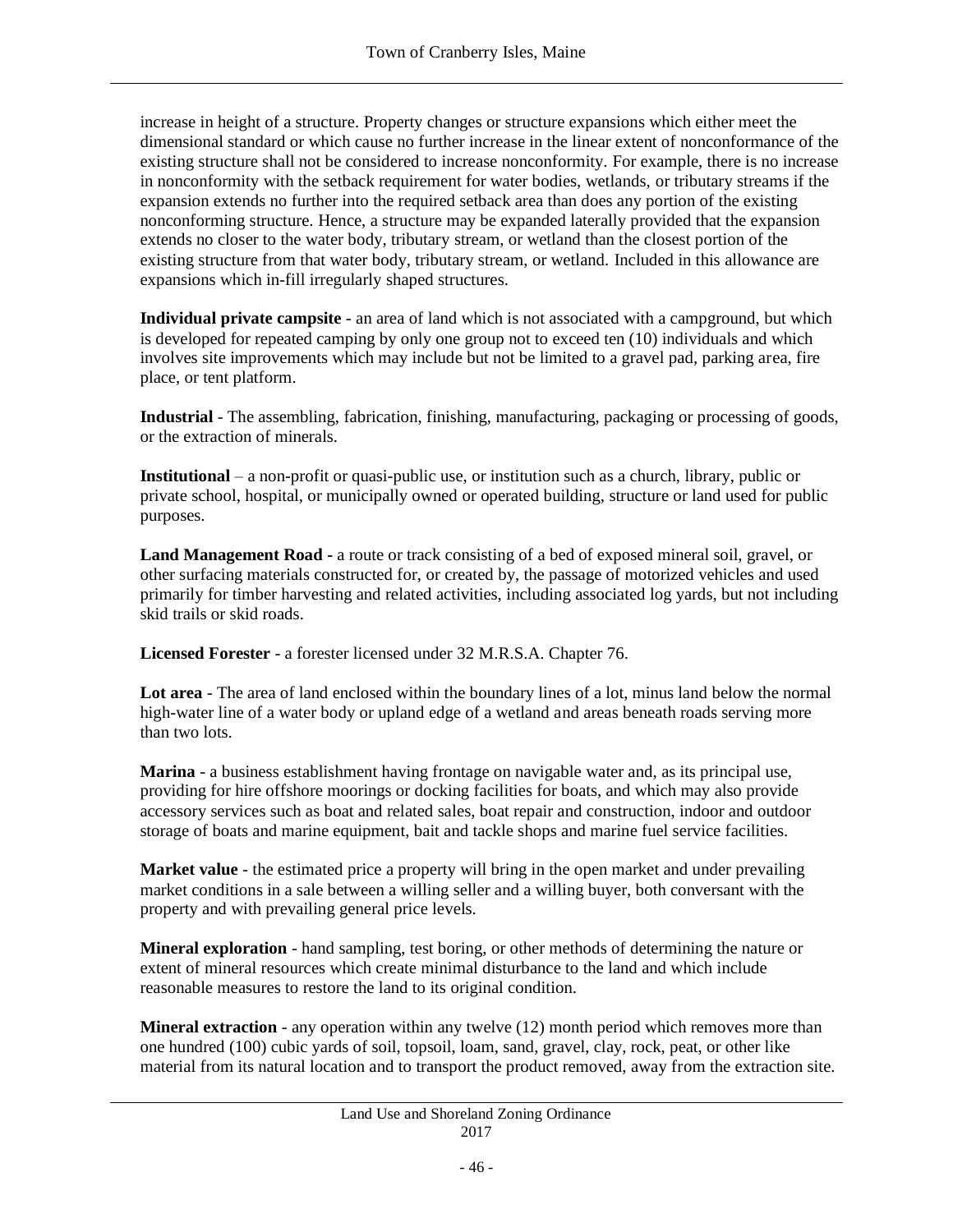**Minimum lot width** - the closest distance between the side lot lines of a lot. When only two lot lines extend into the shoreland zone, both lot lines shall be considered to be side lot lines.

**Multi-unit residential** - a residential structure containing three (3) or more residential dwelling units.

**Native** – indigenous to the local forests.

**Non-conforming condition** – non-conforming lot, structure or use which is allowed solely because it was in lawful existence at the time this Ordinance or subsequent amendment took effect.

**Non-conforming lot** - a single lot of record which, at the effective date of adoption or amendment of this Ordinance, does not meet the area, frontage, or width requirements of the district in which it is located.

**Non-conforming structure** - a structure which does not meet any one or more of the following dimensional requirements; setback, height, lot coverage or footprint, but which is allowed solely because it was in lawful existence at the time this Ordinance or subsequent amendments took effect.

**Non-conforming use** - use of buildings, structures, premises, land or parts thereof which is not allowed in the district in which it is situated, but which is allowed to remain solely because it was in lawful existence at the time this Ordinance or subsequent amendments took effect.

**Non-native invasive species of vegetation** - species of vegetation listed by the Maine Department of Agriculture, Conservation and Forestry as being invasive in Maine ecosystems and not native to Maine ecosystems.

**Normal high-water line (non-tidal waters)** - that line which is apparent from visible markings, changes in the character of soils due to prolonged action of the water or changes in vegetation, and which distinguishes between predominantly aquatic and predominantly terrestrial land. Areas contiguous with rivers and great ponds that support non-forested wetland vegetation and hydric soils and that are at the same or lower elevation as the water level of the river or great pond during the period of normal high-water are considered part of the river or great pond.

**NOTE**: Adjacent to tidal waters, setbacks are measured from the upland edge of the "coastal wetland."

**Outlet stream -** any perennial or intermittent stream, as shown on the most recent highest resolution version of the national hydrography dataset available from the United States Geological Survey on the website of the United States Geological Survey or the national map, that flows from a freshwater wetland.

**Person** - an individual, corporation, governmental agency, municipality, trust, estate, partnership, association, two or more individuals having a joint or common interest, or other legal entity.

**Piers, docks, wharves, bridges and other structures and uses** extending over or beyond the normal high-water line or within a wetland.

#### **Temporary:** Structures which remain in or over the water for less than seven (7) months in any period of twelve (12) consecutive months.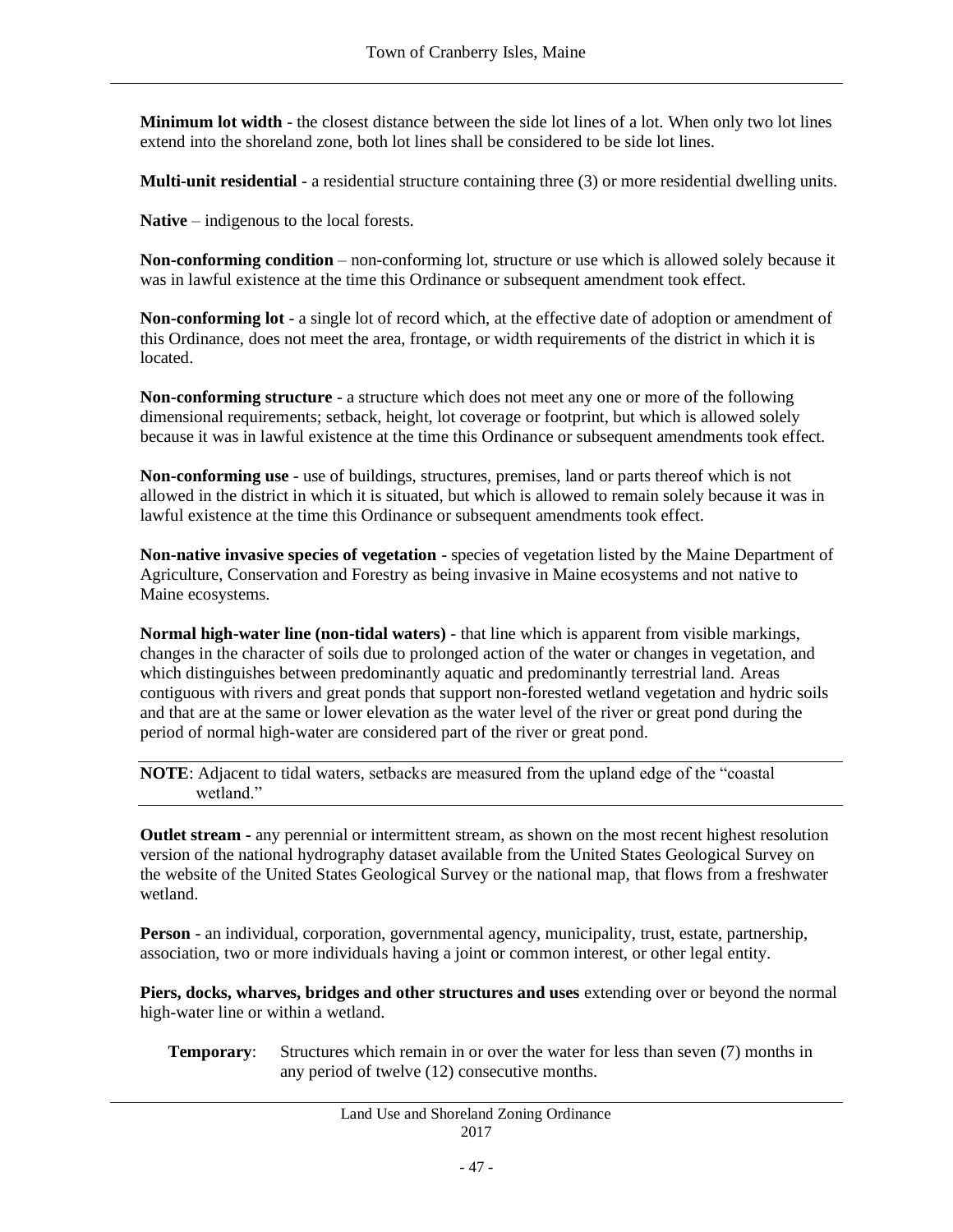**Permanent:** Structures which remain in or over the water for seven (7) months or more in any period of twelve (12) consecutive months.

**Principal structure** - a structure other than one which is used for purposes wholly incidental or accessory to the use of another structure or use on the same lot.

**Principal use** - a use other than one which is wholly incidental or accessory to another use on the same lot.

**Public facility** - any facility, including, but not limited to, buildings, property, recreation areas, and roads, which are owned, leased, or otherwise operated, or funded by a governmental body or public entity.

**Recent floodplain soils** - the following soil series as described and identified by the National Cooperative Soil Survey:

| Fryeburg | Hadley  | Limerick |
|----------|---------|----------|
| Lovewell | Medomak | Ondawa   |
| Alluvial | Cornish | Charles  |
| Podunk   | Rumney  | Saco     |
| Suncook  | Sunday  | Winooski |

**Recreational facility** - a place designed and equipped for the conduct of sports, leisure time activities, and other customary and usual recreational activities, excluding boat launching facilities.

**Recreational vehicle** - a vehicle or an attachment to a vehicle designed to be towed, and designed for temporary sleeping or living quarters for one or more persons, and which may include a pick-up camper, travel trailer, tent trailer, camp trailer, and motor home. In order to be considered as a vehicle and not as a structure, the unit must remain with its tires on the ground, and must be registered with the State Division of Motor Vehicles.

**Replacement system** - a system intended to replace: 1.) an existing system which is either malfunctioning or being upgraded with no significant change of design flow or use of the structure, or 2.) any existing overboard wastewater discharge.

**Residential dwelling unit** - a room or group of rooms designed and equipped exclusively for use as permanent, seasonal, or temporary living quarters for only one family at a time, and containing cooking, sleeping and toilet facilities. The term shall include mobile homes and rental units that contain cooking, sleeping, and toilet facilities regardless of the time-period rented. Recreational vehicles are not residential dwelling units.

**Residual basal area** - the average of the basal area of trees remaining on a harvested site.

**Residual Stand** - a stand of trees remaining in the forest following timber harvesting and related activities

**Riprap** - rocks, irregularly shaped, and at least six (6) inches in diameter, used for erosion control and soil stabilization, typically used on ground slopes of two (2) units horizontal to one (1) unit vertical or less.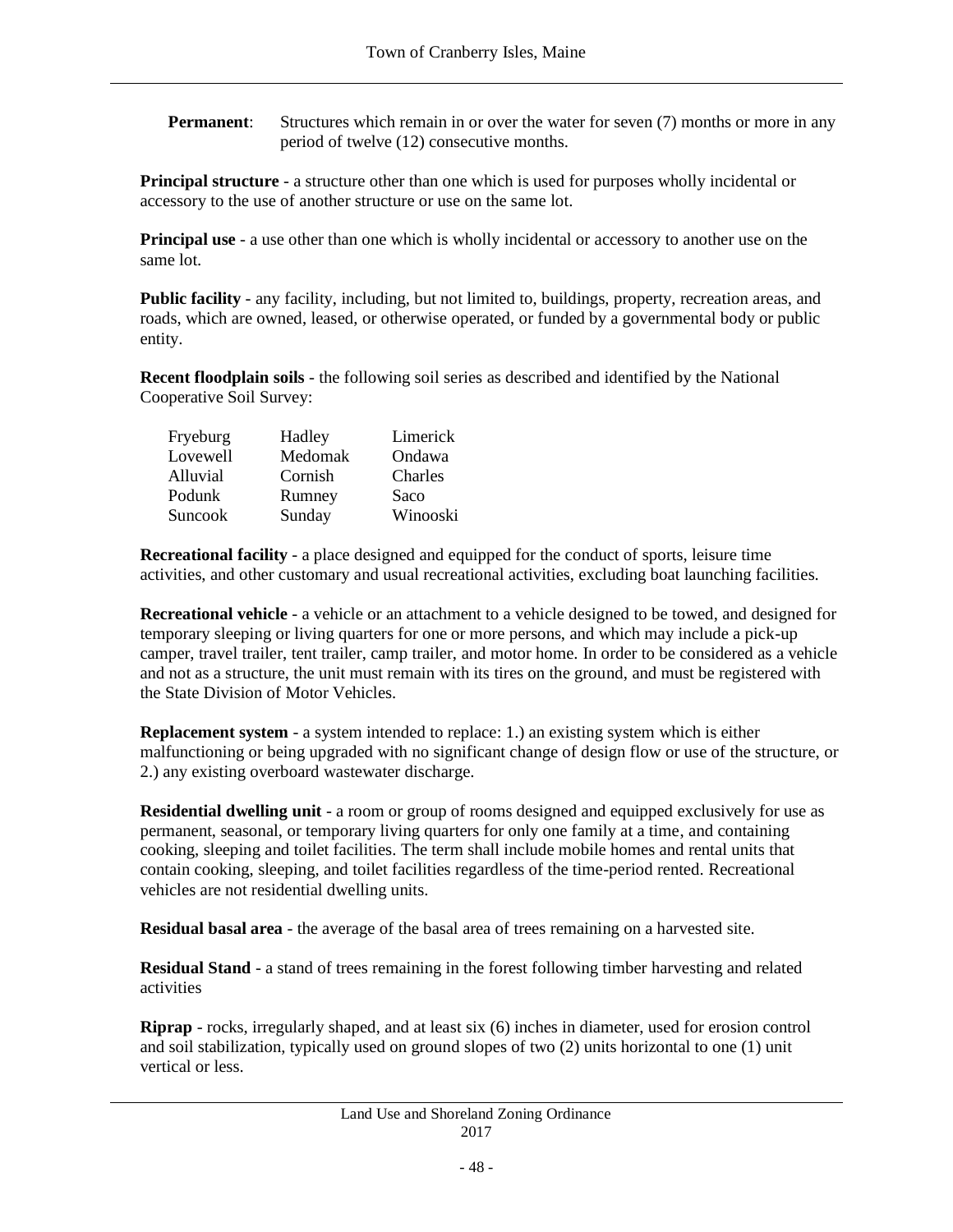**River** - a free-flowing body of water including its associated floodplain wetlands from that point at which it provides drainage for a watershed of twenty five (25) square miles to its mouth. The portion of a river that is subject to tidal action is a coastal wetland.

**Road** - a route or track consisting of a bed of exposed mineral soil, gravel, asphalt, or other surfacing material constructed for or created by the repeated passage of motorized vehicles, excluding a driveway as defined.

**Salt marsh** - Areas of coastal wetland (most often along coastal bays) that support salt tolerant species, and where at average high tide during the growing season, the soil is irregularly inundated by tidal waters. The predominant species is saltmarsh cordgrass (Spartina alterniflora). More open areas often support widgeon grass, eelgrass, and Sago pondweed.

**Salt meadow** - Areas of a coastal wetland that support salt tolerant plant species bordering the landward side of salt marshes or open coastal water, where the soil is saturated during the growing season but which is rarely inundated by tidal water. Indigenous plant species include salt meadow cordgrass (Spartina patens) and black rush; common threesquare occurs in fresher areas.

**Sapling -** a tree species that is less than two (2) inches in diameter at four and one half (4.5) feet above ground level.

**Seedling -** a young tree species that is less than four and one half (4.5) feet in height above ground level.

**Service drop** - any utility line extension which does not cross or run beneath any portion of a water body provided that:

- (1) in the case of electric service
	- (a) the placement of wires and/or the installation of utility poles is located entirely upon the premises of the customer requesting service or upon a roadway right-of-way; and
	- (b) the total length of the extension is less than one thousand (1,000) feet.
- (2) in the case of telephone service
	- (a) the extension, regardless of length, will be made by the installation of telephone wires to existing utility poles, or
	- (b) the extension requiring the installation of new utility poles or placement underground is less than one thousand (1,000) feet in length.

**Setback** - the nearest horizontal distance from the normal high-water line of a water body or tributary stream, or upland edge of a wetland, to the nearest part of a structure, road, parking space or other regulated object or area.

**Shore frontage** - the length of a lot bordering on a water body or wetland measured in a straight line between the intersections of the lot lines with the shoreline.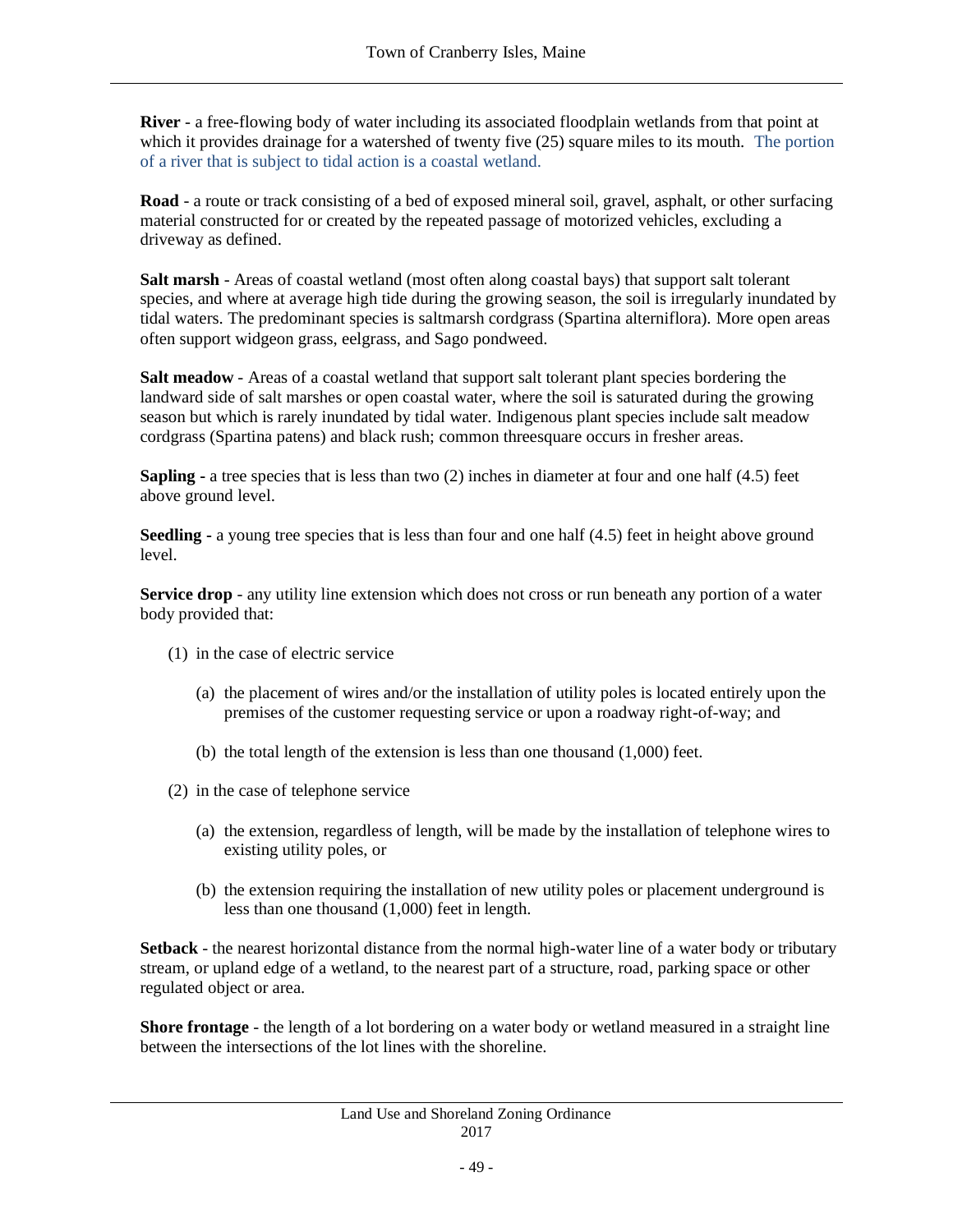**Shoreland zone** - the land area located within two hundred and fifty (250) feet, horizontal distance, of the normal high-water line of any great pond or river; within 250 feet, horizontal distance, of the upland edge of a coastal wetland, including all areas affected by tidal action; within 250 feet of the upland edge of a freshwater wetland; or within seventy-five (75) feet, horizontal distance, of the normal high-water line of a stream.

**Shoreline** – the normal high-water line, or upland edge of a freshwater or coastal wetland.

**Significant River Segments** - See Appendix A or 38 M.R.S.A. section 437.

**Skid Road or Skid Trail** - a route repeatedly used by forwarding machinery or animal to haul or drag forest products from the stump to the yard or landing, the construction of which requires minimal excavation.

**Slash** - the residue, e.g., treetops and branches, left on the ground after a timber harvest.

**Storm-damaged tree** - a tree that has been uprooted, blown down, is lying on the ground, or that remains standing and is damaged beyond the point of recovery as the result of a storm event.

**Stream** - a free-flowing body of water from the outlet of a great pond or the confluence of two (2) perennial streams as depicted on the most recent , highest resolution version of the national hydrography dataset available from the United States Geological Survey on the website of the United States Geological Survey or the national map to the point where the stream becomes a river or where the stream meets the shoreland zone of another water body or wetland. When a stream meets the shoreland zone of a water body or wetland and a channel forms downstream of the water body or wetland as an outlet, that channel is also a stream.

**Structure** – anything temporarily or permanently located, built, constructed or erected for the support, shelter or enclosure of persons, animals, goods or property of any kind or anything constructed or erected on or in the ground. The term includes structures temporarily or permanently located, such as decks, patios, and satellite dishes. Structure does not include fences; poles and wiring and other aerial equipment normally associated with service drops, including guy wires and guy anchors; subsurface waste water disposal systems as defined in Title 30-A, section 4201, subsection 5; geothermal heat exchange wells as defined in Title 32, section 4700-E, subsection 3-C; or wells or water wells as defined in Title 32, section 4700-E, subsection 8.

**Substantial start** - completion of thirty (30) percent of a permitted structure or use measured as a percentage of estimated total cost.

**Subsurface sewage disposal system** – any system designed to dispose of waste or waste water on or beneath the surface of the earth; includes, but is not limited to: septic tanks; disposal fields; grandfathered cesspools; holding tanks; pretreatment filter, piping, or any other fixture, mechanism, or apparatus used for those purposes; does not include any discharge system licensed under 38 M.R.S.A. section 414, any surface waste water disposal system, or any municipal or quasi-municipal sewer or waste water treatment system..

**Sustained slope** - a change in elevation where the referenced percent grade is substantially maintained or exceeded throughout the measured area.

**Tidal waters** – all waters affected by tidal action during the highest annual tide.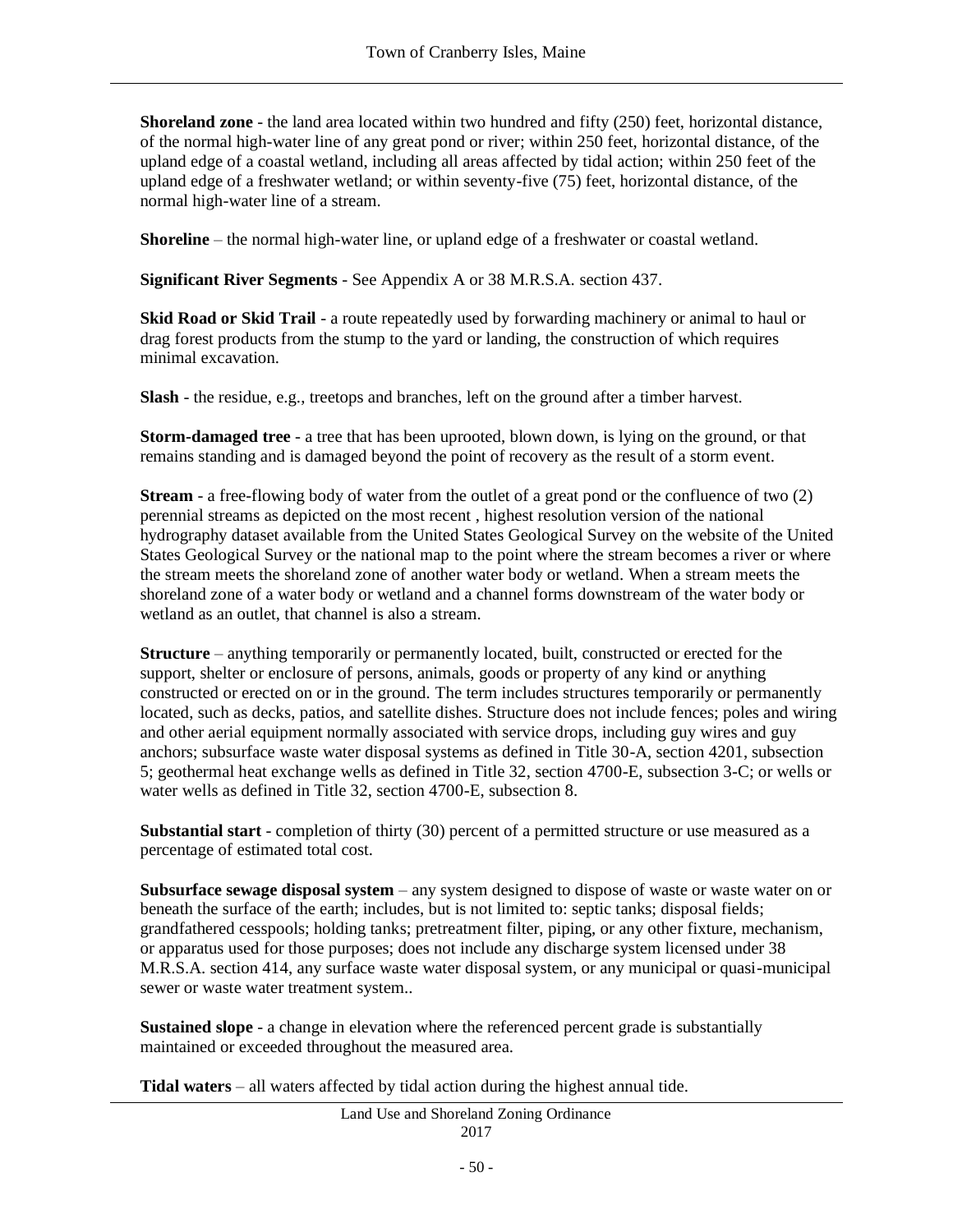**Timber harvesting** - the cutting and removal of timber for the primary purpose of selling or processing forest products. "Timber harvesting" does not include the cutting or removal of vegetation within the shoreland zone when associated with any other land use activities. The cutting or removal of trees in the shoreland zone on a lot that has less than two (2) acres within the shoreland zone shall not be considered timber harvesting. Such cutting or removal of trees shall be regulated pursuant to Section 15 (P), *Clearing or Removal of Vegetation for Activities Other Than Timber Harvesting*.

**Timber harvesting and related activities** - timber harvesting, the construction and maintenance of roads used primarily for timber harvesting and other activities conducted to facilitate timber harvesting.

**Tree -** a woody perennial plant with a well-defined trunk(s) at least two (2) inches in diameter at four and one half (4.5) feet above the ground, with a more or less definite crown, and reaching a height of at least ten (10) feet at maturity.

**Tributary stream** – means a channel between defined banks created by the action of surface water, which is characterized by the lack of terrestrial vegetation or by the presence of a bed, devoid of topsoil, containing waterborne deposits or exposed soil, parent material or bedrock; and which is connected hydrologically with other water bodies. "Tributary stream" does not include rills or gullies forming because of accelerated erosion in disturbed soils where the natural vegetation cover has been removed by human activity.

This definition does not include the term "stream" as defined elsewhere in this Ordinance, and only applies to that portion of the tributary stream located within the shoreland zone of the receiving water body or wetland. Water setback requirements apply to tributary streams within the shoreland zone.

**Upland edge of a wetland** - the boundary between upland and wetland. For purposes of a coastal wetland, this boundary is the line formed by the landward limits of the salt tolerant vegetation and/or the highest annual tide level, including all areas affected by tidal action. For purposes of a freshwater wetland, the upland edge is formed where the soils are not saturated for a duration sufficient to support wetland vegetation; or where the soils support the growth of wetland vegetation, but such vegetation is dominated by woody stems that are six (6) meters (approximately twenty (20) feet) tall or taller.

**Vegetation** - all live trees, shrubs, and other plants including without limitation, trees both over and under 4 inches in diameter, measured at 4 1/2 feet above ground level.

**Velocity zone** - an area of special flood hazard extending from offshore to the inland limit of the primary frontal dune along an open coast and any other area subject to high velocity wave action from storms or seismic sources.

**Volume of a structure** - the volume of all portions of a structure enclosed by roof and fixed exterior walls as measured from the exterior faces of these walls and roof.

**Water body** - any great pond, river or stream.

**Water crossing** - any project extending from one bank to the opposite bank of a river, stream, tributary stream, or wetland whether under, through, or over the water or wetland. Such projects include but may not be limited to roads, fords, bridges, culverts, water lines, sewer lines, and cables